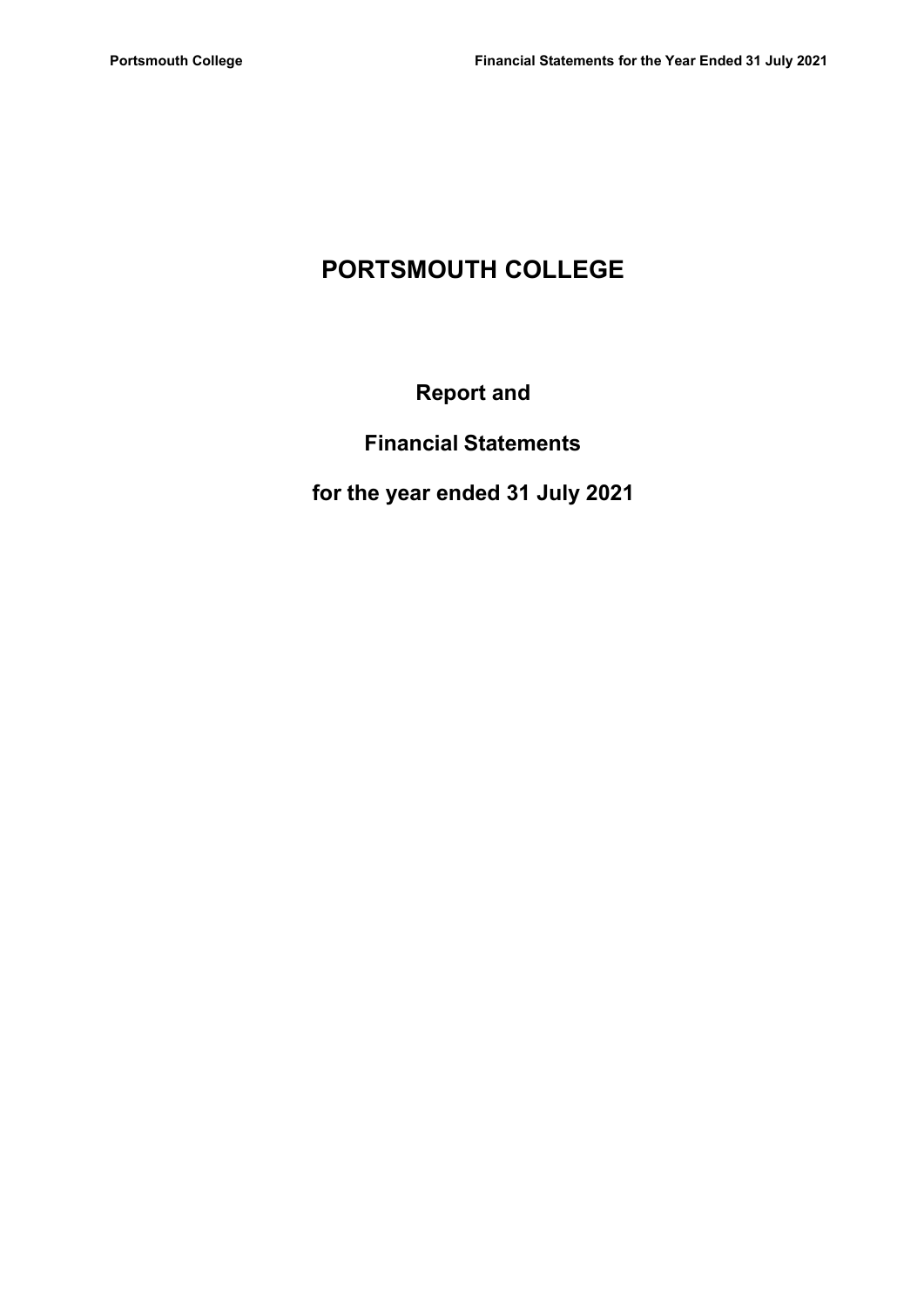| <b>CONTENTS</b>                                                          | Page number |  |
|--------------------------------------------------------------------------|-------------|--|
| Reference and Administrative Details                                     | 3           |  |
| Report of the Governing Body                                             | 4           |  |
| Statement of Corporate Governance and Internal Control                   | 14          |  |
| Statement of Regularity, Propriety and Compliance                        | 22          |  |
| Statement of Responsibilities of the Members of the Corporation          | 23          |  |
| Independent Auditor's Report to the Corporation of<br>Portsmouth College | 24          |  |
| Statement of Comprehensive Income and Expenditure                        | 26          |  |
| <b>Statement of Changes in Reserves</b>                                  | 27          |  |
| Balance Sheet as at 31 July                                              | 28          |  |
| <b>Statement of Cash Flows</b>                                           | 29          |  |
| Notes to the Accounts                                                    | 30          |  |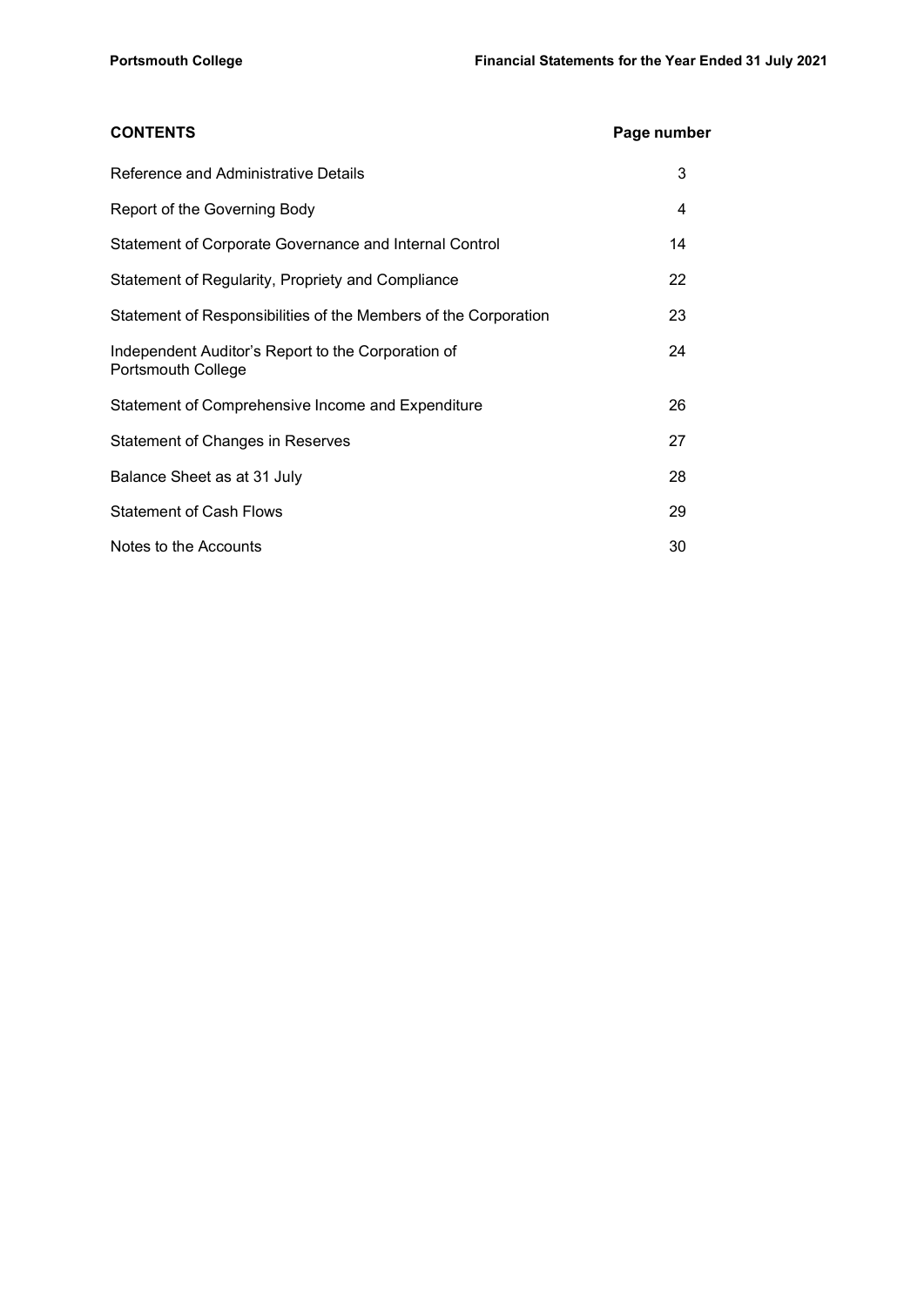### Reference and Administrative Details

#### Board of Governors

Mr N Wynne Mrs K Tyrrell Mr J Ahmed Mr H Taylor Mr D Carpenter Mr J Humphries Ms J Smith Mr P Cowdery Ms R Lowe Mrs A Hodgson Mr B Collins Mr S Ali Mr M Cooper (joined December 2020) Ms S Fryer (joined October 2020) Mr D Lycett Ms K Hill Mr H Webb (joined October 2020) Mr P Walton (joined November 2020) Mr R Edwards (left August 2020) Mr I Skingley (left October 2020) Ms H Arnott (left October 2020) Mr S Barrable

Clerk

Mrs L Dine

#### Senior Officers

Simon Barrable, Principal and Chief Executive; Accounting Officer Frances Mullen, Deputy Principal - Students and Operations Neil McMonagle, Vice Principal - College Services and Information Emily Pountney, Vice Principal - Curriculum, Teaching & Learning Tomas Lloyd, Vice Principal - New Business Development Joanna Wheeler, Finance Director

#### Professional advisers

#### Financial statements auditors and reporting accountants:

RSM UK Audit LLP, Highfield Court, Tollgate, Chandlers Ford, Hants, SO53 3TY

#### Internal auditors:

Southern Internal Audit Partnership, County Treasurers Dept., Hampshire County Council The Castle, Winchester, SO23 8UB

#### Bankers:

Lloyds TSB Corporate, 3 Town Quay, Southampton, SO14 2AQ

#### Solicitors

Paris Smith, 1 London Road, Southampton, Hants, SO15 2AE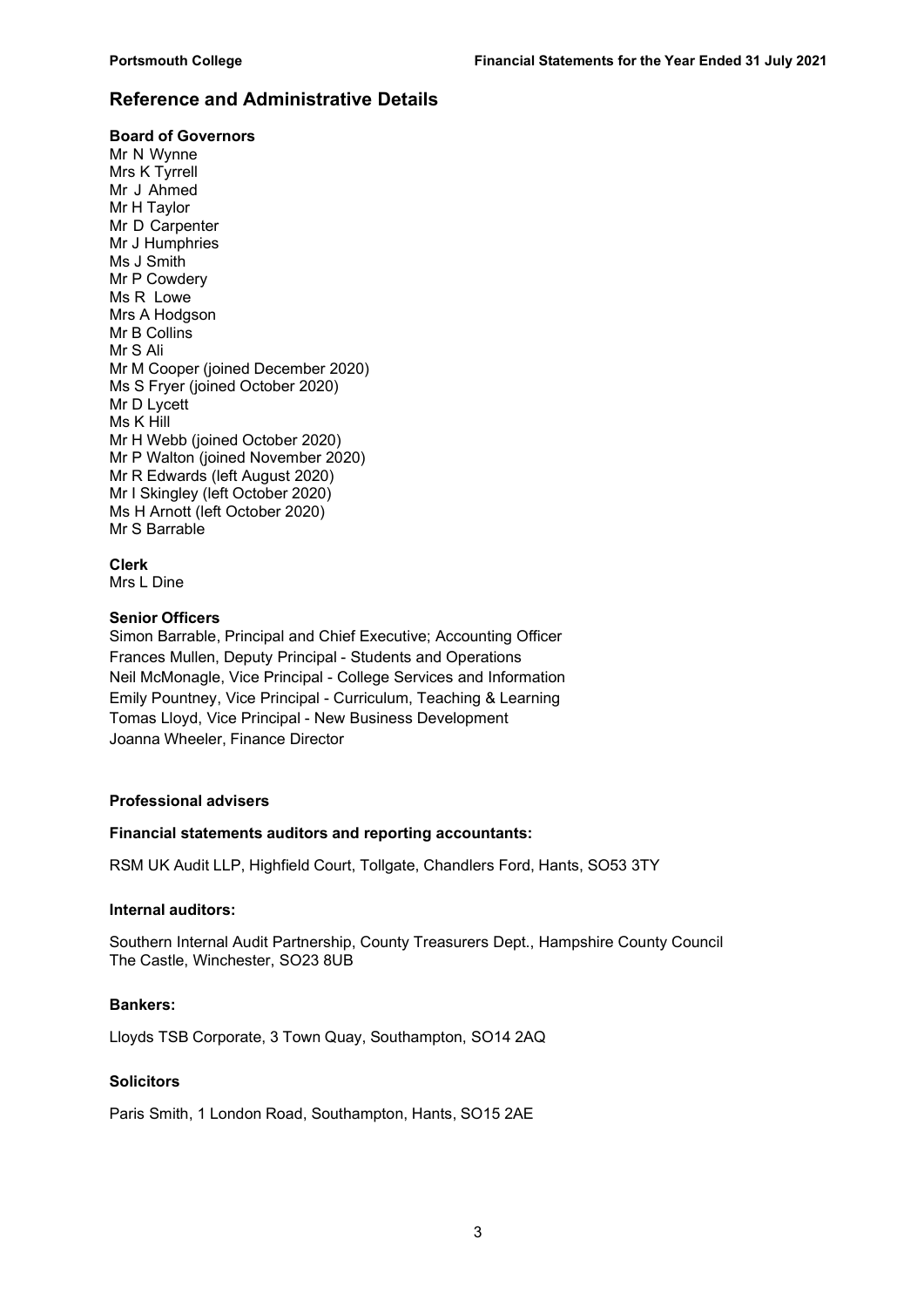## Strategic Report of the Governing Body

## OBJECTIVES AND STRATEGIES:

The governing body present their annual report together with the financial statements and auditor's report for Portsmouth College for the year ended 31 July 2021.

#### Legal status

The Corporation was established under the Further and Higher Education Act 1992 for the purpose of conducting Portsmouth College. The College is an exempt charity for the purposes of Part 3 of the Charities Act 2011.

The Corporation was incorporated as Portsmouth College.

The College dissolved as a legal entity on 1<sup>st</sup> August 2021 and on this date transferred all assets and liabilities to City of Portsmouth College.

#### Mission, Vision, Strategy and/or Objectives

The College's mission as approved by its members is:

"Portsmouth College is a friendly, aspirational, enterprising and successful college, committed to the full academic and personal development of its students.

We will provide you with opportunities to thrive and achieve excellent educational outcomes and the best employment prospects in a challenging and supportive learning environment.

We work in close co-operation with our educational partners and other relevant community organisations to help you realise your full potential".

#### Public Benefit

Portsmouth College is an exempt charity under Part 3 of the Charities Act 2011 and is regulated by the Secretary of State for Education, as Principal Regulator for all Sixth Form College Corporations in England. The members of the Governing Body, are disclosed on pages 14 and 15.

In setting and reviewing the College's strategic objectives, the Governing Body has had due regard for the Charity Commission's guidance on public benefit and particularly upon its supplementary guidance on the advancement of education. The guidance sets out the requirement that all organisations wishing to be recognised as charities must demonstrate, explicitly, that their aims are for the public benefit.

In delivering its mission, the College provides the following identifiable public benefits through the advancement of education:

- Providing careers information and guidance before and during student enrolment at College
- High-quality teaching & learning for annually around 1,500 16-18 students / 16-24 students with High Educational Needs, without charge
- Widening participation and tackling social exclusion especially within the City of Portsmouth
- Good record of students progressing to employment and university after finishing at the College
- Strong student support systems
- Innovative curriculum delivery including providing employability skills
- Growing the educational offer that is available in the Portsmouth area including apprenticeships and adult education opportunities as well as functional skills and GCSE in mathematics and English without charge
- Fruitful links with the local authority, local schools, employers, industry and commerce with a view to improving the standard of local people's lives through education and training.
- Providing immersive study programmes to international students whilst creating overseas opportunities for students from the UK

#### Implementation of strategic plan

The College produced a Strategic Plan for the period from 2018 – 2021. Annual targets are set by the Corporation each year that are based upon the Strategic Plan core principles and objectives. The Corporation monitors the performance of the College against these plans.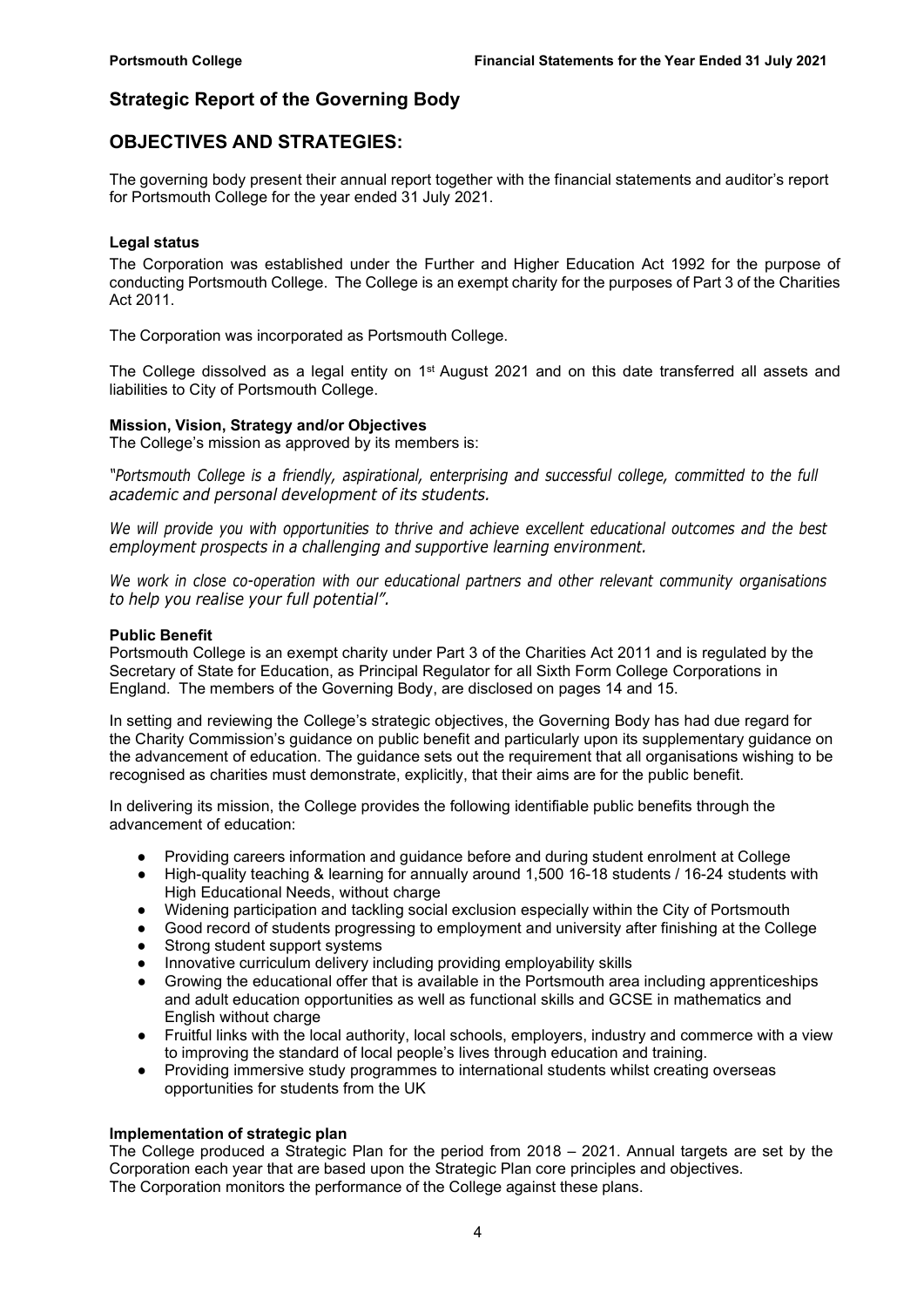## Strategic Report of the Governing Body (continued)

Its main achievements in 2020/21 were:

- 16-18 enrolment in September 2021 was 1,610 (1,619 in September 2020), over 92% of significant growth from the prior year maintained
- 178 new apprentices enrolled in 2020/21, an increase of 54.8% new starts compared to 115 in 2019/20. 343 apprentices on roll in 2020/21, an increase of 18.3% from 290 on roll in 2019/20.
- Achieved 100% delivery of the College's 2020/21 Adult Education Community Learning contract
- Third year in a row of increased overall 16-18 achievement rates; 2020/21: 88.6%, 2019/20: 88.1% and 2018/19: 83.0%
- $\bullet$  A Level retention improved at 90.2% (2019/20 87.9%, 2018/19 85.9%)
- GCSE English retakes (16-18) achieved 4 or higher in 86.6% of cases (2019/20 79.0%, 2018/19 71.3%). 100% of students in receipt of free meals achieved 4 or higher
- Fast and effective response to the pandemic keeping staff and students safe, and attendance and retention strong
- Successfully delivered on the key college and city objective of the creation of City of Portsmouth College through a merger with Highbury College

#### Financial objectives and Performance Indicators

- Grow 16-18 student numbers by 50 for autumn 2021 enrolment
	- $\circ$  Not achieved 1,610 in 2021/22, slightly down from 1,619 in 2020/21
	- Achieve overall grade 5 ALPs scores for A-Level and BTEC/CTECs
		- $\circ$  Achieved Overall ALPS for A-level was a grade 2 and for BTEC/CTEC was a grade 4.
- Quality improvement all courses to have an ALPs of 6 or above
	- $\circ$  Achieved 57 out of 60 eligible courses were an ALPS of 6 or better. 3 Courses were a grade 7; A-level Photography, CTEC Diploma IT and CTEC Certificate in Business
- Student attendance overall to exceed 90%
	- $\circ$  Partially achieved: overall attendance increased to 89.6% (up from 89.3% in 2019/20)
- Forecast operating deficit (£333k) (before FRS102 adjustments and release of revaluation reserve)
	- $\circ$  Achieved Operating surplus of £132.9k before pre-merger costs, Assets Under Construction written off, FRS 102 adjustment and release of revaluation reserve
- Achieve at least 100% delivery of the 2020/21 Adult Education Budget contract, £683k
	- $\circ$  Partially achieved 100% Community Learning contract delivered, 80.4% delivery of total AEB contract due to lockdown and Covid H&S requirements
- Achieve 2020/21 planned Apprenticeship delivery of £457k
	- o Achieved £595.1k delivered in 2020/21 excluding incentives
	- Achieve £75k contribution from Global income during 2020/21
		- $\circ$  Partially achieved £77.5k income from international student fees. Planned Study Programmes could not take place as a result of COVID.
- Maintain ESFA financial health rating at 'Good'
	- o Not achieved 'Requires Improvement' due to pre-merger costs of £250k incurred and write off of Assets Under Construction totalling £149k
- Pay expenditure to be maintained below 76% (high % due to impact of Covid and increased staffing to support student growth) of non-subcontracted income
	- $\circ$  Achieved Staff costs as a percentage of non-subcontracted income were 74.1%
- Cash balance to be achieved of at least £2.0m
	- $\circ$  Partially achieved cash £1.77M and 71 days in hand on 31 July 2021. Lower cash balance due to repayment of commercial loans prior to merger.
- Current ratio of at least 1:1.12 to be maintained
	- $\circ$  Achieved 1:1.19 as at 31 July 2021, 1:1.13 as at 31 July 2020
- Net cash inflow from operating activities greater than 1% of total income
	- $\circ$  Achieved net cash flow from operating activities 6.83% of total income
- General Reserves (excluding pension reserve/deficit) of at least 30% of total income to be maintained
	- $\circ$  Achieved General Reserves £3.7M (excluding pension deficit), 37.3% of total income
	- Loans to be maintained at or less than 20% of total income
		- o Achieved loans were 1.8% of total income as at 31 July 2021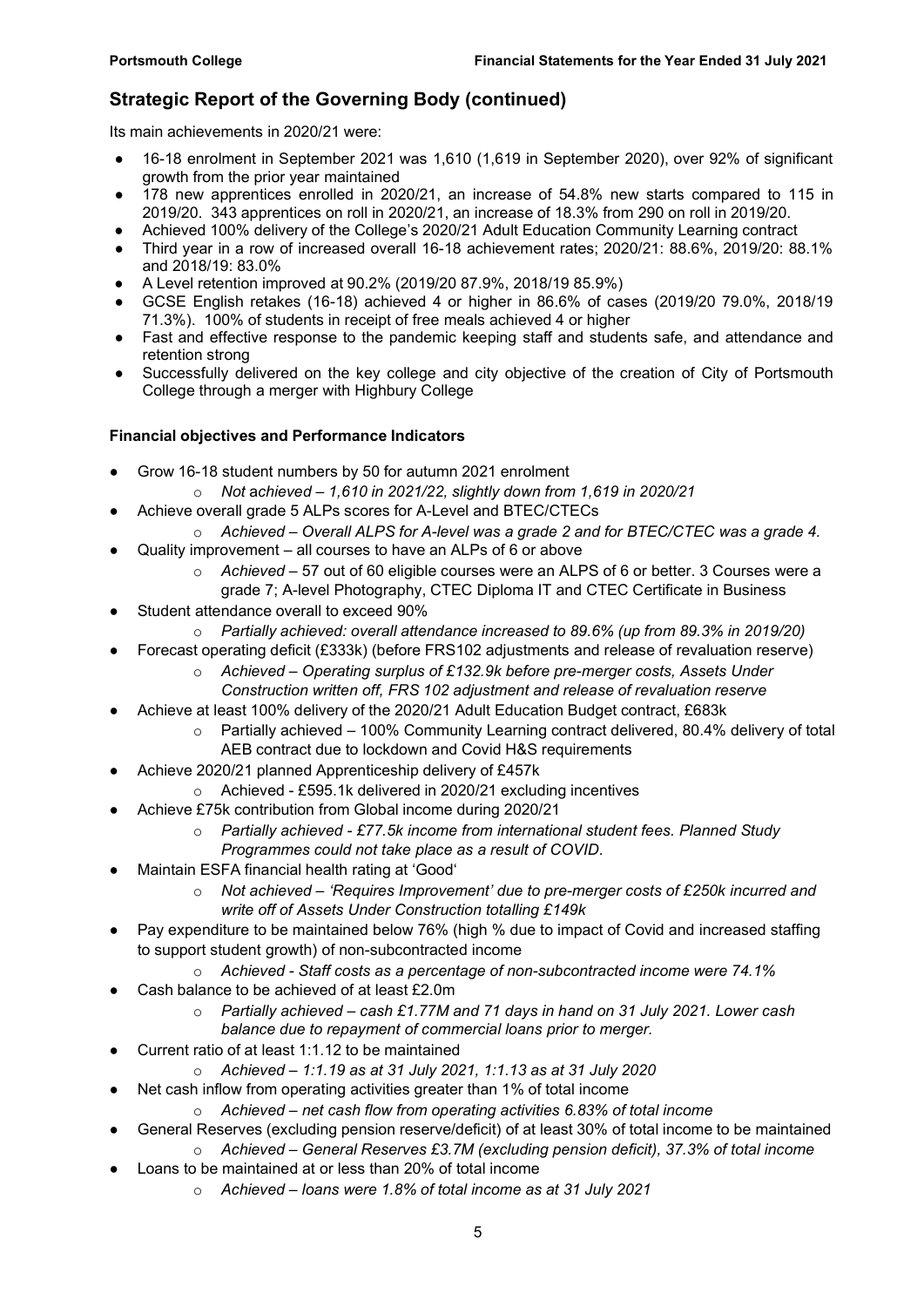## Strategic Report of the Governing Body (continued)

#### FINANCIAL POSITION

#### Financial Results

The College posted a deficit of (£927,000) in the year-ended 31 July 2021 (2019/20 deficit of £352,000). A charge of £726,000 (2019/20 £415,000) was made, in respect of Local Government Pension adjustments to the Statement of Comprehensive Income. These adjustments reflect both interest on the pension deficit and difference between the calculated cost of running the pension and the contributions made during the year.

The deficit result includes the FRS 102 charge of £726k, costs incurred relating to the merger (pre-merger costs) of £250k and £149k written off relating to costs incurred for the modular build project. The operating result before the FRS 102 charge, pre-merger costs and asset write off was a surplus of £198k.

Income received from funding body grants was £923k higher than the previous year. This was due to an increase in funding received for 16-18 students, £739k increase compared to 2019/20 due to; student growth, in-year growth funding received, high value courses premium funding and delivery of the 16-19 tuition fund. Apprenticeship growth also contributed to the increase, £111k more funding delivered compared to the prior year. During the year £124k of funding was clawed back by the ESFA, this related to the delivery of Hairdressing apprenticeships in prior years. The ESFA confirmed that leaners were not eligible to be funded for the Apprenticeship Standard in Hairdressing based on their prior completion of the Hairdressing Framework at the same level.

Staff costs include the FRS102 charge of £661k (an increase of £306k compared to the prior year), and the cost of staffing required for Covid testing, Covid marshals and topping up pay for furloughed staff. 2020/21 staff costs also include a 3.25% inflationary pay increase agreed nationally which was paid to all staff.

Other operating expenses includes savings due to remote teaching and learning and remote working, the £250k pre-merger costs and £108k cost of Covid relating to increasing catering provision costs and consumables.

The College invested £246,000 in capital expenditure in the year, £143k incurred to mitigate the impact of Covid-19, this included spend on marquees to increase social space for students and investment in access control to provide additional secure entrances to the site. £76k was invested in iPads for students, and £24k spent on laptops for staff to enable remote teaching and working.

The College's balance sheet remains strong with 71 cash days in hand and a current ratio of 1.19, borrowings are low totalling £172k at the year end and cash in hand was £1.8m after the repayment of commercial loans totalling £589k.

The local government pension scheme liability has decreased by £176,000 (2019/20 increase £1,818,000). this is in addition to the £726,000 charge through the Statement of Comprehensive Income.

The College has significant reliance on the government funding received from the ESFA for its principal funding source, largely from recurrent grants. In 2020/21 the Funding Bodies provided 90.7% (2019/20 88.6%) of the College's total income.

#### Treasury policies and objectives

Treasury management is the management of the College's cash flows, its banking, money market and capital market transactions; the effective control of the risks associated with those activities; and the pursuit of optimum performance consistent with those risks.

The College has a treasury management policy in place included within Financial Regulation 7, Banking Arrangements, Investments and Borrowing. Short-term borrowing for temporary revenue purposes is authorised by the Accounting Officer (Principal). Such arrangements are restricted by limits in the Financial Memorandum agreed with the ESFA. All other borrowing requires the authorisation of the Corporation and shall comply with the requirements of the Financial Memorandum.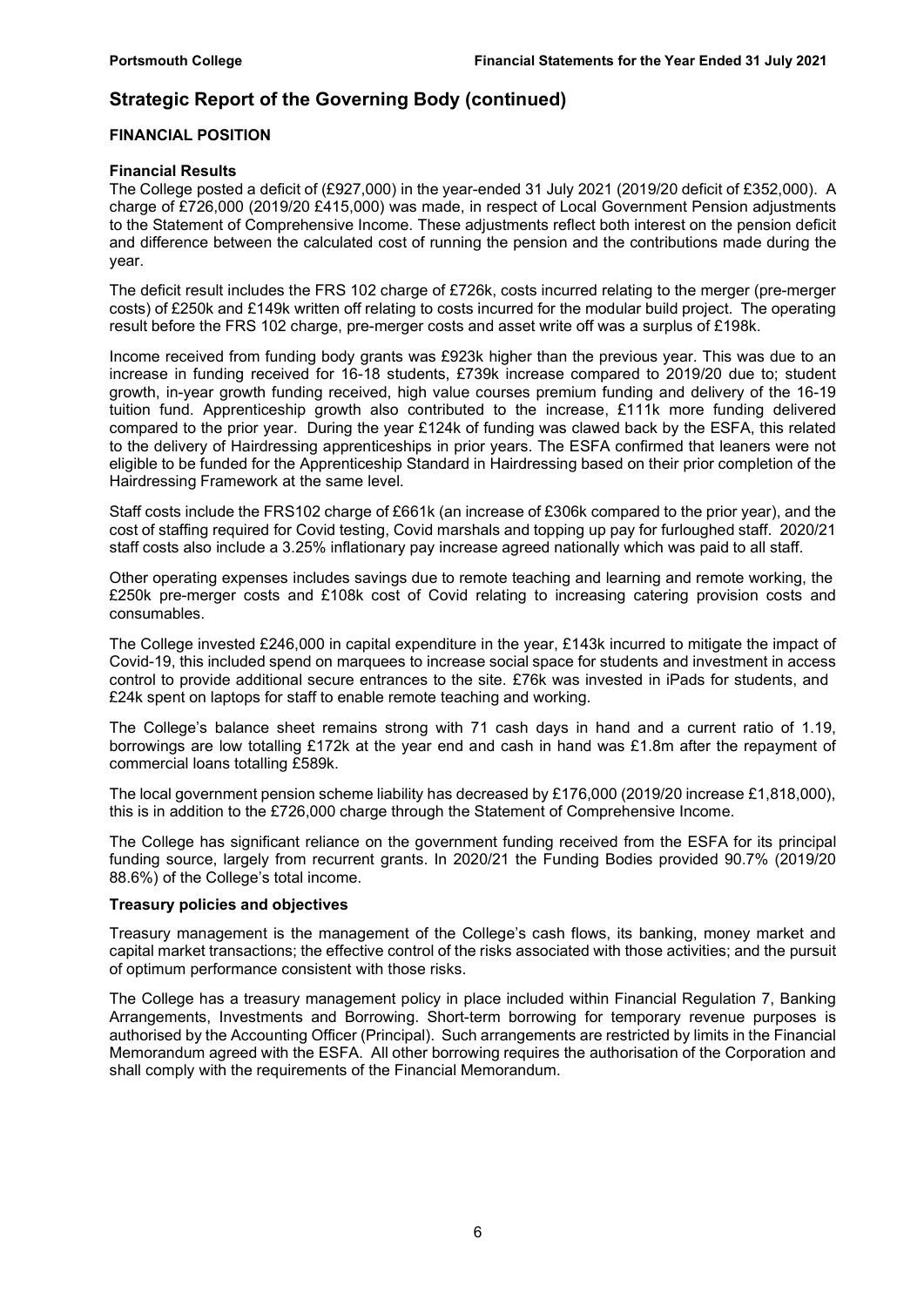### Cash flows

Net cash inflow from operating activities amounted to £669,000 (2019/20 £686,000). In the year cash (including short term investments) increased by £233,000 (2019/20 increase £198,000) which reflects the operating surplus for the current year.

### **Liquidity**

£589,000 was paid off existing debt during the year. No new loans were taken out during the year.

#### Reserves

The College has no formal Reserves Policy, but the Corporation recognises the importance of reserves in underpinning the financial stability of the College for the benefit of all stakeholders. The level to be held is set to allow the College to fully meet its obligations at times of financial hardship which would include having funds for staff restructuring. The absolute level of reserves held may vary due to the need to respond to demands placed on the College when it needs to maintain high quality education to the College beneficiaries. The longer-term strategic benefits may need to take precedence over absolute reserve level targets if through the investment of these reserves future financial health can be assured, which may include investment in buildings or equipment. It is important that reserves are not built up without purpose as priority must be given to ensuring that adequate resources are provided for the College's core business. The College currently holds no restricted reserves. As at the balance sheet date, the Income and Expenditure account reserve (before pension deficit) stands at £3.656M (2020: £3.798M). The cash and cash equivalents plus short term cash investments held by the College are more crucial when considering the ability of the College to respond to financial hardship. At the balance sheet date cash and cash equivalents were £1,265,000 (2020 £1,032,000) and short-term investments £500,000 (2020 £911,000).

### CURRENT AND FUTURE DEVELOPMENT AND PERFORMANCE

#### Student Numbers

The 16-18 programme funding contract for 2020/21 provided a total of £6.960M (including £252K for High Needs Students). The College has delivered 80.43% of its Adult Education Budget (AEB) funding to the value of £562K out of a contract for £699K. Apprenticeship funding generated totalled £595K from both 16-18 and adult apprentices.

#### Student Achievements

The final achievement rate at A level for full-time students in 2020/21 was 89.3% (2019/20: 87.0%). Retention on A level courses was 90.2% (up from 87.9% in 2019/20), the pass rate achieved in 2020/21 was 99.0%, maintained following the same pass rate of 99.0% in 2019/20.

The overall achievement rate for Level 3 Diploma qualification (16-18 provision) was 92.9%, with the pass rate increasing to 99.5%, (2019/20: 98.3%) and retention was 93.3%.

The College has been very successful in meeting the Condition of Funding involving the compulsory delivery of Maths and English to 16-18 year old students who did not achieve a grade C / 4 or above at GCSE in these subjects prior to joining College. High grade pass rates continue to increase for both English and Maths. In English, 87.4% of students achieved 4+, (2019/20: 78.5%, 2018/19: 71.2%), and in Maths 58.4% achieved 4+ (2019/20: 57.3%, 2018/19: 43.4%), both significantly above the national rate.

#### Curriculum Developments

The College has extended its proposed T-Level offer and are now planning to deliver a T-Level in Health and a T-Level Healthcare Science from September 2022 and are now taking applications for this. The College is also going to run a Level 2 Transition to T-Levels programme from September 2022 for students who are not ready to join the L3 T-Levels directly. In conjunction with Highbury College we have also been successful in our bid to deliver further T-Levels in Childcare, Engineering, Construction & Digital from 2023.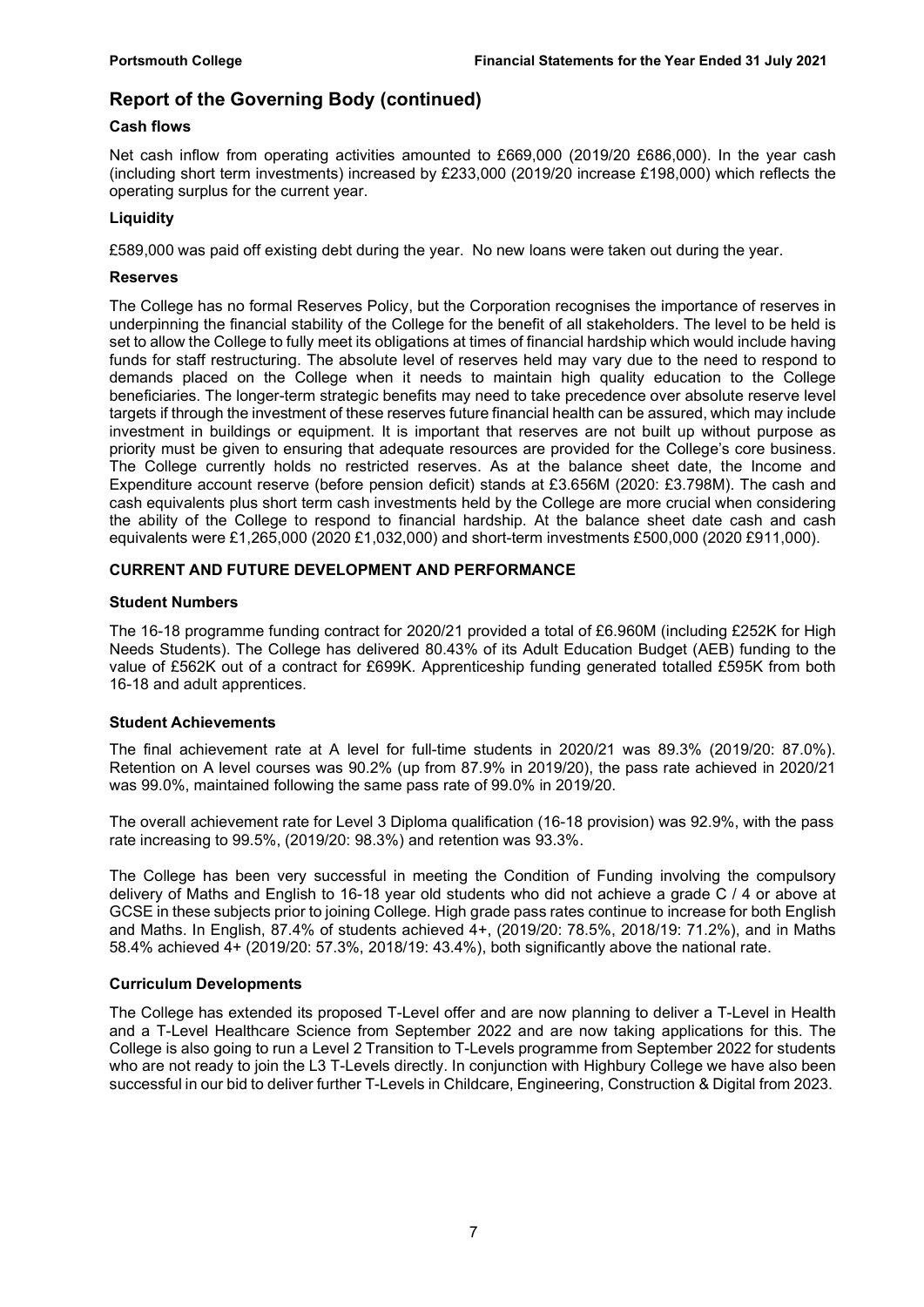#### Report of the Governing Body (continued) Curriculum Developments (continued)

As part of the E6 programme, the Work Experience team used the CDF fund to continue to build on employer engagement and placements through a challenging year. Due to Covid, only 5 placements were started before the end of the academic year, with a further 18 placements starting on a live brief model which counted as 'work taster' activities. Funds were not fully utilised in 2020/2021, although the team did continue to build staff capacity to support industry placements through the recruitment of two Project Coordinators roles, in addition to an apprentice to support with recruitment and our IP social media strategy. Moving forward in 2021/2022 the team are wishing to use the funds to support employers with placements, marketing and by recruiting IP Student Champions which has proven to be a model that has been successful through our SUN provision at the college. 2020/2021 has allowed the team to make certain that we are continuing to build capacity as outlined in our targets, but also to ensure that we have the employer base in preparation for the launch of the T-Level in Health and Science in September 2022.

The Adult Education and Apprenticeship department supported and educated 2,139 adult learners during 2020-21 and 343 Apprentices. Coronavirus continued to have a significant impact on the projected growth of Apprenticeships during the first half of the year, as intermittent lockdowns and furlough scheme support for existing employees resulted in employers ceasing all recruitment. However, there was significant growth in Apprenticeships throughout the second half of the year as businesses began to reopen and the government provided additional employer incentives to support new apprenticeship starts.

The rise in unemployment resulted in a continued focus on our 'Prepare to Work' provision. Delivered in partnership with the DWP and JobCentre, the programme is designed to get people from across the city back into work quickly in the sector of their choice. In addition, the college created and delivered several skills packages in mental health, wellbeing, digital skills and safeguarding, to vulnerable communities via housing associations, community projects and educational institutions.

The merger between Highbury College and Portsmouth College, has resulted in the development of a Commercial and Employer Services department which offers a 'one-stop-shop' training offer for employers and employees in the City of Portsmouth and Solent region. Following curriculum rationalisation, the College's work-based training offer is clear and concise, offering 33 different apprenticeship standards across 9 sectors, via delivery pillars in Business and Education, Trades and Services, Digital and Media and Health and Projects. A range of short commercial courses in construction are also available.

Looking forwards, the college has engaged with local employers to identify skills gaps and as a result we have sourced funding to invest in several new courses. There will be a particular focus on the development of Clean Growth training courses during 2021/22, including heat pumps, battery storage, solar, retrofitting and electric car charging.

#### Payment Performance

The Late Payment of Commercial Debts (Interest) Act 1998, which came into force on 1 November 1998, requires colleges, in the absence of agreement to the contrary, to make payments to suppliers within 30 days of either the provision of goods or services or the date on which the invoice was received. The target set by the Treasury for payment to suppliers within 30 days is 95%. During the accounting period 1 August 2020 to 31 July 2021, the College paid 80% (92% in 2019/20) of its invoices within 30 days of the date of invoice. The College incurred no interest charges in respect of late payment for this period.

#### Future prospects

On 21st July 2021 the Corporation resolved to merge with the Corporation of Highbury College in accordance with section 330 of the Further and Higher Education Act 1992, with the Corporation of Portsmouth College dissolving at 00:01 on 1<sup>st</sup> August 2021 and with its property, rights and liabilities transferring immediately before that time to the Corporation of Highbury College in accordance with section 33P of the Further and Higher Education Act 1982.

#### Post-balance Sheet Events

On 1st August 2021, Portsmouth College successfully merged with Highbury College now known as the City of Portsmouth College.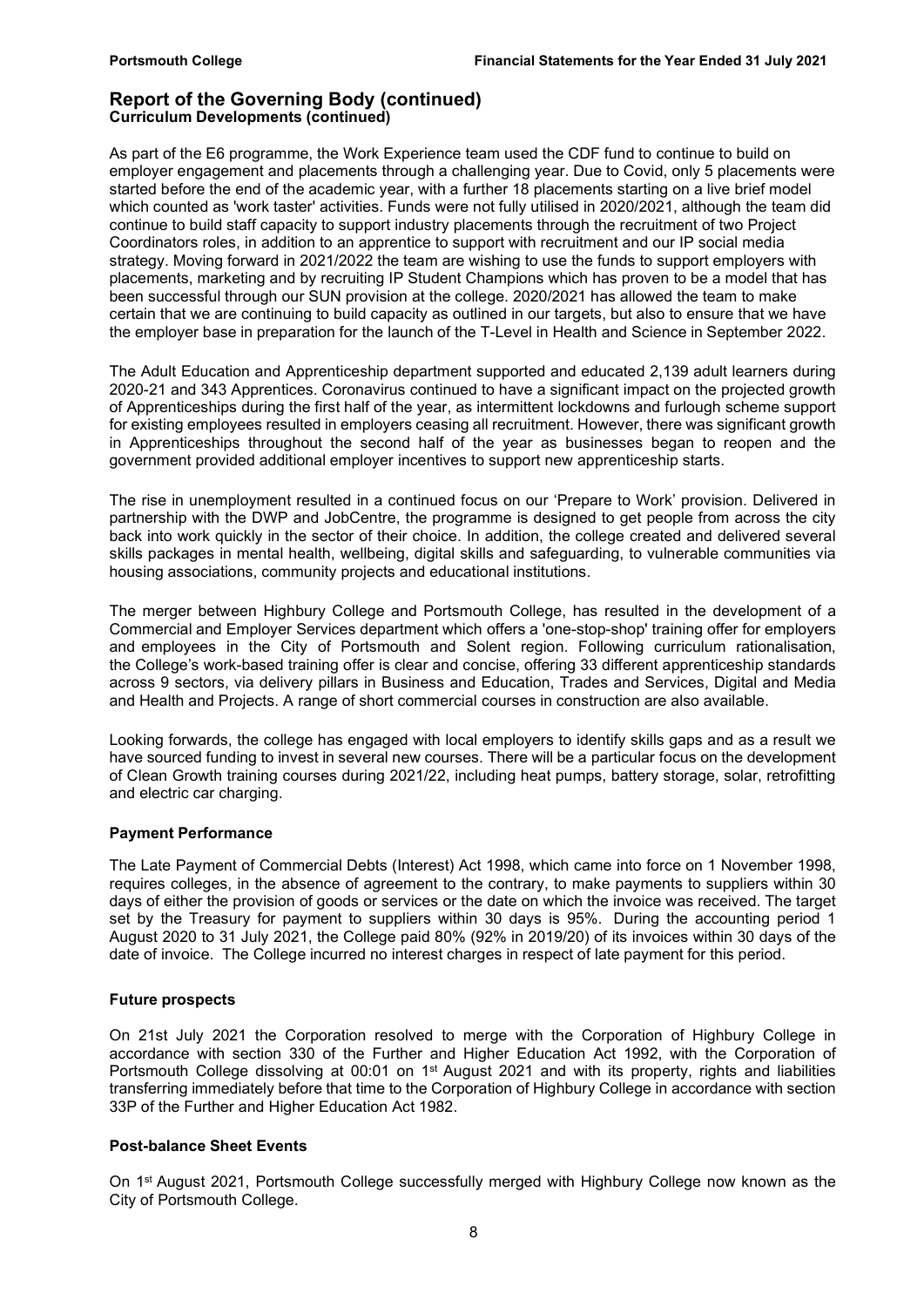#### Planned Maintenance Programme and Resources

The College buildings are refurbished to a high standard with classrooms and student spaces proving to be excellent spaces valued by users. The College prioritises the investment in essential maintenance and refurbishments to improve efficiency in building utilisation.

#### Staff and Student Involvement

The College continued to work through challenges arising due to the pandemic. Staff and students were kept up to date with any changes put in place to mitigate against the impact of Covid-19.

During the year the College were successful in their bid to merge with Highbury College, the second half of the year has required a significant amount of work on the merger which was planned for and achieved on 1 st August.

Communication to staff has continued remotely via video calls and email to ensure the College are taking measures to mitigate the risk of the impact of Covid-19. Updates and College news continued to be provided to students and parents through the College website and by text message, providing updates and information as the guidance developed.

Open Evening events were able to take place at the College campus, over 1,000 students attended across two evenings held in October 2021. Open Evening is a crucial event for the College to drive student applications, and to convert these applications to students enrolling for the next academic year.

The College holds regular productive meetings with the Joint Union Consultative Committee, additional meetings have been held when required to discuss any changes required as an impact of Covid-19.

The College has an active student union, the chair of which has regular contact with the Principal, and is a member of the Corporation along with an independent student governor. The College receives regular feedback from students through Student Voice and Focus Group meetings.

#### **Taxation**

None of the College's activities fall within the scope of corporation tax.

#### RESOURCES

The College has various resources that it can deploy in pursuit of its strategic objectives.

Tangible resources are located at the College campus on Tangier Road, Portsmouth.

#### Financial

The College has £1.006M of Net Assets (after deducting £4.682M of pension defined benefit obligations and £3.411M of deferred income government capital grants). Long term loan debt totals £123K (2019/20 £527K).

#### People

The College employs 359 people, of whom 163 are teaching staff.

#### Reputation

The College has a growing and widening reputation for quality locally and it works with many local partners including Portsmouth City Council, all Portsmouth secondary schools, local universities and further education providers as well as many other local, regional and national organisations including employers.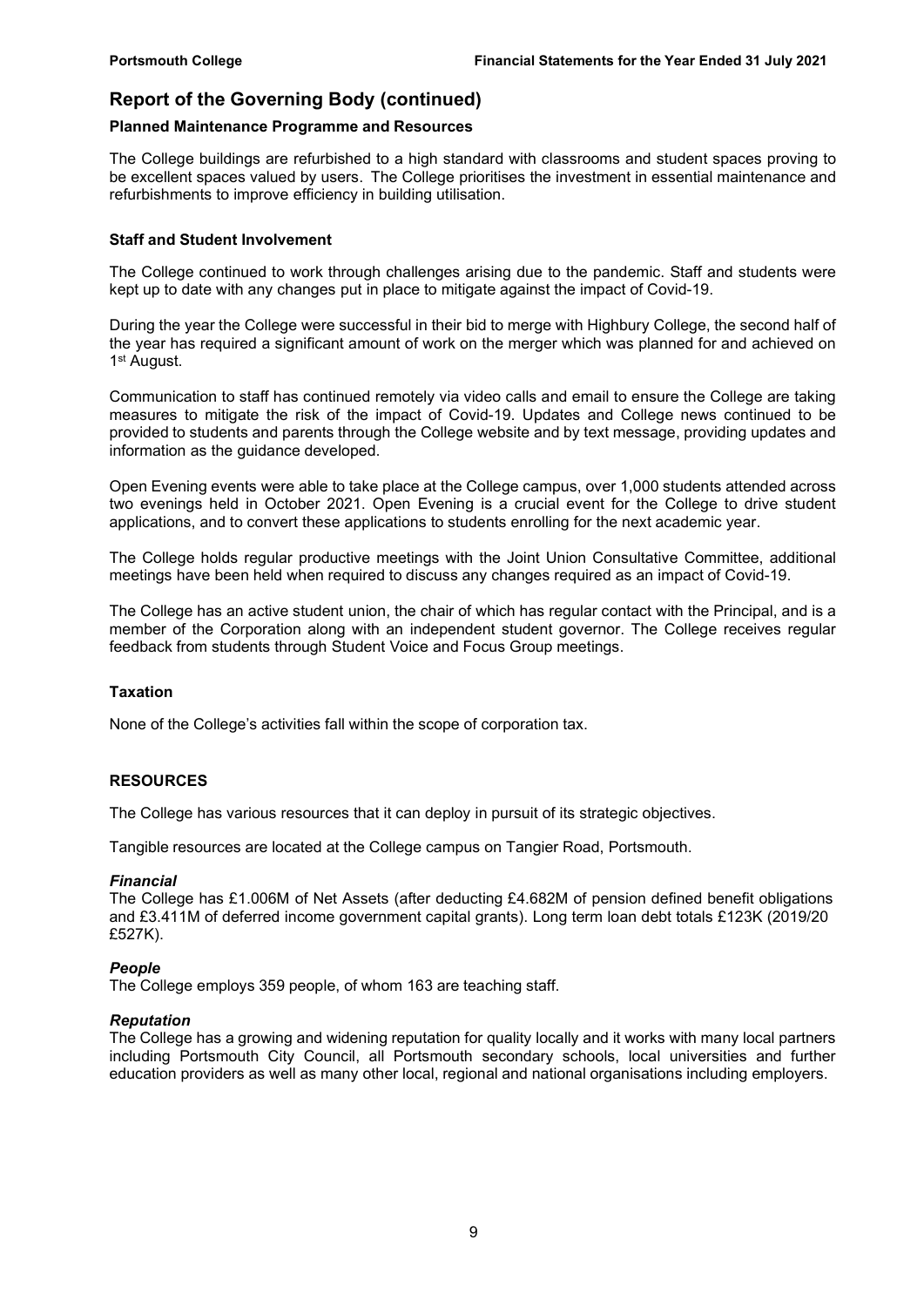#### PRINCIPAL RISKS AND UNCERTAINTIES:

The College continues to use the risk register as the driver for the Board Assurance Framework following the decision not to obtain a full assurance opinion from the College internal auditors.

Based on the strategic plan, the Risk Management Group undertakes a comprehensive review of the risks to which the College is exposed. They identify systems and procedures, including specific preventable actions which should mitigate any potential impact on the College. The internal controls are then implemented and the subsequent year's appraisal will review their effectiveness and progress against risk mitigation actions. In addition to the annual review, the Risk Management Group will also consider any risks which may arise as a result of a new area of work being undertaken by the College or from external changes.

A risk register is maintained at the College level which is reviewed termly by the Audit Committee and by the full Corporation. In addition, risks from the College register are allocated to each governor committee and are reviewed in more detail by those committees at each meeting. The risk register identifies the key risks, the likelihood of those risks occurring, their potential impact on the College and the actions being taken to reduce and mitigate the risks. Risks are prioritised using a consistent scoring system.

Outlined below is a description of the principal risk factors that may affect the College. Not all the factors are within the College's control. Other factors besides those listed below may also adversely affect the College.

#### 1. Government funding

The College has considerable reliance on continued government funding through the further education funding bodies. In 2020/21 97.8% (2019/20 92.8%) of the College's revenue was ultimately public funded. There can be no assurance that government policy or practice will remain the same or that public funding will continue at the same levels or on the same terms.

The College is aware of issues which may impact on future funding:

- Future government policies are uncertain due to the financial impact COVID-19, and the impact of BREXIT
- Adult Education Budget is a fixed allocation, restricting the value than can be delivered and the College's ability to grow the provision

This risk is mitigated in a number of ways:

- Funding is derived through a variety of direct and indirect contractual arrangements plus through growing the level of student fees directly from students and through Advanced Learner Loans;
- By ensuring the College is rigorous in delivering high quality education and training maintaining the trend of improvements in 16-18 and 19+ achievement;
- Continue to invest in the facilities to enable the College to match other local providers and to ensure space for expansion;
- Building on the rising reputation of the College through targeted marketing and by offering creative and innovative study programmes that are suitable and attractive to the local community;
- Considerable focus and investment of time is placed on maintaining and managing key relationships with the various funding bodies;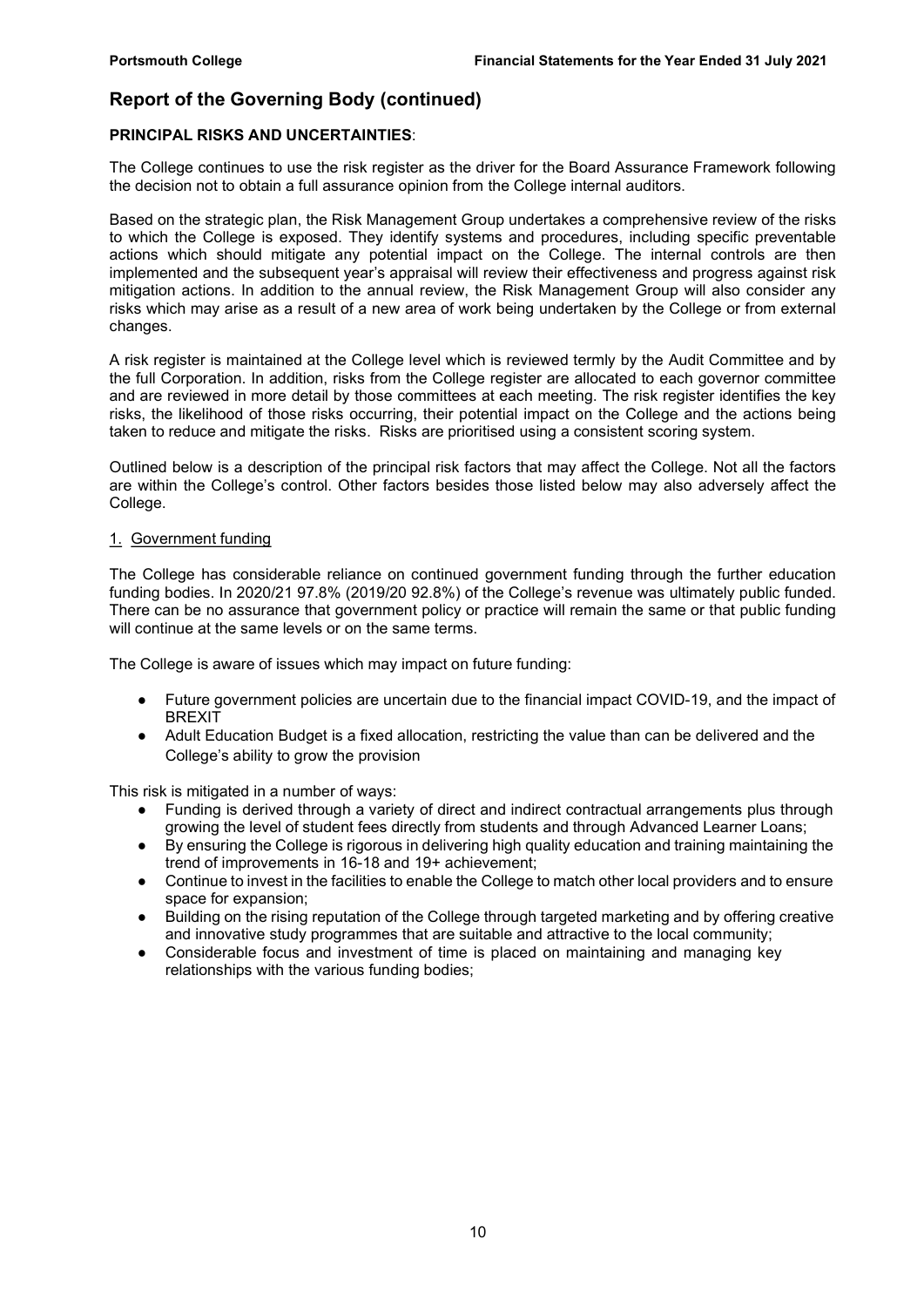#### PRINCIPAL RISKS AND UNCERTAINTIES: (continued)

- Work with local schools to assist them in achieving improving educational outcomes as well as ensuring the College offer delivers what these local young people need to make them successful;
- Further develop and expand the breadth and size of the Apprenticeship programme through maintaining the highest standards of quality and customer service helping local young people obtain employment with training, in line with the employment and training needs of the City. Any curriculum expansion will be closely linked to levy employers with defined gaps in their training provision;
- The dovetailing of the Adult Education and Apprenticeship training offer which allows prospective students and employers to select the delivery methodology and funding stream that meets their needs and provides optimum value;
- A sub-contracting agreement is now in place to deliver spare capacity within the Adult Education allocation;
- Work with the SFCA to promote the Sixth Form college brand and to push Sixth Form agenda such as; an increase in base rate funding per learner to get us back to at least 2010 equivalent funding levels, getting the government to agree to changes allowing Sixth Form Colleges to reclaim input VAT;
- Developing business outside of the UK should bring much needed student fee and educational visit income to provide an alternative to the real terms falling government funding.

#### 2. Tuition fee policy

The reduction in the classes of learners who are able to claim fee remission has impacted on the College's ability to recruit as many students, particularly due to the low levels of disposable income within Portsmouth. In line with many other colleges, Portsmouth College is generally finding it impossible to pass on the ESFA full fee assumptions.

This risk is mitigated in a number of ways:

- By ensuring the College is rigorous in delivering high quality education and training, thus ensuring value for money for adult students and apprentices;
- Close monitoring of the demand for courses as prices change;
- Further expansion of the level 2 online provision, that is more accessible whilst remaining relevant and meeting funding requirements;
- Checking prices charged for courses are competitive, value for money and cover delivery costs;
- Increase relationships with local businesses that are prepared to pay fees for high quality, targeted and convenient training for their staff including through apprenticeships;
- Improvements to the College facilities will help to provide businesses with the training venues that they would expect;
- Expansion of the Level 3 online offer to expand opportunities for learners to access Advanced Learner Loans. Promote the Advanced Learner Loans for Level 3 and 4 courses extensively as not having to find funds upfront suits learners with low disposable income.
- Introduction of 'ESOL' in the community programme through the Adult Education department

#### 3. Maintain adequate funding of pension liabilities

The financial statements report the share of the pension scheme deficit on the College's balance sheet in line with the requirements of FRS 102 s28.11 which is being repaid through additional contributions each year.

#### STAKEHOLDER RELATIONSHIPS

In line with other colleges and with universities, Portsmouth College has many stakeholders. These include:

- Students:
- Education sector funding bodies;
- Staff and their trade unions: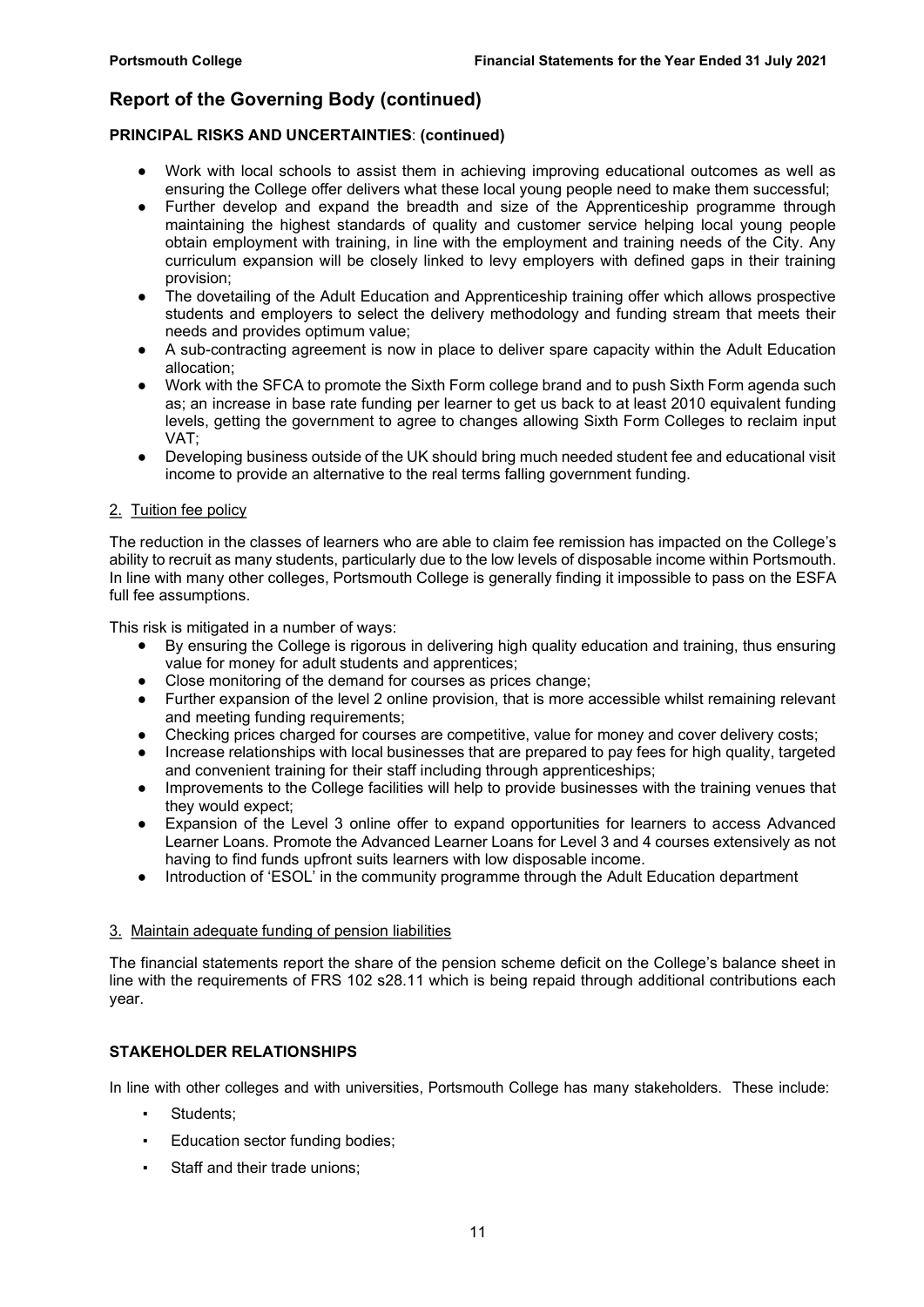## Report of the Governing Body (continued) STAKEHOLDER RELATIONSHIPS: (continued)

- Local employers;
- Local Authorities;
- Partner secondary schools;
- LEP;
- The local community:
- Other FE institutions and local universities;
- Professional bodies.

The College recognises the importance of these relationships and engages in regular communication with them via personal contact and the building of trust through relationship which enables the College to maximise opportunities and to make a difference as an educational charity. Communication with stakeholders is made through the College Internet site, social media and through informal and formal meetings.

#### Equal Opportunities and employment of disabled persons

Portsmouth College is committed to ensuring equality of opportunity for all who learn and work here. We respect and value positively differences in race, gender, sexual orientation, ability, religion or belief and age. We strive vigorously to remove conditions which place people at a disadvantage and we will actively combat bigotry. This policy is resourced, implemented and monitored on a planned basis. The College's Equal Opportunities Policy, including its Race Relations Policy, is published on the College's Intranet site.

The College considers all applications for employment from disabled persons, bearing in mind the aptitudes of the individuals concerned, and guarantees an interview to any disabled applicant who meets the essential criteria for the post. Where an existing employee becomes disabled, every effort is made to ensure that employment with the College continues. The College's policy is to provide training, career development and opportunities for promotion which, as far as possible, provide identical opportunities to those of nondisabled employees.

#### Disability Statement

The College seeks to achieve the objectives set down in the Disability Discrimination Act 2010:

- a) There is a list of specialist equipment, such as lighting and audio facilities, which the College can make available for use by students;
- b) The admissions policy for all students is described in the College charter. Appeals against a decision not to offer a place are dealt with under the complaints policy;
- c) The College has made a significant investment in the appointment of specialist teachers to support students with learning difficulties and/or disabilities. There are a growing number of learning support assistants who can provide a variety of support for learning. There is a continuing programme of staff development to ensure the provision of a high level of appropriate support for students who have learning difficulties and/or disabilities;
- d) Specialist programmes are described in programme information guides, and achievements and destinations are recorded and published in the standard college format;
- e) Counselling and welfare services are described in the College charter;
- f) As part of its development of an accommodation strategy the College has updated its access audit, the result of which continues to influence and inform future developments.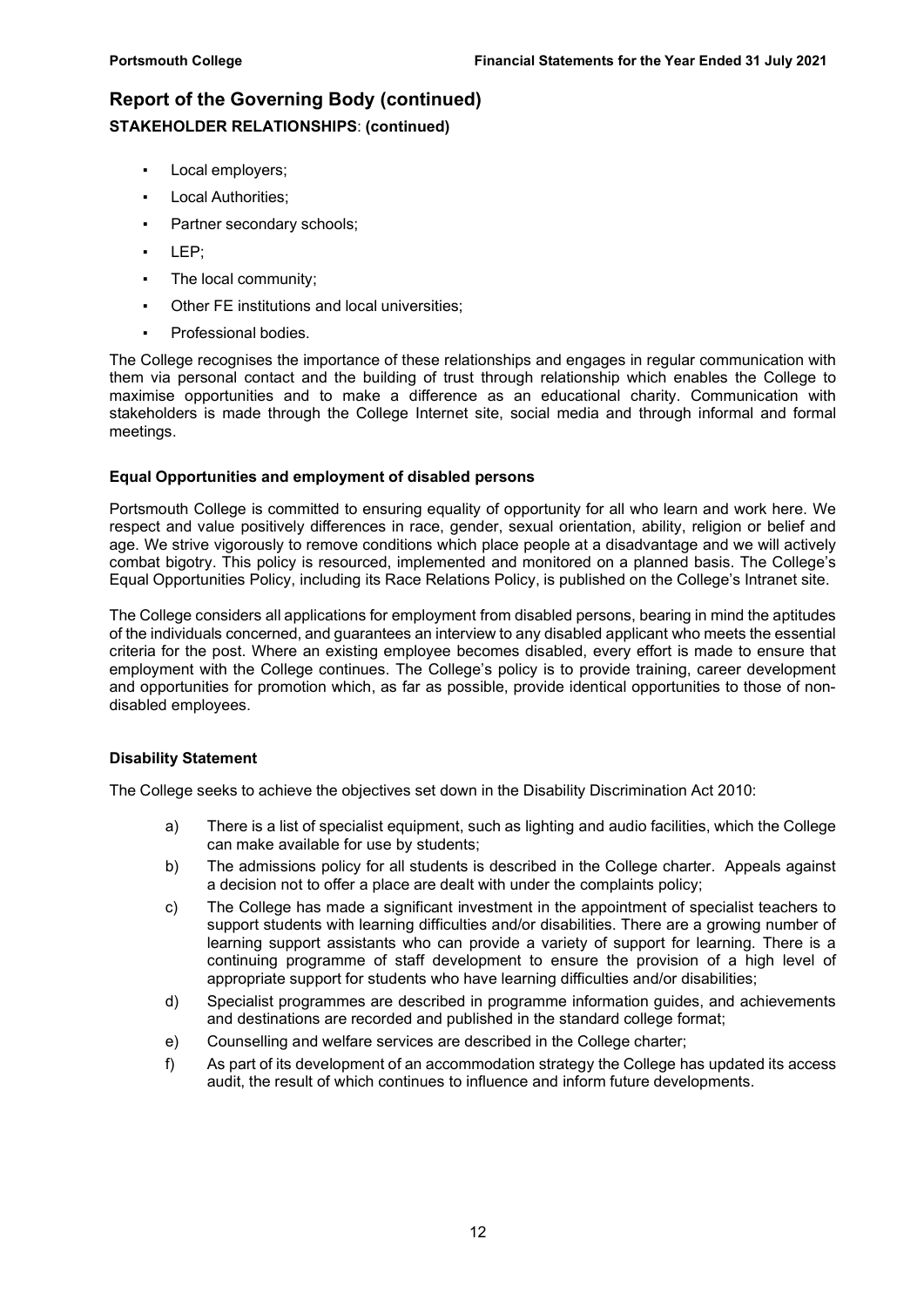## Trade union facility time

The Trade Union (Facility Time Publication Requirements) Regulations 2017 require the college to publish information on facility time arrangements for trade union officials at the college.

| Numbers of employees who were relevant union officials | FTE employee number |
|--------------------------------------------------------|---------------------|
| during the relevant period                             |                     |
|                                                        | በ 17                |

| Percentage of time | Number of employees |
|--------------------|---------------------|
| 0%                 |                     |
| 1-50%              |                     |
| 51-99%             | -                   |
| 100%               | -                   |

| Total cost of facility time                     | £8.173     |
|-------------------------------------------------|------------|
| Total pay bill                                  | £6,893,379 |
| Percentage of total bill spent on facility time | 0.12%      |

| Time spent on paid trade union activities as a percentage | 100% |
|-----------------------------------------------------------|------|
| of total paid facility time                               |      |

#### Going Concern

The College merged with Highbury College on 1<sup>st</sup> August 2021, and is now known as City of Portsmouth College. Therefore the accounts have been prepared on the basis other than going concern.

#### Disclosure of information to auditors

The members who held office at the date of approval of this report confirm that, so far as they are each aware, there is no relevant audit information of which the College's auditors are unaware; and each member has taken all the steps that he or she ought to have taken to be aware of any relevant audit information and to establish that the College's auditors are aware of that information.

Approved by order of the members of the Corporation on  $7<sup>th</sup>$  December 2021 and signed on its behalf by

……………………………………….. Paul Quigley Chair of City of Portsmouth College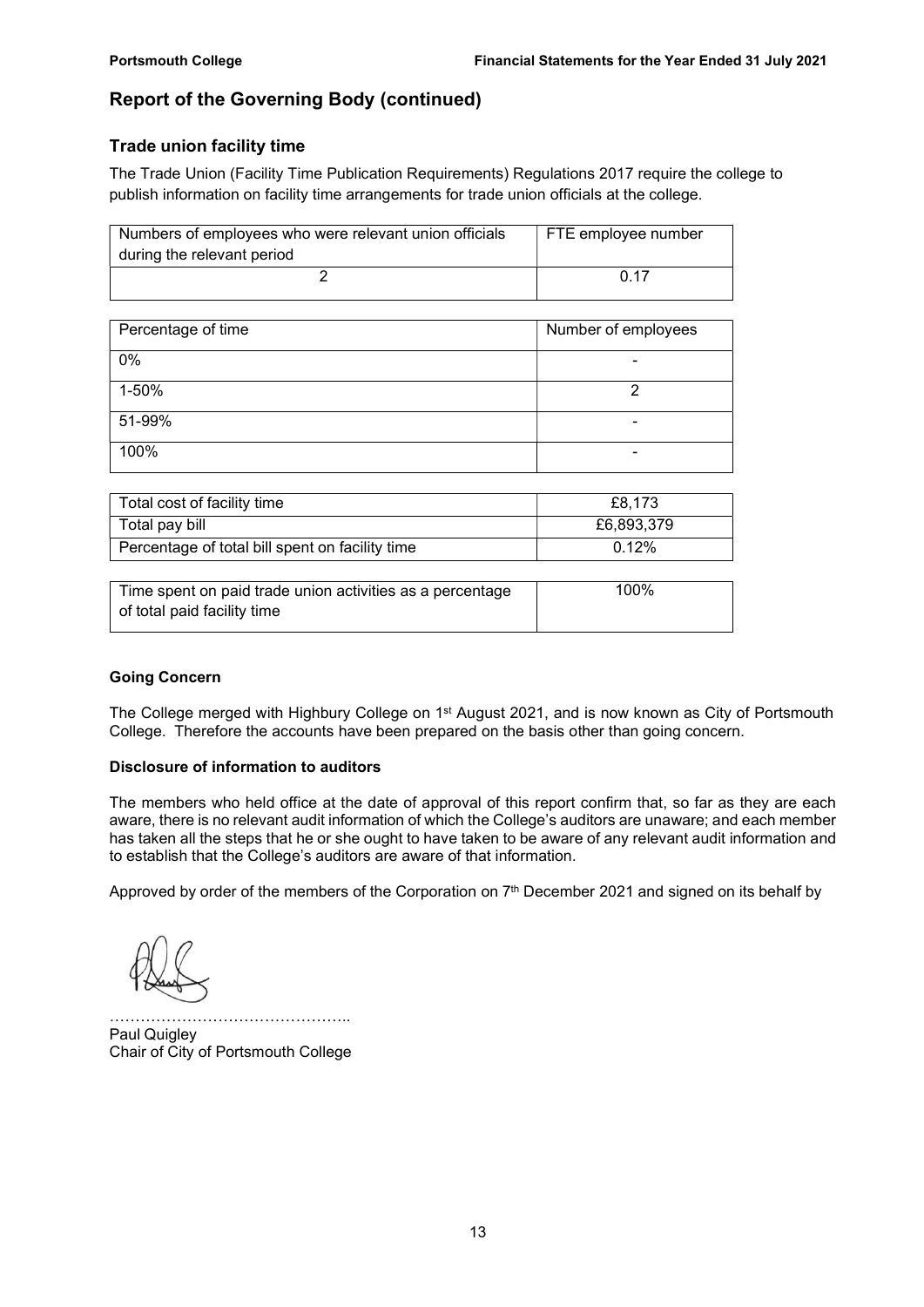## Governance Statement

The following statement is provided to enable readers of the annual report and accounts of the College to obtain a better understanding of its governance and legal structure. This statement covers the period from 1<sup>st</sup> August 2020 to 31<sup>st</sup> July 2021 and up to the date of approval of the annual report and financial statements.

The College endeavours to conduct its business:

- i. in accordance with the seven principles identified by the Committee on Standards in Public Life (selflessness, integrity, objectivity, accountability, openness, honesty and leadership);
- ii. having due regard to the Charity Governance Code, adopted by the Corporation in April 2019.

The College is committed to exhibiting best practice in all aspects of corporate governance. Therefore, we have reported on our Corporate Governance arrangements by drawing upon best practice available, including the principles and recommended practices of the Charity Governance Code. Acting on a recommended practice, a Board Equality & Diversity Report and equality objectives were developed and approved by the Corporation in March 2021. Since that time, the Corporation has been proactive in ensuring that governor nominations to both the shadow board and the new City of Portsmouth College board contribute the required skills and expertise, and reflect the diversity of the population the new college will serve.

The College is an exempt charity within the meaning of Part 3 of the Charities Act 2011. The Governors, who are also the Trustees for the purposes of the Charities Act 2011, confirm that they have had due regard for the Charity Commission's guidance on public benefit and that the required statements appear elsewhere in these financial statements.

#### The Corporation

|                                        | Date of Current<br>Appointment | Term of<br>Office | Date of<br>Resignation/<br>Leaving | Status of<br>Appointment               | Corporation<br>Attendance<br>in 2020/21 |
|----------------------------------------|--------------------------------|-------------------|------------------------------------|----------------------------------------|-----------------------------------------|
| Mr N Wynne                             | March 2021                     | 4 years           |                                    | <b>External Member</b>                 | 100%                                    |
| Mrs K Tyrrell                          | March 2021                     | 4 years           |                                    | <b>External Member</b>                 | 89%                                     |
| Mr J Humphries                         | March 2021                     | 4 years           |                                    | <b>External Member</b>                 | 80%                                     |
| Mr B Collins                           | January 2021                   | 4 years           |                                    | <b>External Member</b>                 | 78%                                     |
| Mr J Ahmed                             | December 2020                  | 4 years           |                                    | <b>External Member</b>                 | 89%                                     |
| Mr M Cooper                            | December 2020                  | 4 years           |                                    | <b>External Member</b>                 | 67%                                     |
| Mr P Walton                            | November 2020                  | 2 years           |                                    | <b>Parent Governor</b>                 | 83%                                     |
| Ms S Fryer/<br>Ms L Cownie<br>(deputy) | October 2020                   | 1 year            |                                    | <b>Student Union</b><br>Governor       | 75%                                     |
| Mr H Webb                              | October 2020                   | 1 year            |                                    | Independent<br><b>Student Governor</b> | 88%                                     |
| Ms K Hill                              | <b>July 2020</b>               | 4 years           |                                    | <b>Staff Governor</b>                  | 100%                                    |
| Mr H Taylor                            | <b>July 2020</b>               | 4 years           |                                    | <b>External Member</b>                 | 78%                                     |
| Mr I Skingley                          | October 2019                   | 1 year            | October<br>2020                    | Independent<br><b>Student Governor</b> | 100%                                    |

The members who served on the Corporation during the year and up until the dissolution of the College on 1<sup>st</sup> August 2021 were as listed in the table below: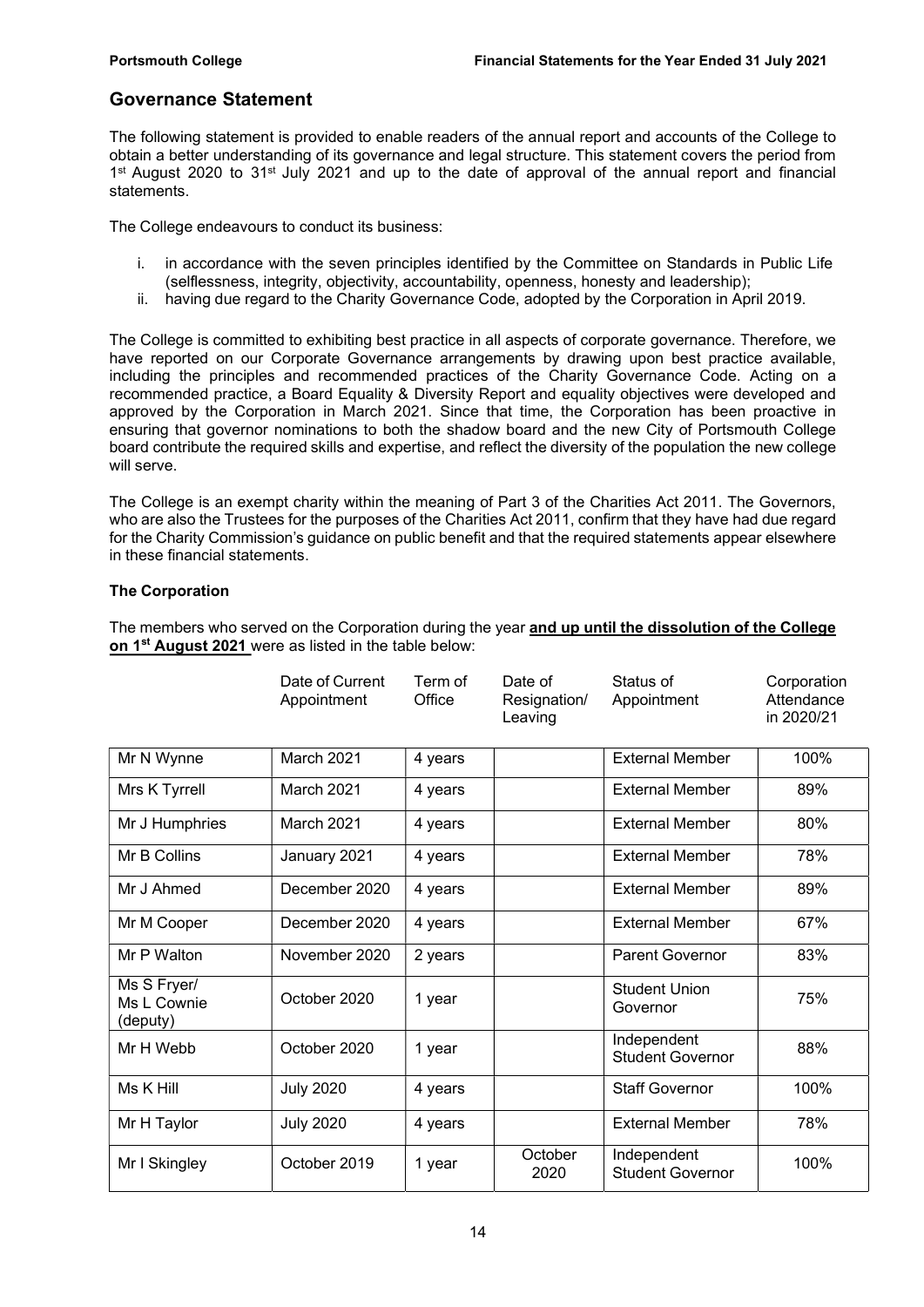| Ms H Arnott                                                         | October 2019     | 1 year  | October<br>2020 | <b>Student Union</b><br>Governor | 0%   |
|---------------------------------------------------------------------|------------------|---------|-----------------|----------------------------------|------|
| Mr S Ali                                                            | September 2019   | 4 years |                 | <b>External Member</b>           | 89%  |
| Mr D Lycett                                                         | <b>July 2019</b> | 4 years |                 | <b>Staff Governor</b>            | 78%  |
| Ms R Lowe                                                           | December 2018    | 4 years |                 | <b>External Member</b>           | 78%  |
| Mr P Cowdery                                                        | <b>July 2018</b> | 4 years |                 | <b>External Member</b>           | 100% |
| Mrs Adele Hodgson                                                   | <b>July 2018</b> | 4 years |                 | <b>External Member</b>           | 78%  |
| Ms J Smith                                                          | March 2018       | 4 years |                 | <b>External Member</b>           | 89%  |
| Mr D Carpenter                                                      | March 18         | 4 years |                 | <b>External Member</b>           | 100% |
| Mr S Barrable                                                       | August 2018      | N/A     |                 | Principal                        | 100% |
| Mrs L Dine was appointed Clerk to the Corporation in November 2018. |                  |         |                 |                                  |      |

It is the Corporation's responsibility to bring independent judgement to bear on issues of strategy, performance, resources and standards of conduct.

The Corporation is provided with regular and timely information on the overall financial performance of the College together with other information such as performance against funding targets, proposed capital expenditure, quality matters and personnel-related matters such as health and safety and environmental issues. The Corporation meets at least four times a year. During 2020/21 the Corporation met nine times.

The Corporation conducts its business through a number of committees. Each committee has terms of reference, which have been approved by the Corporation. These committees are Finance and Resources, Remuneration, Curriculum and Student, Search, Audit and Employment Policy. Full minutes of all meetings, except those deemed to be confidential by the Corporation, are available on the College's website at: www.portsmouth-college.ac.uk or from the Clerk to the Corporation at:

Clerk to the Corporation Portsmouth College Tangier Road **Portsmouth Hampshire** PO3 6PZ

The Clerk to the Corporation maintains a register of financial and personal interests of the governors. The register is available for inspection at the above address.

All governors are able to take independent professional advice in furtherance of their duties at the College's expense and have access to the Clerk to the Corporation, who is responsible to the Board for ensuring that all applicable procedures and regulations are complied with. The appointment, evaluation and removal of the Clerk are matters for the Corporation as a whole.

Formal agendas, papers and reports are supplied to governors in a timely manner, prior to Board meetings. Briefings are provided on an ad hoc basis made available via the governors' dedicated 'team drive'.

The Corporation has a strong and independent non-executive element and no individual or group dominates its decision-making process. The Corporation considers that each of its non-executive members is independent of management and free from any business or other relationship which could materially interfere with the exercise of their independent judgement.

There is a clear division of responsibility in that the roles of the Chairman and Accounting Officer are separate.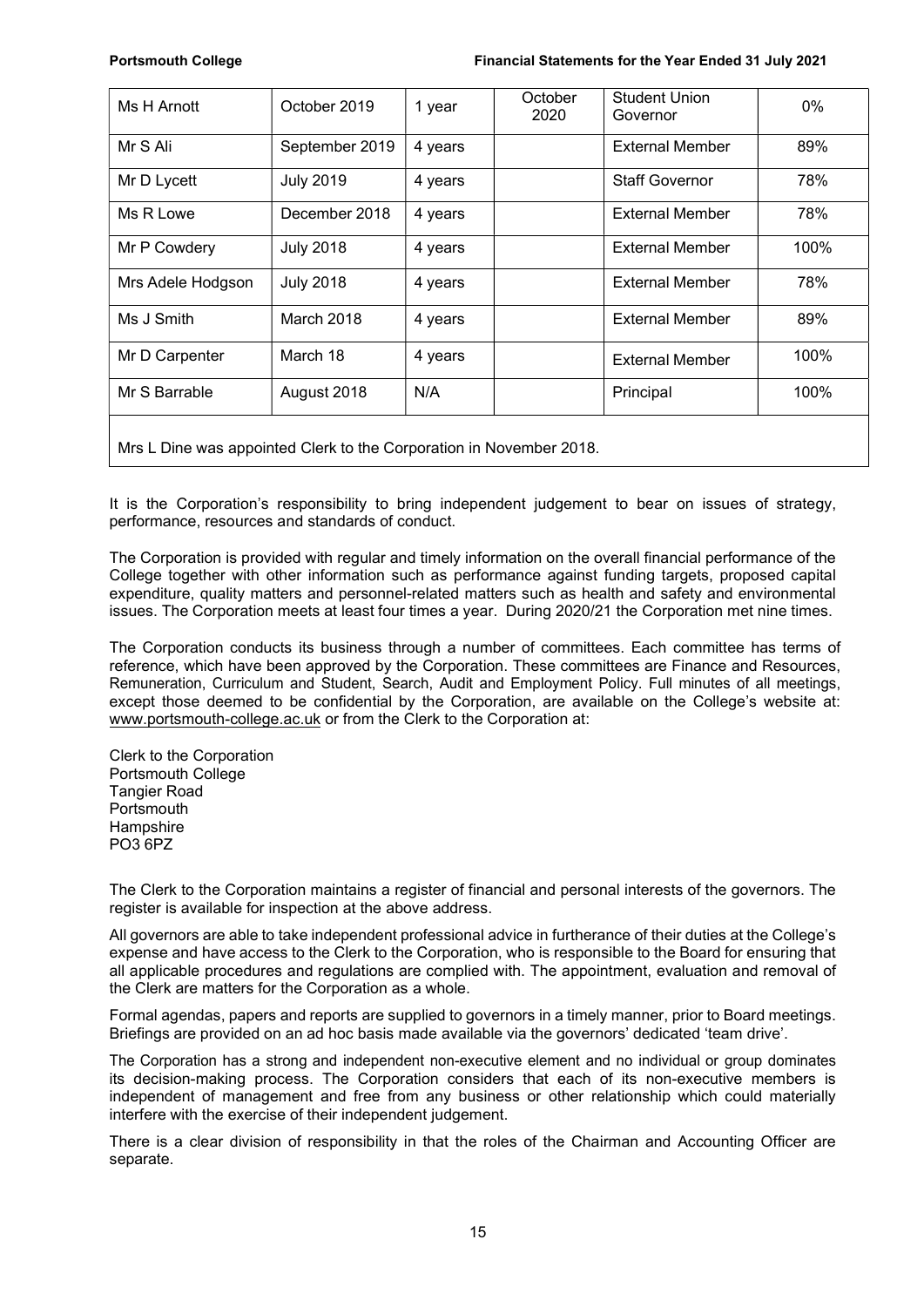#### Covid-19

The Corporation and committees continued to hold meetings on a remote basis and uphold their duties in the usual way as set out in the governance statement.

#### Appointments to the Corporation

Any new appointments to the Corporation are a matter for the consideration of the Corporation as a whole. The Corporation has a search committee, which is responsible for the selection and nomination of any new member for the Corporation's consideration. The Corporation is responsible for ensuring that appropriate training is provided as required.

Members of the Corporation are appointed for a term of office not exceeding four years.

#### Corporation performance

The Corporation completed a governance self-assessment during 2019, which identified areas where the Corporation considered it was performing well and areas for improvement. The latter have since been addressed through the development and implementation of improvement plans. The progress and completion of actions has been subject to ongoing monitoring and review by the relevant Committees, with the Corporation undertaking an end of year review in December 2020 and a final review at its meeting on 7th July 2021.

#### Remuneration Committee

Throughout the year ending 31 July 2021 the College's Remuneration Committee comprised three members of the Corporation. The Committee's responsibilities are to make recommendations to the Board on the remuneration and benefits of the Accounting Officer and Clerk to the Corporation.

The Committee makes recommendations to the Corporation on pay based on performance, and makes reference to the SFCA Workforce Survey and the average pay for the sector

Details of remuneration for the year ended 31 July 2021 are set out in note 7 to the financial statements.

#### Audit Committee

The Audit Committee comprised five members of the Corporation (excluding the Accounting Officer and Chair to the Corporation). Membership and attendance of the Committee in 2020/21 was as follows:

|                         | <b>Status of Appointment</b> | Attendance in<br>2020/21 |
|-------------------------|------------------------------|--------------------------|
| Mr Shahalam Ali (Chair) | <b>External Member</b>       | 100%                     |
| Mr J Ahmed              | <b>External Member</b>       | 100%                     |
| Mr D Carpenter          | <b>External Member</b>       | 100%                     |
| Ms R Lowe               | <b>External Member</b>       | 33%                      |
| Ms K Tyrrell            | <b>External Member</b>       | 0%                       |

The Committee operated in accordance with written terms of reference approved by the Corporation.

The Audit Committee meets on a termly basis and provides a forum for reporting by the College's internal, reporting accountants and financial statements auditors, who have access to the Committee for independent discussion, without the presence of College management. The Committee also receives and considers reports from the main FE funding bodies as they affect the College's business.

The College's internal auditors review the systems of internal control, risk management controls and governance processes in accordance with an agreed plan of input and report their findings to management and the Audit Committee.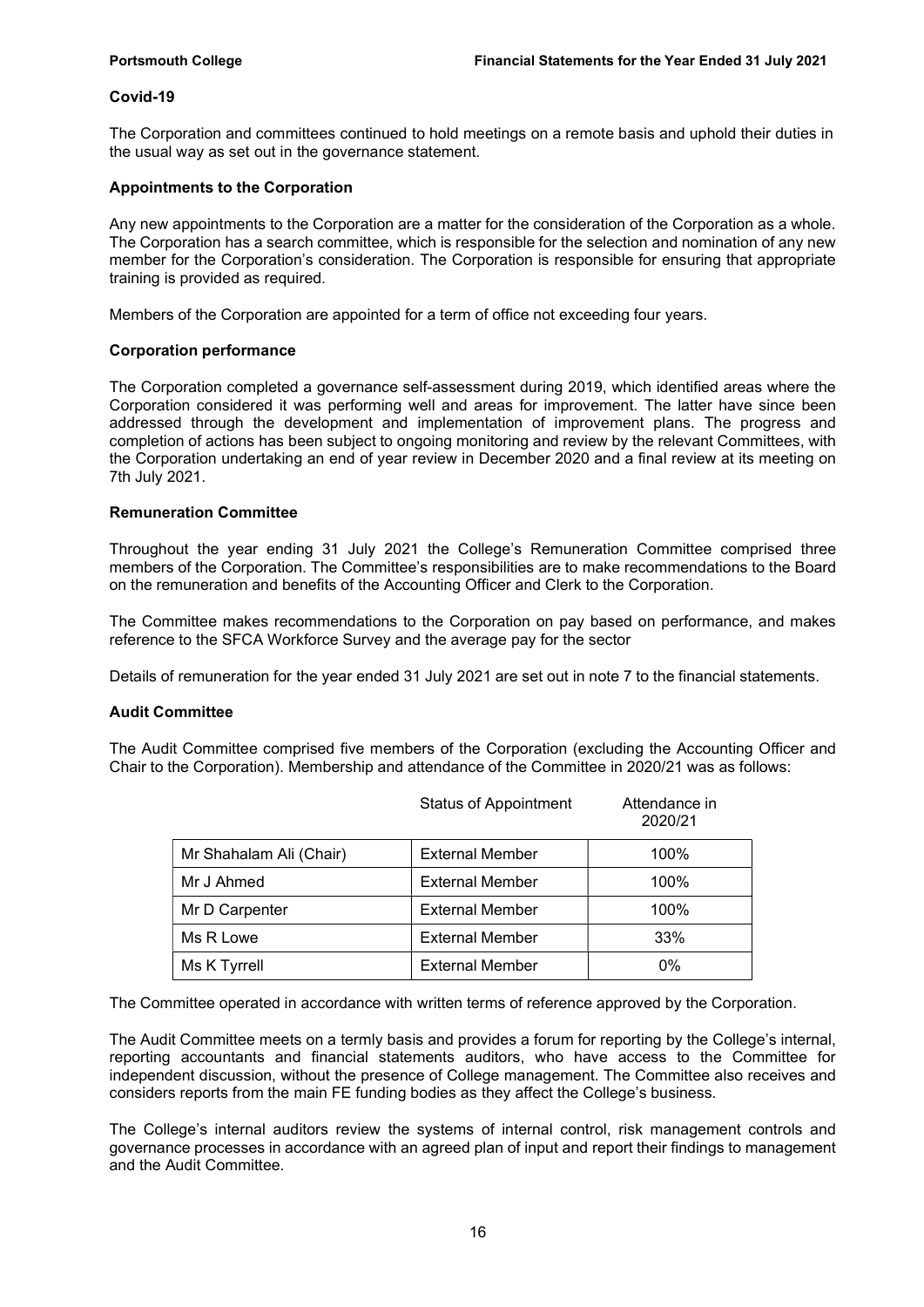Management is responsible for the implementation of agreed audit recommendations and internal audit undertakes periodic follow-up reviews to ensure such recommendations have been implemented.

The Audit Committee also advises the Corporation on the appointment of internal, reporting accountants and financial statements auditors and their remuneration for audit and non-audit work as well as reporting annually to the Corporation.

#### Search Committee

The Search Committee comprised five members of the Corporation and operated with written terms of reference approved by the Corporation. Membership of the Search Committee in 2020/21 was:

|                        | Status of<br>Appointment | Attendance in<br>2020/21 |
|------------------------|--------------------------|--------------------------|
| Mr D Carpenter (Chair) | <b>External Member</b>   | 100%                     |
| Mrs A Hodgson          | <b>External Member</b>   | 100%                     |
| Mr S Barrable          | Principal                | 100%                     |
| Mr N Wynne             | <b>External Member</b>   | 67%                      |
| Mrs K Tyrrell          | <b>External Member</b>   | 67%                      |

The Search Committee leads the process for board appointments and makes recommendations to the Board. The Search Committee considers the balance of skills, experience, knowledge and diversity on the board and uses this information to conduct the search for new members of the Corporation. Diversity on the board is considered on an annual basis.

The Search Committee takes the lead on the induction, training and development of governors as well as the evaluation process. It also considers the membership of sub-committees and considers re-appointment of governors at the end of their term of office.

#### Finance and Resources Committee

The Finance and Resources Committee comprised four members of the Corporation and operated with written terms of reference approved by the Corporation. Membership of the Finance and Resources Committee in 2020/21 was:

|                      | Status of<br>Appointment | Attendance in<br>2020/21 |
|----------------------|--------------------------|--------------------------|
| Ms A Hodgson (Chair) | <b>External Member</b>   | 100%                     |
| Mr N Wynne           | <b>External Member</b>   | 100%                     |
| Mr S Barrable        | Principal                | 100%                     |
| Mr D Lycett          | <b>Staff Member</b>      | 100%                     |

The Finance and Resources Committee considers and advises the Corporation on all aspects of college finance including financial policies, financial targets and funding arrangements. It receives regular reports to enable it to monitor the budget, recommend remedial action when necessary, and report major variations. The committee provides advice on value for money, investments, borrowings and any fee charging mechanisms.

Additionally, the Committee has oversight of any capital projects, maintenance of college grounds, buildings and equipment and it monitors the IT strategy, including Data Protection.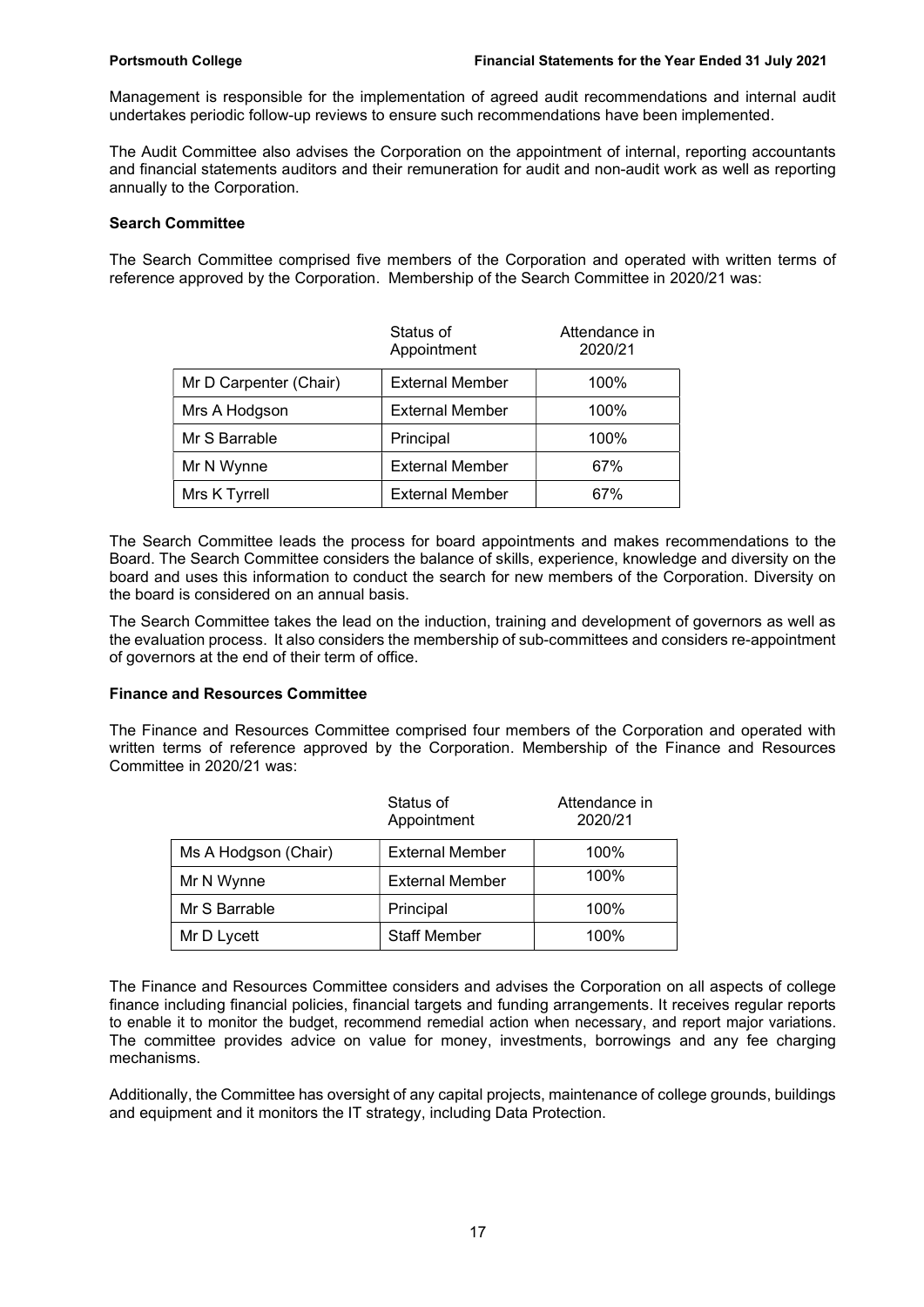#### Employment Policy Committee

The Employment Policy Committee comprised five members of the Corporation and operated with written terms of reference approved by the Corporation. Membership of the Employment Policy Committee in 2020/21 was:

|                      | Status of<br>Appointment | Attendance in<br>2020/21 |
|----------------------|--------------------------|--------------------------|
| Mr B Collins (Chair) | <b>External Member</b>   | 100%                     |
| Ms K Hill            | <b>Staff Governor</b>    | 100%                     |
| Mr D Carpenter       | <b>External Member</b>   | 67%                      |
| Ms J Smith           | <b>External Member</b>   | 67%                      |
| Mr S Barrable        | Principal                | 33%                      |

The Employment Policy Committee considers and advises on all matters relating to personnel, employment policy, industrial relations, equal opportunities, Health and Safety, welfare and environmental matters.

#### Curriculum and Student Committee

The Curriculum and Student Committee comprised eight members of the Corporation and operated with written terms of reference approved by the Corporation. Membership of the Curriculum and Student Committee in 2020/21 was:

|                                                          | Status of<br>Appointment               | Attendance in<br>2020/21 |
|----------------------------------------------------------|----------------------------------------|--------------------------|
| Mr H Taylor (Chair)                                      | <b>External Member</b>                 | 100%                     |
| Mr S Barrable                                            | Principal                              | 100%                     |
| Mr J Humphries                                           | External Member                        | 100%                     |
| Mr P Cowdery                                             | <b>External Member</b>                 | 100%                     |
| Mr M Cooper                                              | <b>External Member</b>                 | 50%                      |
| Mr P Walton                                              | <b>Parent Governor</b>                 | 50%                      |
| Ms H Arnott (to Oct 2020)                                | <b>Student Union</b>                   | $0\%$                    |
| Ms S Fryer/Ms L Cownie<br>(from Oct 2020)                | Governor                               | 100%                     |
| Mr I Skingley (to Oct 2020)<br>Mr H Webb (from Oct 2020) | Independent<br><b>Student Governor</b> | 100%<br>100%             |

The Curriculum and Student Committee leads on monitoring the College's performance in relation to delivery of the curriculum and student performance. It advises on the quality strategy, monitors the quality assurance system and maintains oversight of the SAR process.

The Committee takes the lead on all student matters, including equality and diversity, pastoral care, safeguarding and Prevent and it also monitors student voice, exclusions and attendance.

#### Internal control

#### Scope of responsibility

The Corporation is ultimately responsible for the College's system of internal control and for reviewing its effectiveness. However, such a system is designed to manage rather than eliminate the risk of failure to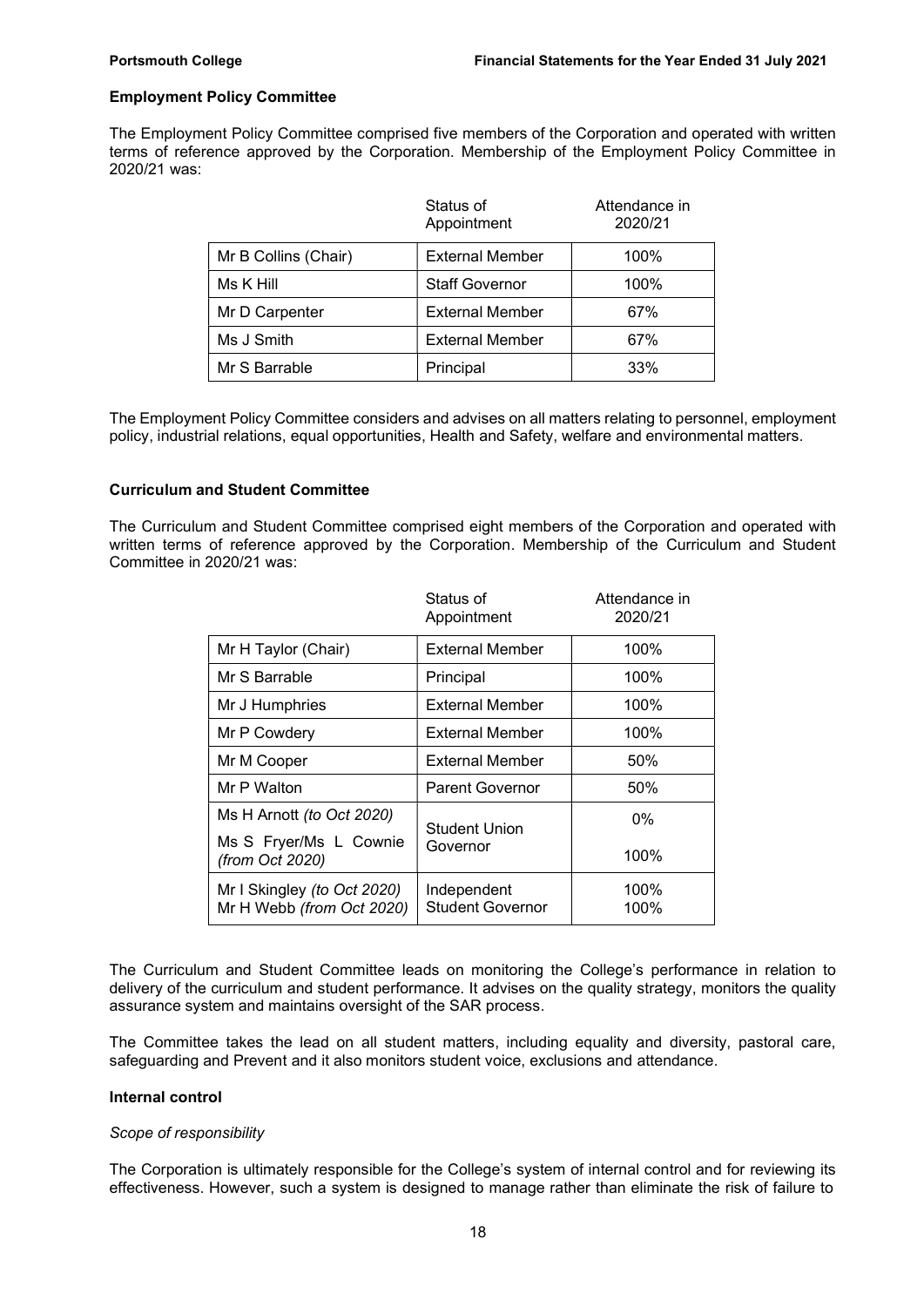achieve business objectives, and can provide only reasonable and not absolute assurance against material misstatement or loss.

The Corporation has delegated the day-to-day responsibility to the Principal, as Accounting Officer, for maintaining a sound system of internal control that supports the achievement of the College's policies, aims and objectives, whilst safeguarding the public funds and assets for which he is personally responsible, in accordance with the responsibilities assigned to him in the Funding Agreement between Portsmouth College and the funding bodies. He is also responsible for reporting to the Corporation any material weaknesses or breakdowns in internal control.

#### The purpose of the system of internal control

The system of internal control is designed to manage risk to a reasonable level rather than to eliminate all risk of failure to achieve policies, aims and objectives; it can therefore only provide reasonable and not absolute assurance of effectiveness. The system of internal control is based on an ongoing process designed to identify and prioritise the risks to the achievement of College policies, aims and objectives, to evaluate the likelihood of those risks being realised and the impact should they be realised, and to manage them efficiently, effectively and economically. The system of internal control has been in place in Portsmouth College for the year ended 31 July 2021.

#### Capacity to handle risk

The Corporation has reviewed the key risks to which the College is exposed together with the operating, financial and compliance controls that have been implemented to mitigate those risks. The Corporation is of the view that there is a formal ongoing process for identifying, evaluating and managing the College's significant risks that has been in place for the period ending 31 July 2021. This process has been regularly reviewed by the Corporation during the year.

The Audit Committee responded to changes in audit practice and regulation by requesting that management provide a risk-based Board Assurance Framework. This reflects and acknowledges an increased onus on the Corporation for those opinions that inform its financial statements.

#### The risk and control framework

The system of internal control is based on a framework of regular management information, administrative procedures including the segregation of duties, and a system of delegation and accountability. In particular, it includes:

- comprehensive budgeting systems with an annual budget, which is reviewed and agreed by the governing body
- regular reviews by the governing body of periodic and annual financial reports which indicate financial performance against forecasts
- setting targets to measure financial and other performance
- clearly defined capital investment control quidelines
- the adoption of formal project management disciplines, where appropriate.

Portsmouth College had an internal audit service appointed for the year ended 31st July 2021 that provided evidence to the Corporation that contributed to the Board Assurance Framework. The internal audit plans were based on a risk analysis recommended by the Audit Committee and endorsed by the Corporation. The College management and Governors have assessed the internal controls for the year ended 31st July 2021 and developed a Board Assurance Framework, clearly showing the mapping of assurance sources against the risks identified.

The College used its Risk Management Register as the basis for identifying the risks that the Corporation requires assurance of adequate management. The assurance methods that would be employed were agreed with the Audit Committee. The Committee was provided with regular reports on this assurance activity in the College which included obtaining assurance from:

- internal audit providing assurance on areas of risk identified by College management and the Audit Committee,
- external audit work of financial statements auditors and regularity auditors,
- any other independent audits/checks including OFSTED, funding audit, Health & Safety reports,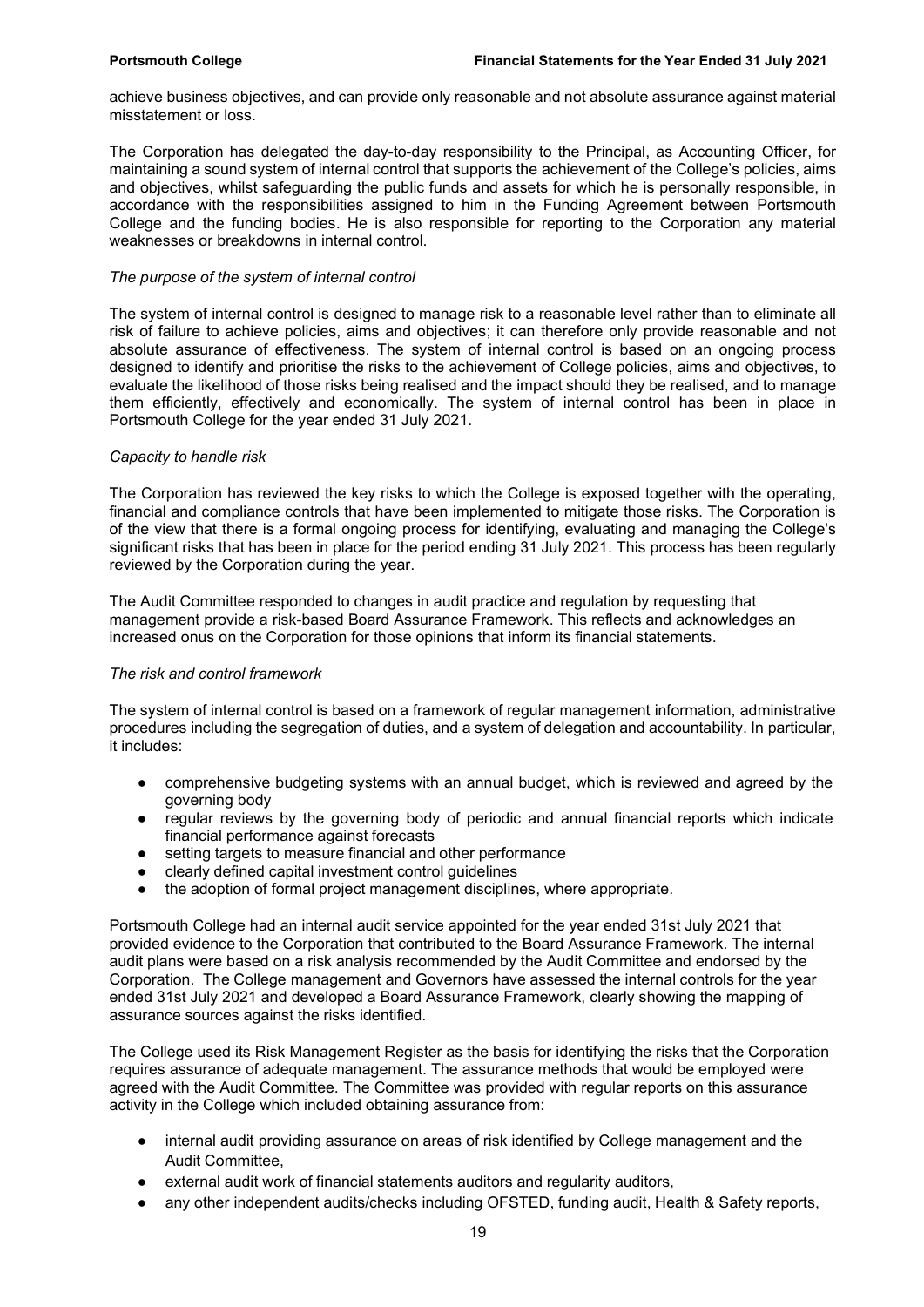- externally produced data / reports,
- SAR for College and Governors.
- minutes of all Governor committee meetings,
- internally produced data / reports.

#### Risks faced by the corporation

The College's Risk Management Strategy includes a structure that consists of:

- A Risk Management Group (Principal, Deputy Principals, Vice Principals, Assistant Principals and if different the Risk Management Champion and others co-opted as required)
- A Risk Register (updated monthly)
- Risk Management Action Plans (updated monthly or as required)
- Control and review through monthly SLT Strategic meetings on behalf of management and by the Audit Committee for Governors.

All staff are invited to submit their views on potential business risks to the College. Such identification can happen through the College's established meetings structure (e.g. departmental meetings, support staff meetings, full staff meetings, reports from INSET etc.) or through independent submission. The RMG will be responsible for deciding which risks should be recorded on to the Risk Register, and the priority of these risks. Risks are scored based on their financial impact, reputational impact and likelihood, scores determine the priority of risks identified. The Risk Register will be updated (for both inclusion and rating) at each RMG meeting. The evaluation of risks will be a dynamic process, with risks added, removed, re-rated or confirmed at each meeting.

#### Control weaknesses identified

Following internal audits completed during 2020/21 there were no management actions. All audits were undertaken remotely with staff sharing screens, collecting evidence and holding meetings via Teams. Whilst methods had changed, the process remained the same. Internal Audits were completed for the following areas:

- Learner numbers system and student loans
- Learner numbers system non-subcontracted apprentices
- Subcontracting controls assurance
- Pavroll
- Value for money purchasing

Four areas received 'substantial assurance' (learner numbers - apprentices, subcontracting, payroll and value for money) and one area 'reasonable assurance' (learner numbers system and income streams).

#### Responsibilities under funding agreements

The Corporation receives assurances and evidence of controls in place from the Board Assurance Framework, this is updated termly for review by the Audit Committee for recommendation to members of the Corporation. The Board Assurance framework is aligned to the College's Risk Register, and includes internal controls from management and internal controls that are independent. The risks are each allocated to a governors' committee to take responsibility to ensure the College are mitigating risks and that sufficient controls in place and evidenced. Risks from the arrangement for student funding are identified and included on both the College's Risk Register and Board Assurance Framework.

#### Statement from the audit committee

The audit committee has advised the board of governors that the corporation has an effective framework for governance and risk management in place. The audit committee believes the corporation has effective internal controls in place.

The specific areas of work undertaken by the audit committee in 2020/21are:

- Reviewing the 2019/20 Annual Report and Accounts, and outcomes of the external audit:
- Reviewing the risk management and internal control systems and the board assurance framework. Consideration was also given to the management and mitigation of risks associated with the merger, and the Covid-19 pandemic;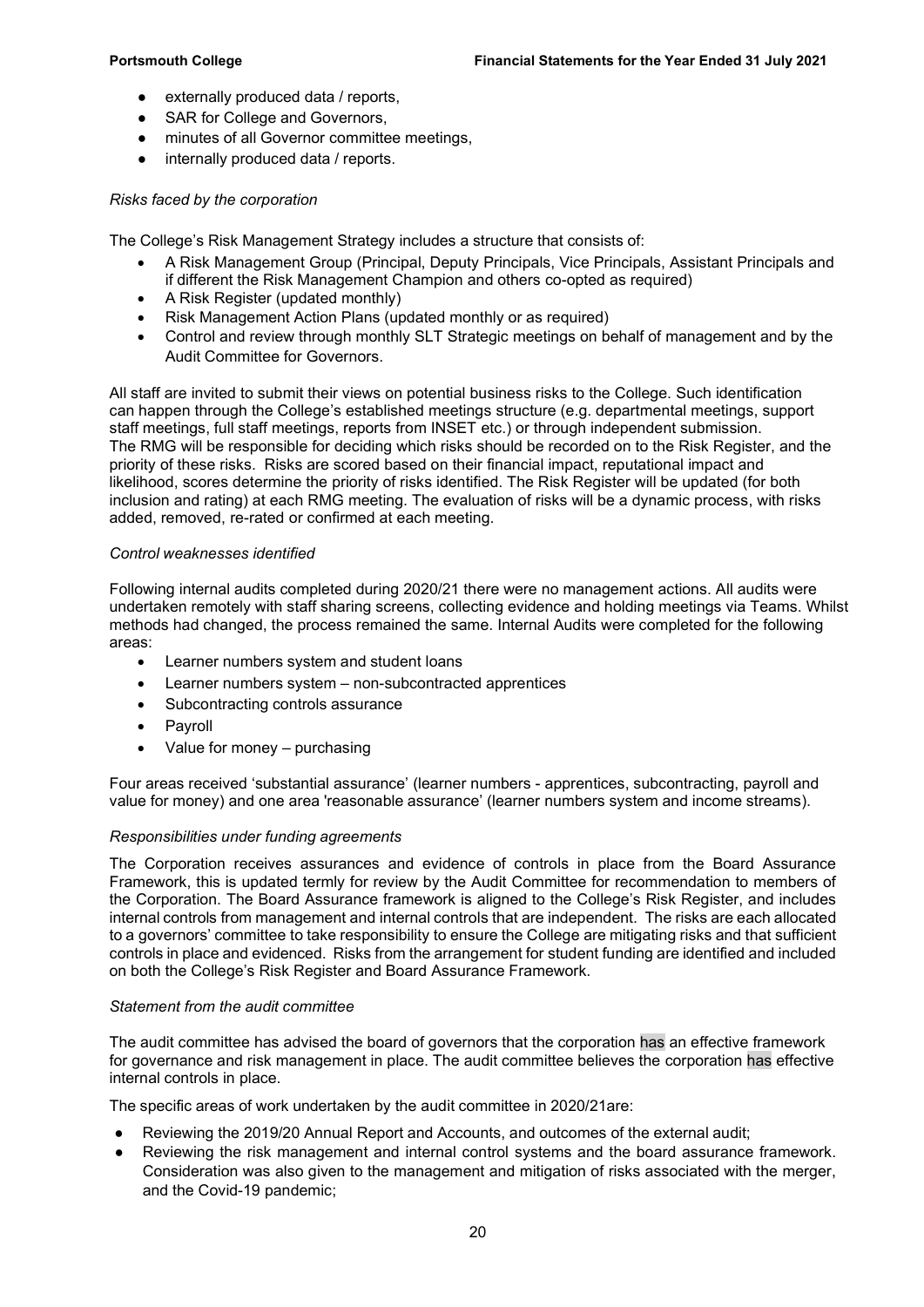- Approving the internal audit plan, receiving reports from the internal auditors and monitoring progress against recommendations;
- Reviewing the effectiveness of the internal and external auditors;
- Undertaking a review of the following policies, and recommending the same for approval by the Corporation: Anti-Fraud; Anti-Bribery, Whistleblowing and Risk Management. There were no cases of whistleblowing, fraud, bribery or irregularity reported to the Committee in 2020/21.
- Recommending the extension of the external audit contract for a period of one year.

Based on the activities undertaken in the year and the board assurance report, the Audit Committee were able to reassure the Corporation that they have been satisfied with the adequacy and effectiveness of the corporation's assurance arrangements, framework of governance, risk management and control processes for the effective and efficient use of resources, solvency of the institution and the safeguarding of its assets.

#### Review of effectiveness

As Accounting Officer, the Principal has responsibility for reviewing the effectiveness of the system of internal control. His review of the effectiveness of the system of internal control is informed by:

- the work of the internal auditors
- the work of the executive managers within the College who have responsibility for the development and maintenance of the internal control framework
- comments made by the College's financial statements auditors, the reporting accountant for regularity assurance, in their management letters and other reports.

The Accounting Officer has been advised on the implications of the result of his review of the effectiveness of the system of internal control by the Audit Committee, which oversees the work of the internal auditor, other sources of assurance and Risk Management Group, and a plan to address weaknesses and ensure continuous improvement of the system is in place.

The senior leadership team receives reports setting out key performance and risk indicators and considers possible control issues brought to their attention by early warning mechanisms, which are embedded within the departments and reinforced by risk awareness training. The senior leadership team and the Audit Committee also receive regular reports from internal audit and other sources of assurance, which include recommendations for improvement. The Audit Committee's role in this area is confined to a high-level review of the arrangements for internal control. The Corporation's agenda includes a regular item for consideration of risk and control and receives reports thereon from the senior leadership team and the Audit Committee. The emphasis is on obtaining the relevant degree of assurance and not merely reporting by exception.

Based on the advice of the Audit Committee and the Accounting Officer, the Corporation is of the opinion that the College has an adequate and effective framework for governance, risk management and control, and has fulfilled its statutory responsibility for "the effective and efficient use of resources, the solvency of the institution and the body and the safeguarding of their assets".

#### Going concern

The College dissolved as a legal entity on  $1<sup>st</sup>$  August 2021. The accounts are therefore prepared on a basis other than going concern as the College ceased to legally exist from 1st August 2021.

#### Approved by Members of the Corporation of City of Portsmouth College on behalf of Portsmouth College on 7<sup>th</sup> December 2021 and signed on its behalf by:

Paul Quigley **Canamic Contract Contract Contract Contract Contract Contract Contract Contract Contract Contract Contract Contract Contract Contract Contract Contract Contract Contract Contract Contract Contract Contract Co** Date 7<sup>th</sup> December 2021

……………………………………………… ………………………………………………

Chair of City of Portsmouth College  $\overline{A}$  Accounting Officer for City of Portsmouth College<br>Date  $\overline{A}^{\text{th}}$  December 2021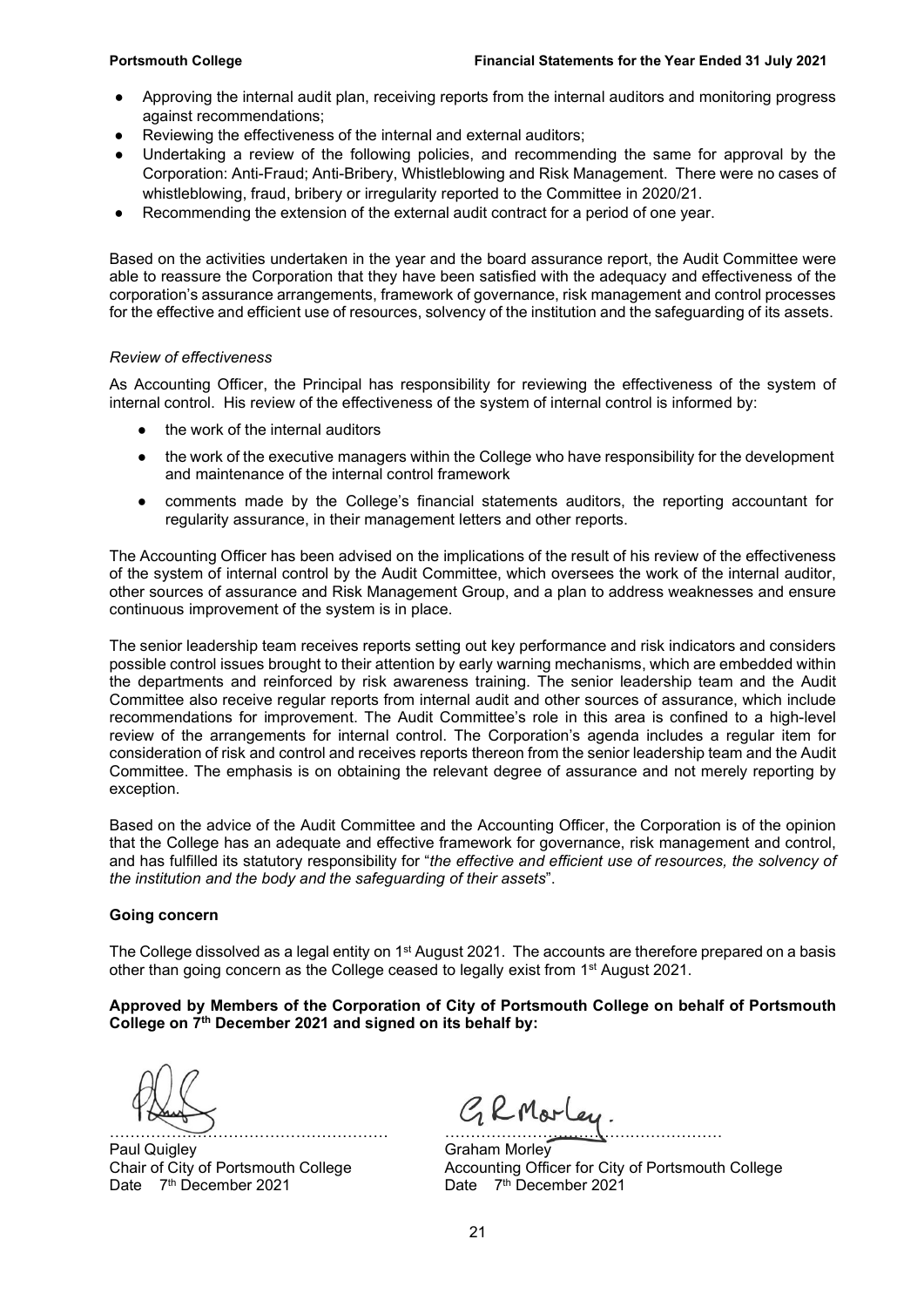## Statement of Regularity, Propriety and Compliance

The Corporation has considered its responsibility to notify the Education and Skills Funding Agency (ESFA) of material irregularity, impropriety and non-compliance with terms and conditions of funding, under the College's grant funding agreement and contracts with the ESFA. As part of our consideration we have had due regard to the requirements of the grant funding agreements and contracts with the ESFA.

We confirm, on behalf of the Corporation, that after due enquiry, and to the best of our knowledge, we are able to identify any material irregular or improper use of funds by the College, or material non-compliance with the terms and conditions of funding under the College's grant funding agreements and contract with the ESFA.

During the year the ESFA confirmed an irregularity in relation to the contract held with Soccer Scholar Academy, the contract has been confirmed as a subcontracting arrangement. Appropriate steps have been taken to mitigate any further risks and to be fully compliant with the ESFA funding regulations by 31 December 2021, the ESFA has confirmed that no clawback will be applied. The irregularity is not material and has been disclosed as required by the ESFA.

Paul Quigley Chair of City of Portsmouth College Chair of City of Portsmouth College Chair of Chair Office

GRMorley. ……………………………………………… ………………………………………………

Chair of City of Portsmouth College  $\overline{A}$  Accounting Officer for City of Portsmouth College<br>Date  $\overline{A}^{\text{th}}$  December 2021 Date 7<sup>th</sup> December 2021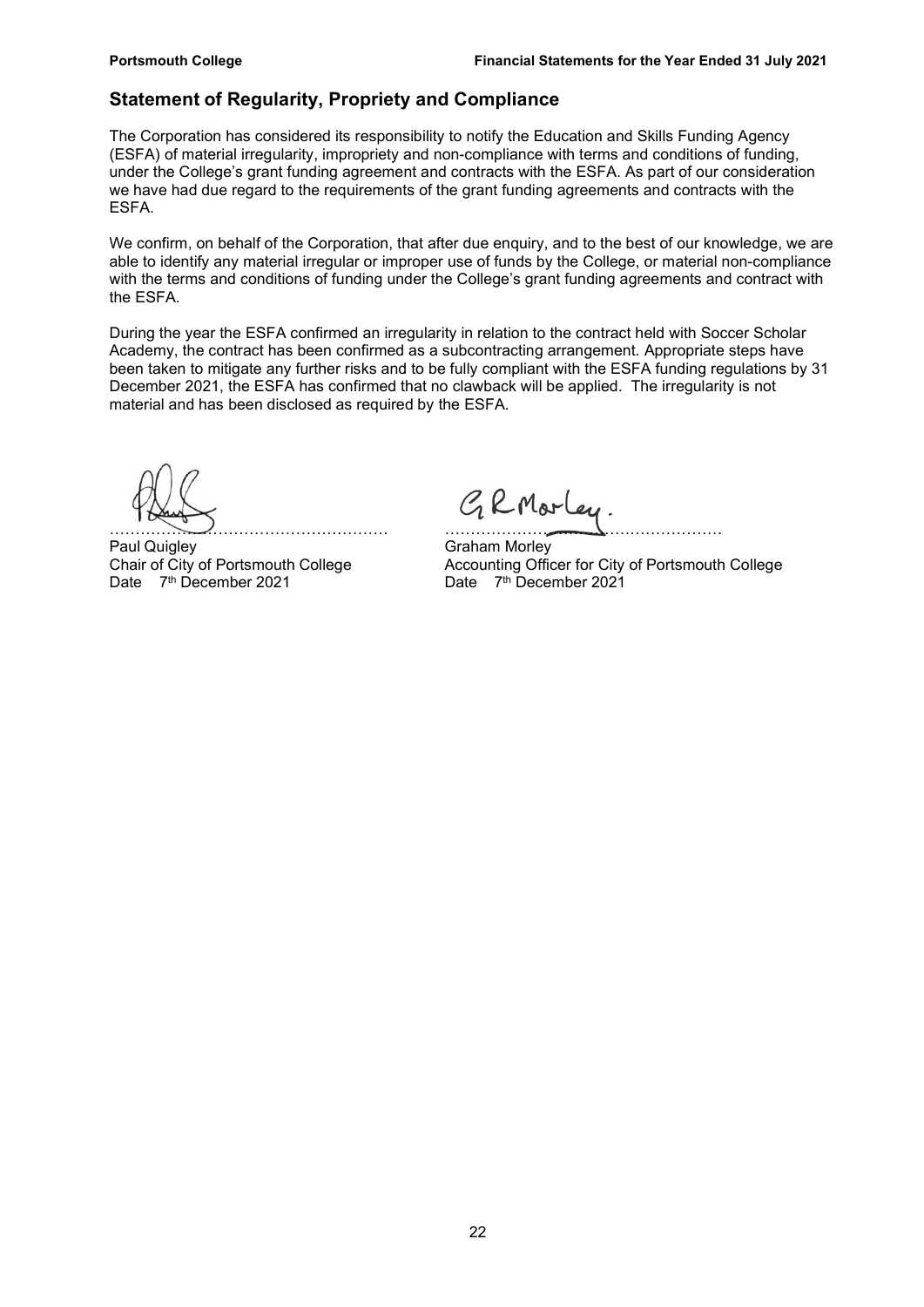## Statement of Responsibilities of the Members of the Corporation

The members of the Corporation are required to present audited financial statements for each financial year.

The law applicable to charities in England and the terms and conditions of the Funding Agreement between the Education and Skills Funding Agency and the Corporation of the College, requires the corporation of the college to prepare financial statements for each financial year in accordance with the Statement of Recommended Practice – Accounting for Further and Higher Education Institutions the annual Accounts Direction issued by the Education and Skills Funding Agency, and in accordance with United Kingdom Generally Accepted Accounting Practice (United Kingdom Accounting Standards) and which give a true and fair view of the state of affairs of the College and of the College's deficit of income over expenditure for that period.

In preparing the financial statements, the corporation is required to:

- select suitable accounting policies and apply them consistently
- make judgements and estimates that are reasonable and prudent
- state whether applicable UK Accounting Standards have been followed, subject to any material departures disclosed and explained in the financial statements
- prepare financial statements on the going concern basis, unless it is inappropriate to assume that the College will continue in operation.

The Corporation is responsible for keeping proper accounting records which disclose with reasonable accuracy, at any time, the financial position of the College, and enable it to ensure that the financial statements are prepared in accordance with the relevant accounting standards. It is responsible for taking steps in order to safeguard the assets of the College and to prevent and detect fraud and other irregularities.

The maintenance and integrity of the College website is the responsibility of the Corporation of the College; the work carried out by the auditors does not involve consideration of these matters and, accordingly, the auditors accept no responsibility for any changes that may have occurred to the financial statements since they were initially presented on the website. Legislation in the United Kingdom governing the preparation and dissemination of financial statements may differ from legislation in other jurisdictions.

Members of the Corporation are responsible for ensuring that funds from the Education and Skills Funding Agency are used only in accordance with the authorities that govern them as defined by and in accordance with Further & Higher Education Act 1992, subsequent legislation and related regulations and the Funding Agreement with the Education and Skills Funding Agency and any other conditions that may be prescribed from time to time.

Approved by order of the members of the Corporation on  $7<sup>th</sup>$  December 2021 and signed on its behalf by

……………………………………………………. Paul Quigley Chair of City of Portsmouth College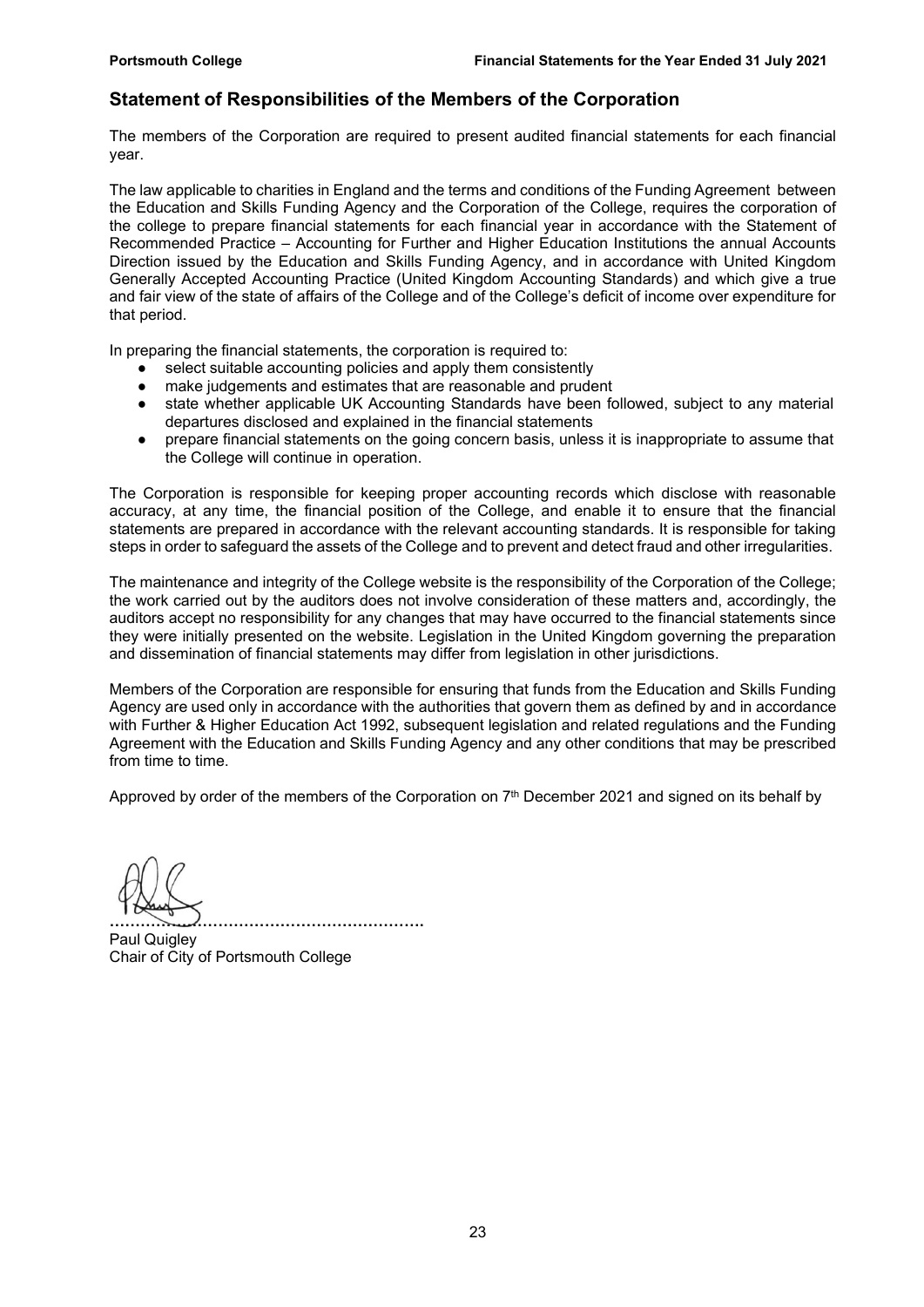#### INDEPENDENT AUDITOR'S REPORT TO THE CORPORATION OF CITY OF PORTSMOUTH COLLEGE

#### **Opinion**

We have audited the financial statements of Portsmouth College (the "College") for the year ended 31 July 2021 which comprise the statement of comprehensive income, the balance sheet, the statement of changes in reserves, the statement of cash flows and notes to the financial statements, including a summary of significant accounting policies. The financial reporting framework that has been applied in their preparation is United Kingdom Accounting Standards, including FRS 102 "The Financial Reporting Standard applicable in the UK and Republic of Ireland" (United Kingdom Generally Accepted Accounting Practice).

In our opinion the financial statements:

- give a true and fair view of the state of the College's affairs as at 31 July 2021 and of the College's deficit of income over expenditure for the year then ended; and
- have been properly prepared in accordance with United Kingdom Generally Accepted Accounting Practice.

#### Basis for opinion

We conducted our audit in accordance with International Standards on Auditing (UK) (ISAs (UK)) and applicable law. Our responsibilities under those standards are further described in the Auditor's responsibilities for the audit of the financial statements section of our report. We are independent of the college in accordance with the ethical requirements that are relevant to our audit of the financial statements in the UK, including the FRC's Ethical Standard and we have fulfilled our other ethical responsibilities in accordance with these requirements. We believe that the audit evidence we have obtained is sufficient and appropriate to provide a basis for our opinion.

#### Emphasis of Matter – non going concern basis

In forming our opinion on the financial statements, which is not modified, we have considered the adequacy of the disclosure made in note 1 to the financial statements. As described in note 1, the College governors pursued a merger that resulted in the transfer of Portsmouth College's trade, assets and liabilities to another entity and the dissolution of Portsmouth College. The merger formally occurred on 1 August 2021, and for this reason the financial statements have been drawn up on a basis other than that of a going concern.

No material adjustments arose as a result of ceasing to apply the going concern basis.

#### Other information

The other information comprises the information included in the Report and Financial Statements other than the financial statements and our auditor's report thereon. The governors are responsible for the other information contained within the Report and Financial Statements. Our opinion on the financial statements does not cover the other information and we do not express any form of assurance conclusion thereon.

Our responsibility is to read the other information and, in doing so, consider whether the other information is materially inconsistent with the financial statements or our knowledge obtained in the course of the audit or otherwise appears to be materially misstated. If we identify such material inconsistencies or apparent material misstatements, we are required to determine whether this gives rise to a material misstatement in the financial statements themselves. If, based on the work we have performed, we conclude that there is a material misstatement of this other information, we are required to report that fact.

We have nothing to report in this regard.

#### Matters on which we are required to report by exception

We have nothing to report in respect of the following matters where the Post-16 Audit Code of Practice 2020 to 2021 issued by the Education and Skills Funding Agency requires us to report to you if, in our opinion:

adequate accounting records have not been kept;

- the financial statements are not in agreement with the accounting records; or
- we have not received all the information and explanations required for our audit.

#### Responsibilities of the Corporation of City of Portsmouth College

As explained more fully in the Statement of the Corporation's Responsibilities set out on page 22, the Corporation is responsible for the preparation of financial statements and for being satisfied that they give a true and fair view, and for such internal control as the Corporation determine is necessary to enable the preparation of financial statements that are free from material misstatement, whether due to fraud or error.

In preparing the financial statements, the Corporation is responsible for assessing the College's ability to continue as a going concern, disclosing, as applicable, matters related to going concern and using the going concern basis of accounting unless the Corporation either intend to liquidate the College or to cease operations, or have no realistic alternative but to do so.

#### Auditor's responsibilities for the audit of the financial statements

Our objectives are to obtain reasonable assurance about whether the financial statements as a whole are free from material misstatement, whether due to fraud or error, and to issue an auditor's report that includes our opinion. Reasonable assurance is a high level of assurance, but is not a guarantee that an audit conducted in accordance with ISAs (UK) will always detect a material misstatement when it exists. Misstatements can arise from fraud or error and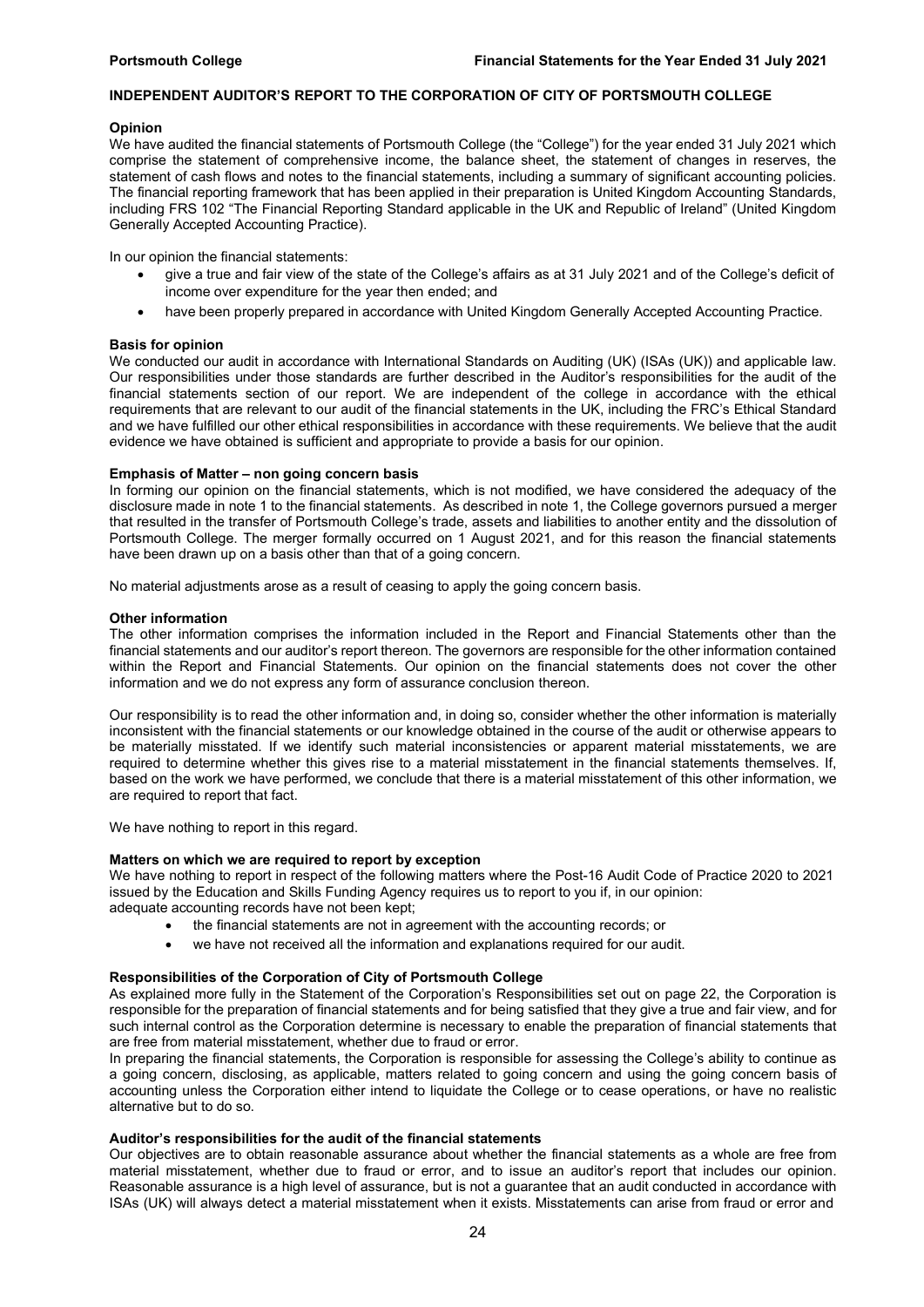are considered material if, individually or in the aggregate, they could reasonably be expected to influence the economic decisions of users taken on the basis of these financial statements.

#### The extent to which the audit was considered capable of detecting irregularities, including fraud

Irregularities are instances of non-compliance with laws and regulations. The objectives of our audit are to obtain sufficient appropriate audit evidence regarding compliance with laws and regulations that have a direct effect on the determination of material amounts and disclosures in the financial statements, to perform audit procedures to help identify instances of non-compliance with other laws and regulations that may have a material effect on the financial statements, and to respond appropriately to identified or suspected non-compliance with laws and regulations identified during the audit.

In relation to fraud, the objectives of our audit are to identify and assess the risk of material misstatement of the financial statements due to fraud, to obtain sufficient appropriate audit evidence regarding the assessed risks of material misstatement due to fraud through designing and implementing appropriate responses and to respond appropriately to fraud or suspected fraud identified during the audit.

However, it is the primary responsibility of management, with the oversight of those charged with governance, to ensure that the entity's operations are conducted in accordance with the provisions of laws and regulations and for the prevention and detection of fraud.

In identifying and assessing risks of material misstatement in respect of irregularities, including fraud, the audit engagement team:

- obtained an understanding of the nature of the sector, including the legal and regulatory frameworks that the College operates in and how the college are complying with the legal and regulatory frameworks;
- inquired of management, and those charged with governance, about their own identification and assessment of the risks of irregularities, including any known actual, suspected or alleged instances of fraud;
- discussed matters about non-compliance with laws and regulations and how fraud might occur including assessment of how and where the financial statements may be susceptible to fraud.

As a result of these procedures we consider the most significant laws and regulations that have a direct impact on the financial statements are FRS 102, Further and Higher Education SORP, the College Accounts Direction published by the Education and Skills Funding Agency, and tax compliance regulations. We performed audit procedures to detect non-compliances which may have a material impact on the financial statements which included reviewing financial statement disclosures.

The most significant laws and regulations that have an indirect impact on the financial statements are those which are in relation to the Education Inspection Framework under the Education and Inspections Act 2006, Keeping Children Safe in Education under the Education Act 2002 and the UK General Data Protection Regulation (UK GDPR) and the Data Protection Act 2018. We performed audit procedures to inquire of management and those charged with governance whether the college is in compliance with these law and regulations and inspected correspondence and inspected correspondence with licensing or regulatory authorities.

The audit engagement team identified the risk of management override of controls as the area where the financial statements were most susceptible to material misstatement due to fraud. Audit procedures performed included but were not limited to testing manual journal entries and other adjustments and evaluating the business rationale in relation to significant, unusual transactions and transactions entered into outside the normal course of business and challenging judgments and estimates.

A further description of our responsibilities for the audit of the financial statements is located on the Financial Reporting Council's website at http://www.frc.org.uk/auditorsresponsibilities. This description forms part of our auditor's report.

#### Use of our report

This report is made solely to the Corporation, as a body, in accordance with the Funding Agreement published by the Education and Skills Funding Agency and our engagement letter dated 21 September 2021. Our audit work has been undertaken so that we might state to the Corporation, as a body, those matters we are engaged to state to them in an auditor's report and for no other purpose. To the fullest extent permitted by law, we do not accept or assume responsibility to anyone other than the Corporation, as a body, for our audit work, for this report, or for the opinions we have formed.

RSM UK Audit LLP

RSM UK AUDIT LLP Chartered Accountants Highfield Court **Tollgate** Chandlers Ford **Hampshire** SO53 3TY Date: 8 December 2021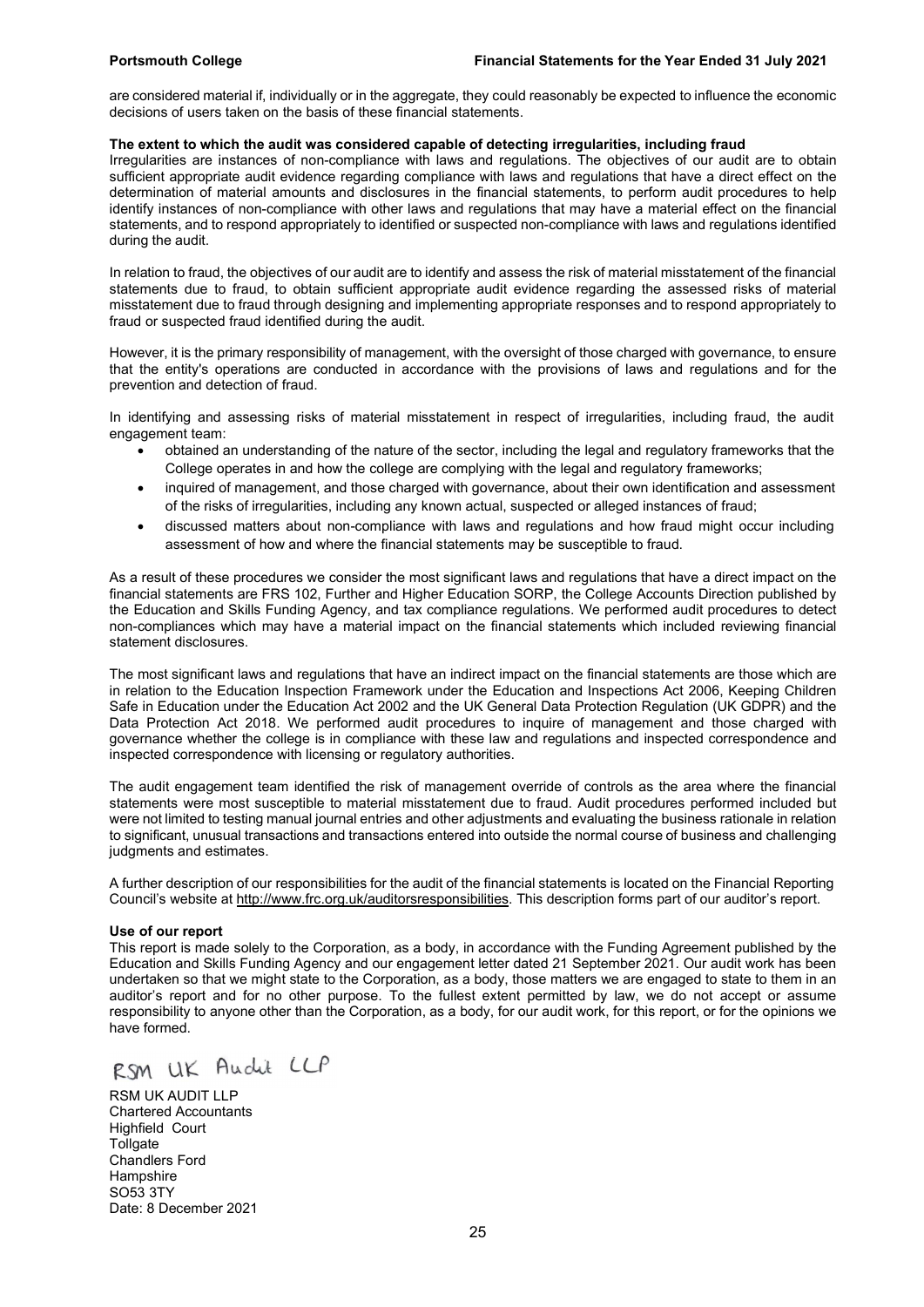$=$ 

 $\equiv$ 

# Statement of Comprehensive Income and Expenditure Year ended 31st July 2021

|                                                      | <b>Notes</b>            | Year ended 31 July<br>2021 | 2020     |  |
|------------------------------------------------------|-------------------------|----------------------------|----------|--|
|                                                      |                         | £'000                      | £'000    |  |
| <b>INCOME</b>                                        |                         |                            |          |  |
| Funding body grants                                  | $\overline{\mathbf{c}}$ | 8,890                      | 7,967    |  |
| Tuition fees and education contracts                 | 3                       | 599                        | 623      |  |
| Other grants and contracts                           | 4                       | 91                         | 76       |  |
| Other income                                         | 5                       | 219                        | 323      |  |
| Investment income                                    | $6\phantom{a}$          | 1                          | 7        |  |
| <b>Total income</b>                                  |                         | 9,800                      | 8,996    |  |
| <b>EXPENDITURE</b>                                   |                         |                            |          |  |
| Staff costs                                          | 7                       | 7,582                      | 6,599    |  |
| Other operating expenses                             | 8                       | 2,390                      | 2,091    |  |
| Depreciation                                         | 11                      | 528                        | 555      |  |
| Interest and other finance costs                     | 9                       | 79                         | 83       |  |
| <b>Total expenditure</b>                             |                         | 10,579                     | 9,328    |  |
| (Deficit) before other gains and losses              |                         | (779)                      | (332)    |  |
| Loss on disposal of assets                           |                         | (148)                      | (20)     |  |
| (Deficit) for the year                               |                         | (927)                      | (352)    |  |
| Actuarial gain/(loss) in respect of pensions schemes |                         | 902                        | (1, 403) |  |
| Total Comprehensive Income for the year              |                         | (25)                       | (1,755)  |  |
|                                                      |                         |                            |          |  |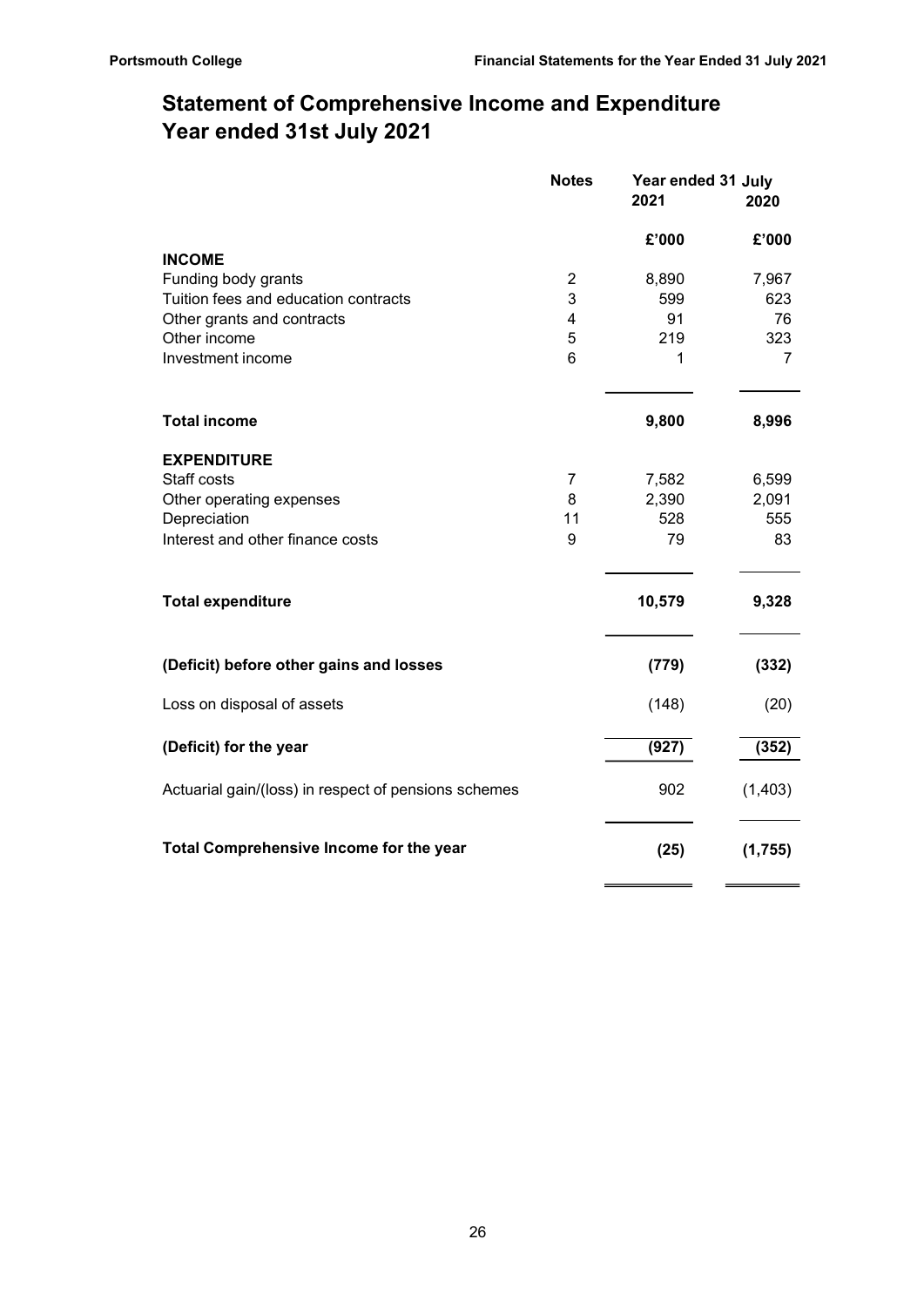# Statement of Changes in Reserves

|                                                                      | Income and<br><b>Expenditure</b><br>account | <b>Revaluation</b><br>reserve | <b>Total</b> |  |
|----------------------------------------------------------------------|---------------------------------------------|-------------------------------|--------------|--|
|                                                                      | £'000                                       | £'000                         | £'000        |  |
| <b>Balance at 1st August 2019</b>                                    | 636                                         | 2,150                         | 2,786        |  |
| Surplus/(deficit) from the income and expenditure<br>account         | (352)                                       |                               | (352)        |  |
| Other comprehensive income                                           | (1,403)                                     |                               | (1, 403)     |  |
| Transfers between revaluation and income and<br>expenditure reserves | 59                                          | (59)                          |              |  |
|                                                                      | (1,696)                                     | (59)                          | (1,755)      |  |
| Balance at 31st July 2020                                            | (1,060)                                     | 2,091                         | 1,031        |  |
| Surplus/(deficit) from the income and expenditure<br>account         | (927)                                       |                               | (927)        |  |
| Other comprehensive income                                           | 902                                         |                               | 902          |  |
| Transfers between revaluation and income and<br>expenditure reserves | 59                                          | (59)                          |              |  |
| Total comprehensive income for the year                              | $\overline{34}$                             | (59)                          | (25)         |  |
| <b>Balance at 31st July 2021</b>                                     | (1,026)                                     | 2,032                         | 1,006        |  |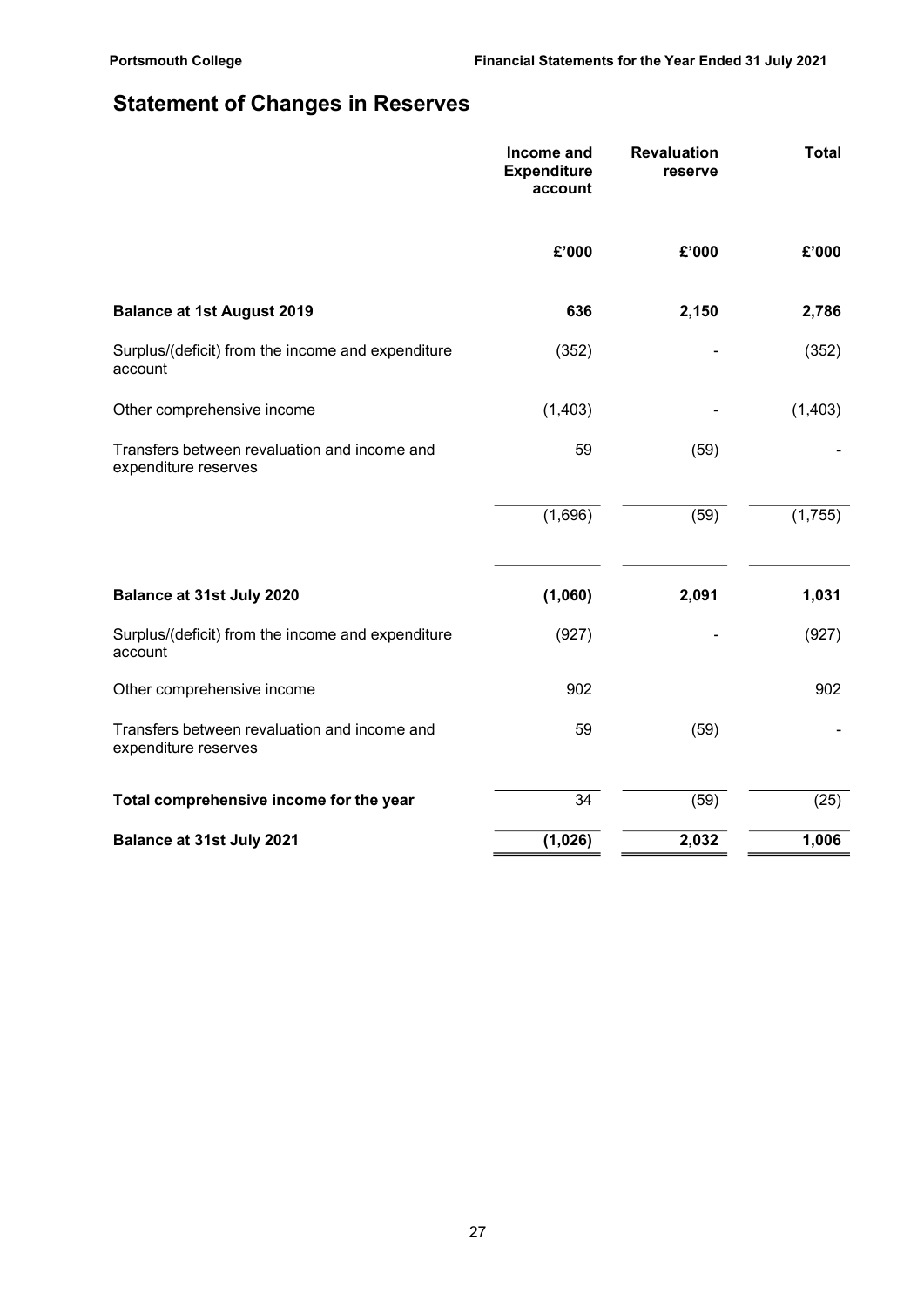## Balance Sheet as at 31 July

|                                                          | <b>Notes</b> | 2021<br>£'000 | 2020<br>£'000 |
|----------------------------------------------------------|--------------|---------------|---------------|
| <b>Non-current assets</b>                                |              |               |               |
| Tangible fixed assets                                    | 11           | 8,788         | 9,220         |
|                                                          |              | 8,788         | 9,220         |
| <b>Current assets</b>                                    |              |               |               |
| <b>Stock</b>                                             |              | 3             | 5             |
| Trade and other receivables                              | 13           | 444           | 464           |
| Investments                                              | 14           | 500           | 911           |
| Cash and cash equivalents                                | 19           | 1,265         | 1,032         |
|                                                          |              | 2,212         | 2,412         |
| Creditors - amounts falling due within one year          | 15           | (1,730)       | (1, 594)      |
| <b>Net current assets</b>                                |              | 482           | 818           |
| <b>Total assets less current liabilities</b>             |              | 9,270         | 10,038        |
| Creditors - amounts falling due after more than one year | 16           | (3,582)       | (4, 149)      |
| <b>Provisions</b>                                        |              |               |               |
| Defined benefit obligations                              | 18           | (4,682)       | (4, 858)      |
| <b>Total net assets</b>                                  |              | 1,006         | 1,031         |
| <b>Unrestricted reserves</b>                             |              |               |               |
| Income and expenditure account                           |              | (1,026)       | (1,060)       |
| <b>Revaluation reserve</b>                               |              | 2,032         | 2,091         |
| <b>Total reserves</b>                                    |              | 1,006         | 1,031         |

The financial statements on pages 26 to 49 were approved and authorised for issue by the Corporation on 7 th December 2021 and were signed on its behalf on that day by:

……………………………………………… ……………………………………………… Paul Quigley Chair of City of Portsmouth College Chair of City of Portsmouth College Chair of City Chair College

GRMarley.

Chair of City of Portsmouth College Accounting Officer for City of Portsmouth College Date 7<sup>th</sup> December 2021 **Date 7<sup>th</sup> December 2021**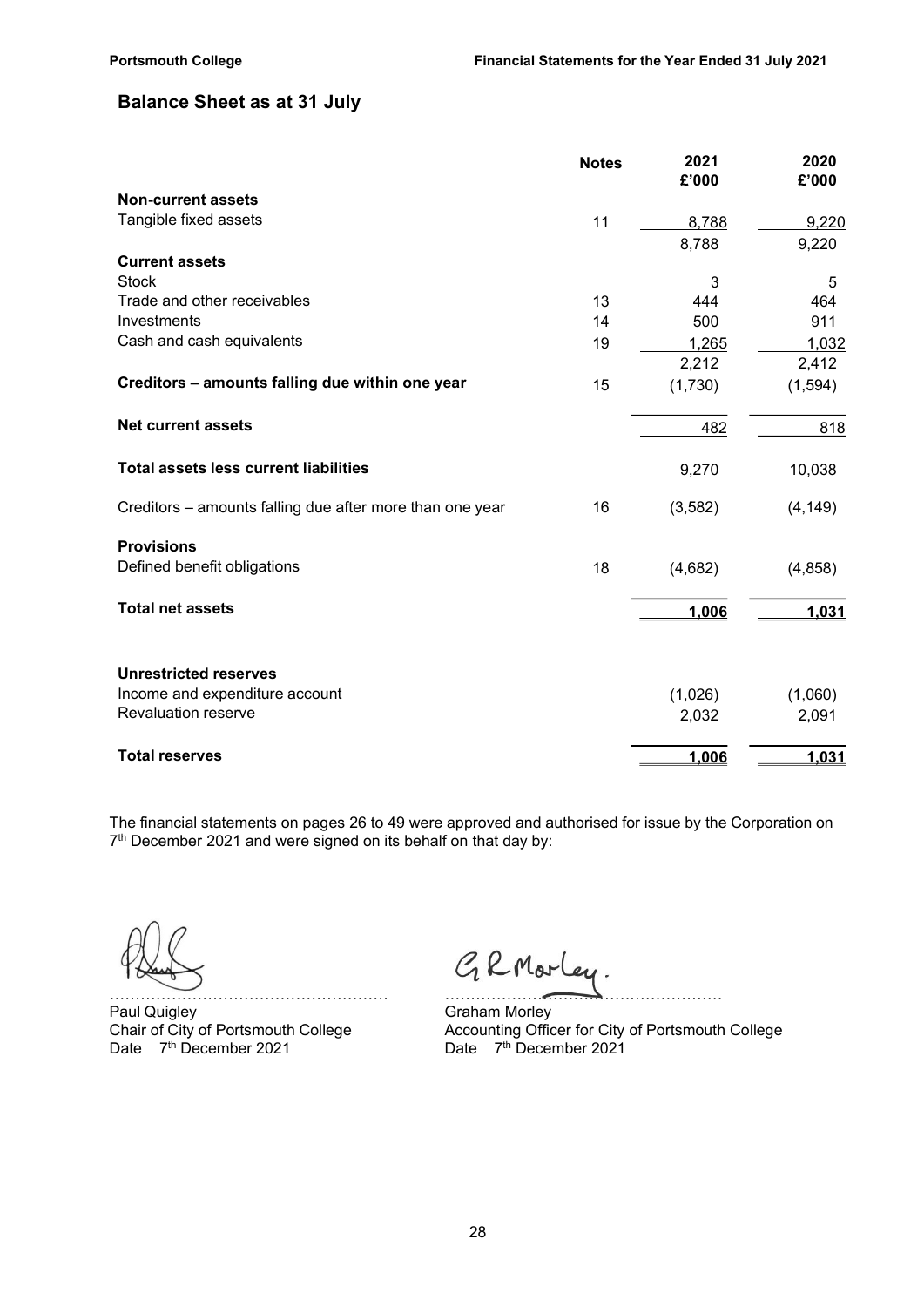## Statement of Cash Flows

|                                                                | <b>Notes</b> | 2021<br>£'000  | 2020<br>£'000  |
|----------------------------------------------------------------|--------------|----------------|----------------|
| Cash flow from operating activities                            |              |                |                |
| Surplus/(deficit) for the year                                 |              | (927)          | (352)          |
| Adjustment for non-cash items                                  |              |                |                |
| Depreciation                                                   |              | 528            | 555            |
| (Increase)/decrease in stocks                                  |              | $\overline{2}$ | $\overline{2}$ |
| (Increase)/decrease in debtors                                 |              | 20             | 66             |
| Increase/(decrease) in creditors due within one year           |              | 322            | $\overline{2}$ |
| Increase/(decrease) in creditors due after one year            |              | (163)          | (18)           |
| Increase/(decrease) in provisions                              |              |                |                |
| Pensions costs less contributions payable                      |              | 661            | 355            |
| Adjustment for investing or financing activities               |              |                |                |
| Investment income                                              |              | (1)            | (7)            |
| Interest payable                                               |              | 79             | 83             |
| Loss on sale of fixed assets                                   |              | 148            |                |
| Net cash flow from operating activities                        |              | 669            | 686            |
| Cash flows from investing activities                           |              |                |                |
| Investment income                                              |              | $\mathbf 1$    | 7              |
| Proceeds from sale of fixed assets                             |              |                |                |
| Withdrawal of deposits                                         |              | 411            |                |
| New deposits                                                   |              |                | (10)           |
| Payments made to acquire fixed assets                          |              | (245)          | (395)          |
| <b>Cash flows from financing activities</b>                    |              | 167            | (398)          |
| Interest paid                                                  |              | (14)           | (23)           |
| Repayments of amounts borrowed                                 |              | (589)          | (67)           |
| Capital element of finance lease rental payments               |              |                |                |
| Increase / (decrease) in cash and cash equivalents in the year |              | (603)<br>233   | (90)<br>198    |
| Cash and cash equivalents at beginning of the year             | 19           | 1,032          | 834            |
| Cash and cash equivalents at end of the year                   | 19           | 1,265          | 1,032          |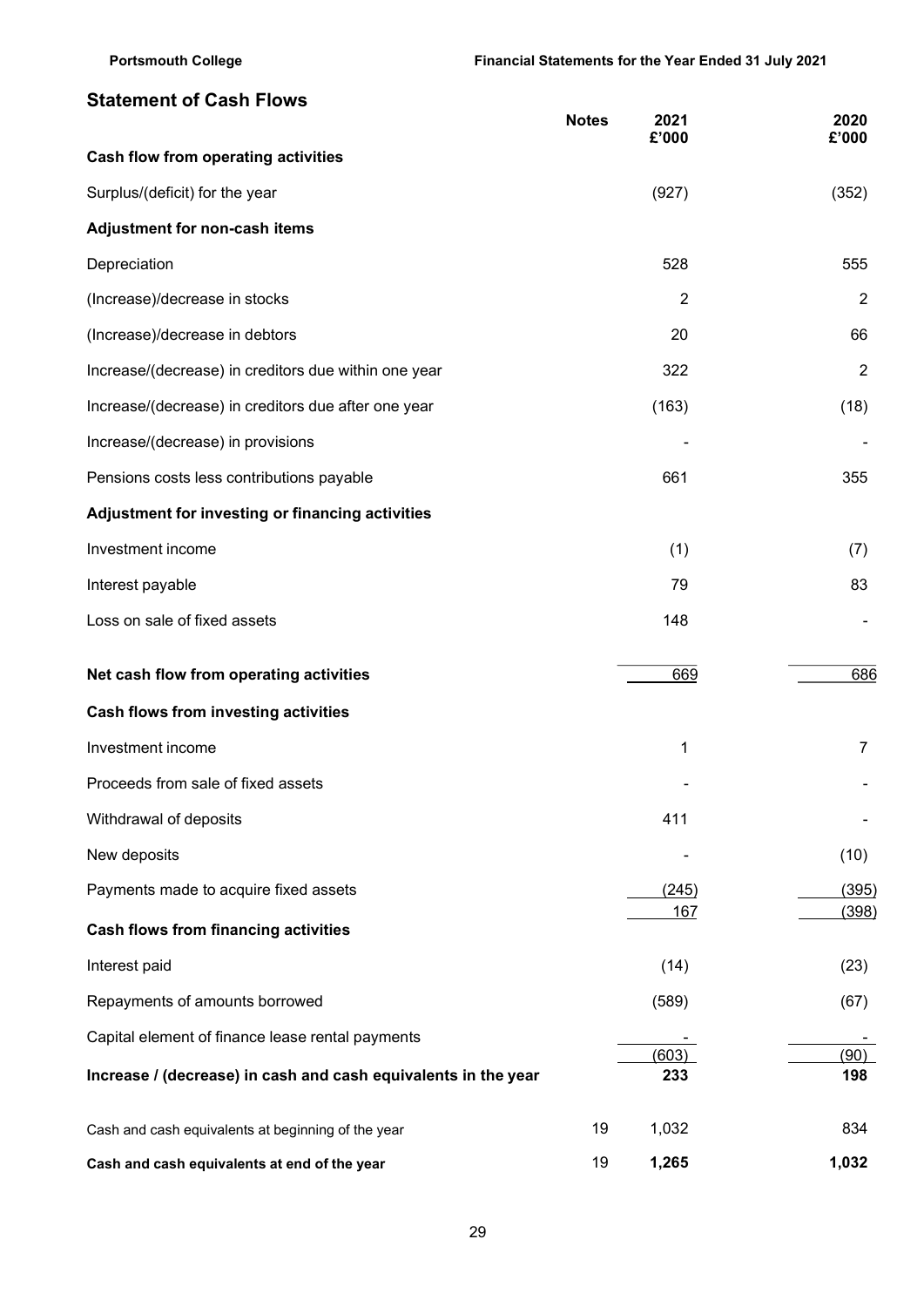## Notes to the Accounts

#### 1. Statement of accounting policies and estimation techniques

#### General information

#### Basis of preparation

These financial statements have been prepared in accordance with the Statement of Recommended Practice: Accounting for Further and Higher Education 2019 (the 2019 FE HE SORP), the College Accounts Direction for 2020 to 2021 and in accordance with Financial Reporting Standard 102 – "The Financial Reporting Standard applicable in the United Kingdom and Republic of Ireland" (FRS 102). The college is a public benefit entity and has therefore applied the relevant public benefit requirements of FRS 102. The preparation of financial statements in compliance with FRS 102 requires the use of certain critical accounting estimates. It also requires management to exercise judgement in applying the college's accounting policies.

#### Basis of accounting

The financial statements are prepared under the historical cost convention as modified by the use of previous valuations as deemed cost at transition to FRS 102 for certain fixed assets.

The financial statements are presented in sterling which is also the functional currency of the College. Monetary amounts in these financial statements are rounded to the nearest whole £1,000, except where otherwise indicated.

#### Basis of consolidation

In accordance with FRS 102, the activities of the student union have not been consolidated because the College does not control those activities. All financial statements are made up to 31<sup>st</sup> July 2021.

#### Going concern

The accounts are prepared on the basis other than going concern as the College ceased to legally exist as from 1st August 2021.

The assets and liabilities of the College were transferred to City of Portsmouth College on 1st August 2021, the date of merger, at book values existing at that date.

In the year ended 31 July 2021, the College continued progression to merger, successfully concluding the activities regarding public consultations, legals and the passing of final dissolution resolution by the Corporation.

No material adjustments arose as a result of ceasing to apply the going concern basis.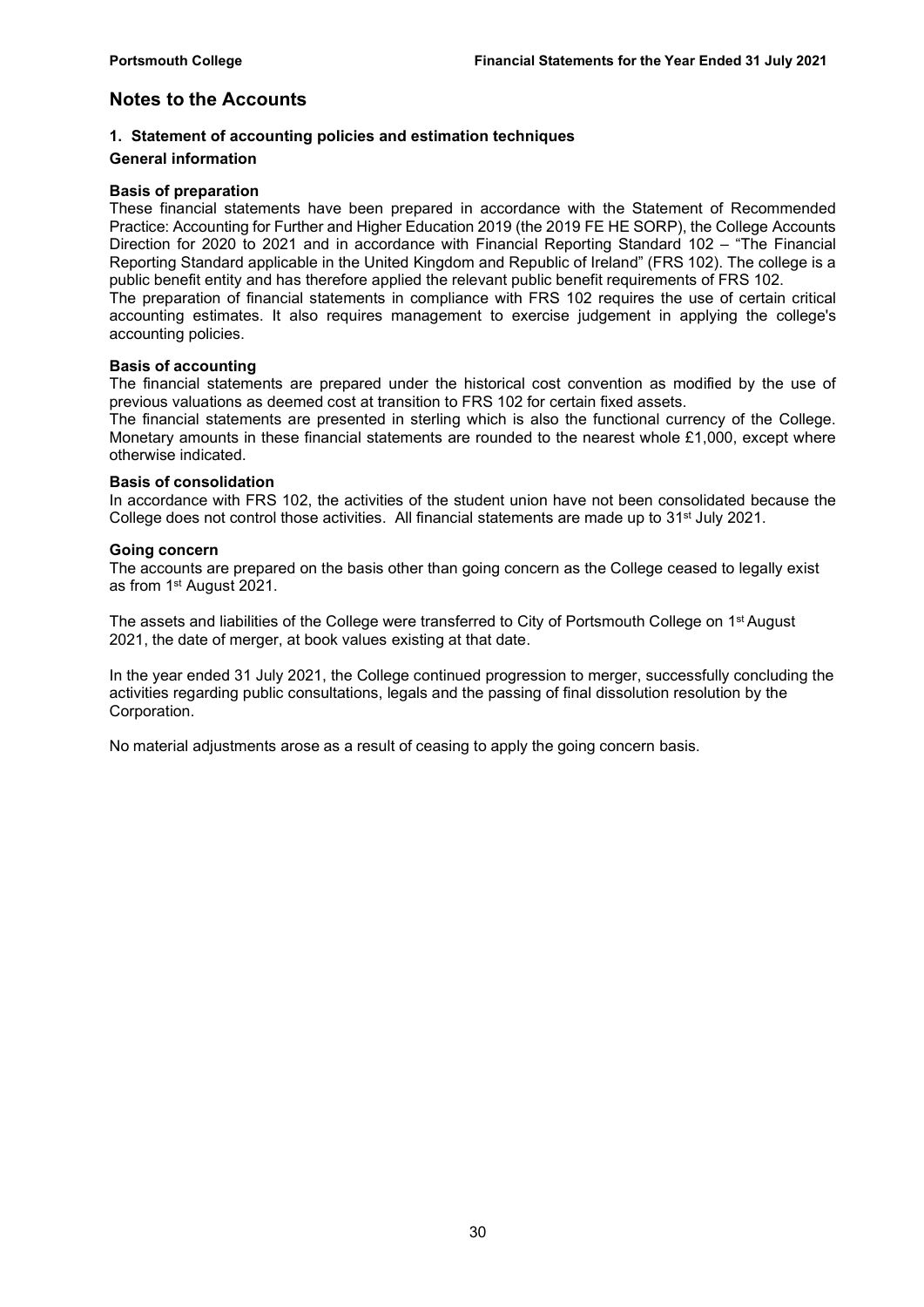#### Recognition of income

#### Revenue grant funding

Government revenue grants include funding body recurrent grants and other grants are accounted for under the accrual model as permitted by FRS 102. Funding body recurrent grants are measured in line with best estimates for the period of what is receivable and depend on the particular income stream involved. Any under achievement for the Adult Education Budget is adjusted for and reflected in the level of recurrent grant recognised in the income and expenditure account. The final grant income is normally determined with the conclusion of the year end reconciliation process with the funding body following the year end, and the results of any funding audits. 16-18 funding is not normally subject to reconciliation and is therefore not subject to contract adjustments.

Where part of a government grant is deferred, the deferred element is recognised as deferred income within creditors and allocated between creditors due within one year and creditors due after more than one year as appropriate.

Levy-funded and ESFA funding for co-investment model apprenticeships income is measured in line with best estimates of the provision delivered in the year.

Grants (including research grants) from non-government sources are recognised in income when the College is entitled to the income and performance related conditions have been met. Income received in advance of performance related conditions being met is recognised as deferred income within creditors on the balance sheet and released to income as the conditions are met.

#### Capital grant funding

Government capital grants are capitalised, held as deferred income and recognised in income over the expected useful life of the asset, under the accrual model as permitted by FRS 102. Other, nongovernmental capital grants are recognised in income when the College is entitled to the funds subject to any performance related conditions being met. Income received in advance of performance related conditions being met is recognised as deferred income within creditors on the Balance Sheet and released to income as conditions are met.

#### Fee income

Income from tuition fees is recognised in the period for which it is received and includes all fees payable by students or their sponsors, for example employers. Other income is also recognised on this basis.

#### Investment income

All income from short-term deposits is credited to the income and expenditure account in the period in which it is earned on a receivable basis.

#### Agency arrangements

The College acts as an agent in the collection and payment of certain discretionary support funds. Related payments received from the funding bodies and subsequent disbursements to students are excluded from the income and expenditure of the College where the College is exposed to minimal risk or enjoys minimal economic benefit related to the transaction.

#### Accounting for post-employment benefits

Post-employment benefits to employees of the College are principally provided by the Teachers' Pension Scheme (TPS) and the Local Government Pension Scheme (LGPS). These are defined benefit plans, which are externally funded and contracted out of the State Second Pension.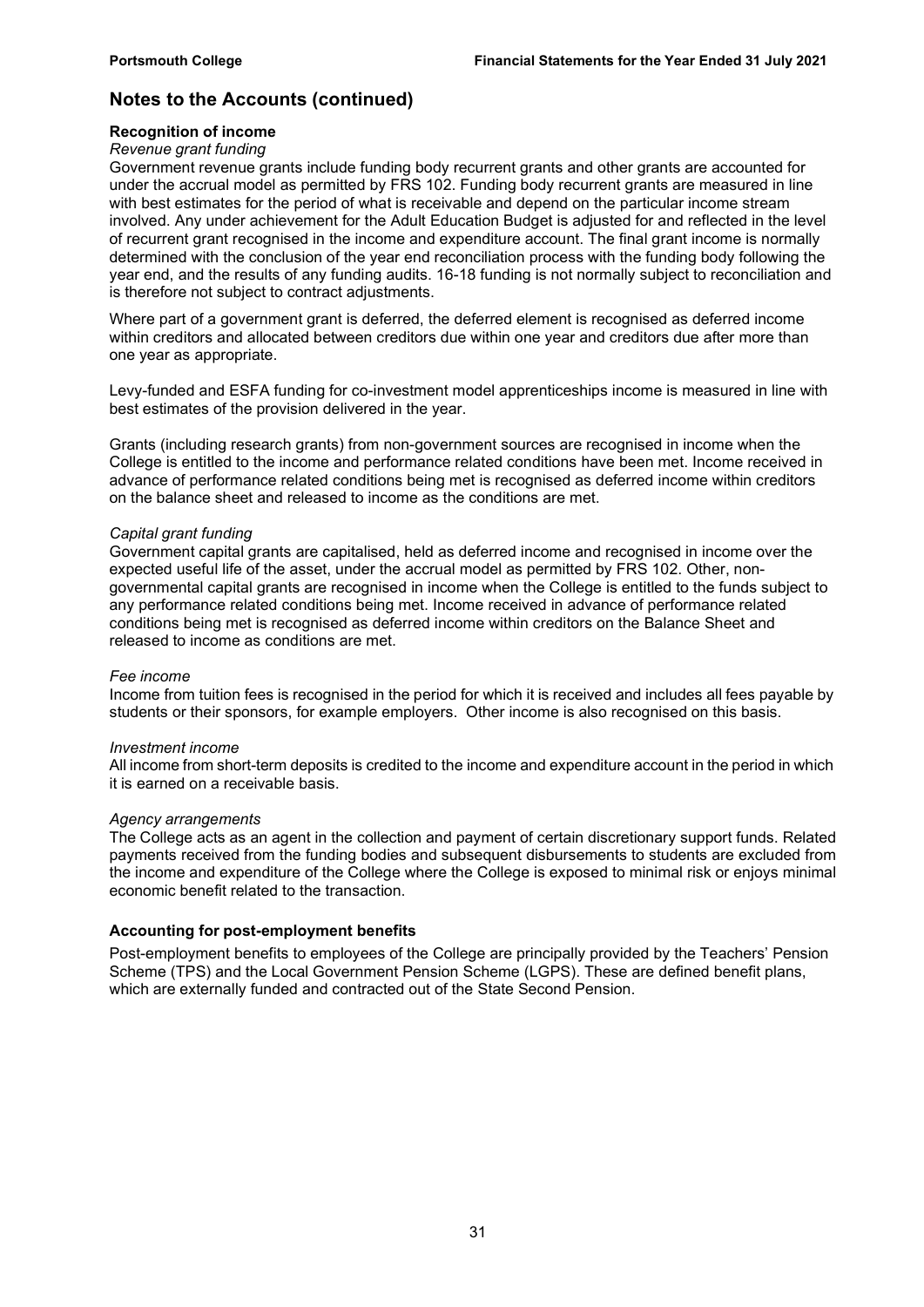#### Teachers' Pension Scheme (TPS)

The TPS is an unfunded scheme. Contributions to the TPS are calculated so as to spread the cost of pensions over employees' working lives with the College in such a way that the pension cost is a substantially level percentage of current and future pensionable payroll. The contributions are determined by qualified actuaries on the basis of valuations using a prospective benefit method.

The TPS is a multi-employer scheme and there is insufficient information available to use defined benefit accounting. The TPS is therefore treated as a defined contribution plan and the contributions recognised Accounting for post-employment benefits as an expense in the income statement in the periods during which services are rendered by employees. Differences between contributions payable in the year and contributions actually paid are shown as either accruals or prepayments.

#### Hampshire Local Government Pension Scheme (LGPS)

The LGPS is a funded scheme. The assets of the LGPS are measured using closing fair values. LGPS liabilities are measured using the projected unit credit method and discounted at the current rate of return on a high quality corporate bond of equivalent term and currency to the liabilities. The actuarial valuations are obtained at least triennially and are updated at each balance sheet date. The amounts charged to operating surplus are the current service costs and the costs of scheme introductions, benefit changes, settlements and curtailments. They are included as part of staff costs as incurred. Net interest on the net defined benefit liability/asset is also recognised in the Statement of Comprehensive Income and comprises the interest cost on the defined benefit obligation and interest income on the scheme assets, calculated by multiplying the fair value of the scheme assets at the beginning of the period by the rate used to discount the benefit obligations. The difference between the interest income on the scheme assets and the actual return on the scheme assets is recognised in interest and other finance costs.

Actuarial gains and losses are recognised immediately in other actuarial gains and losses.

#### Short term employment benefits

Short term employment benefits such as salaries and compensated absences (holiday pay) are recognised as an expense in the year in which the employees render service to the College. Any unused benefits are accrued and measured as the additional amount the College expects to pay as a result of the unused entitlement.

#### Tangible fixed assets

Tangible fixed assets are stated at deemed cost less accumulated depreciation and accumulated impairment losses. Certain items of fixed assets that had been revalued to fair value on or prior to the date of transition to the 2015 FE HE SORP, are measured on the basis of deemed cost, being the revalued amount at the date of that revaluation.

Where parts of a fixed asset have different useful lives, they are accounted for as separate items of fixed assets.

a. Land and buildings

Freehold land is not depreciated as it is considered to have an infinite useful life. Freehold buildings are depreciated over their expected useful economic life to the College of between 25 and 50 years and any improvements made are depreciated over the remaining life of the building that was improved.

Finance costs, which are directly attributable to the construction of land and buildings are not capitalised as part of the cost of those assets.

A review for impairment of a fixed asset is carried out if events or changes in circumstances indicate that the carrying amount of the fixed asset may not be recoverable. Shortfalls between the carrying value of fixed assets and their recoverable amounts are recognised as impairments. Impairment losses are recognised in the income and expenditure account.

On adoption of FRS102, the College followed the transitional provision to retain the book value of land and buildings, which were valued at incorporation in April 1993, as deemed cost but not to adopt a policy of revaluations of these properties in the future.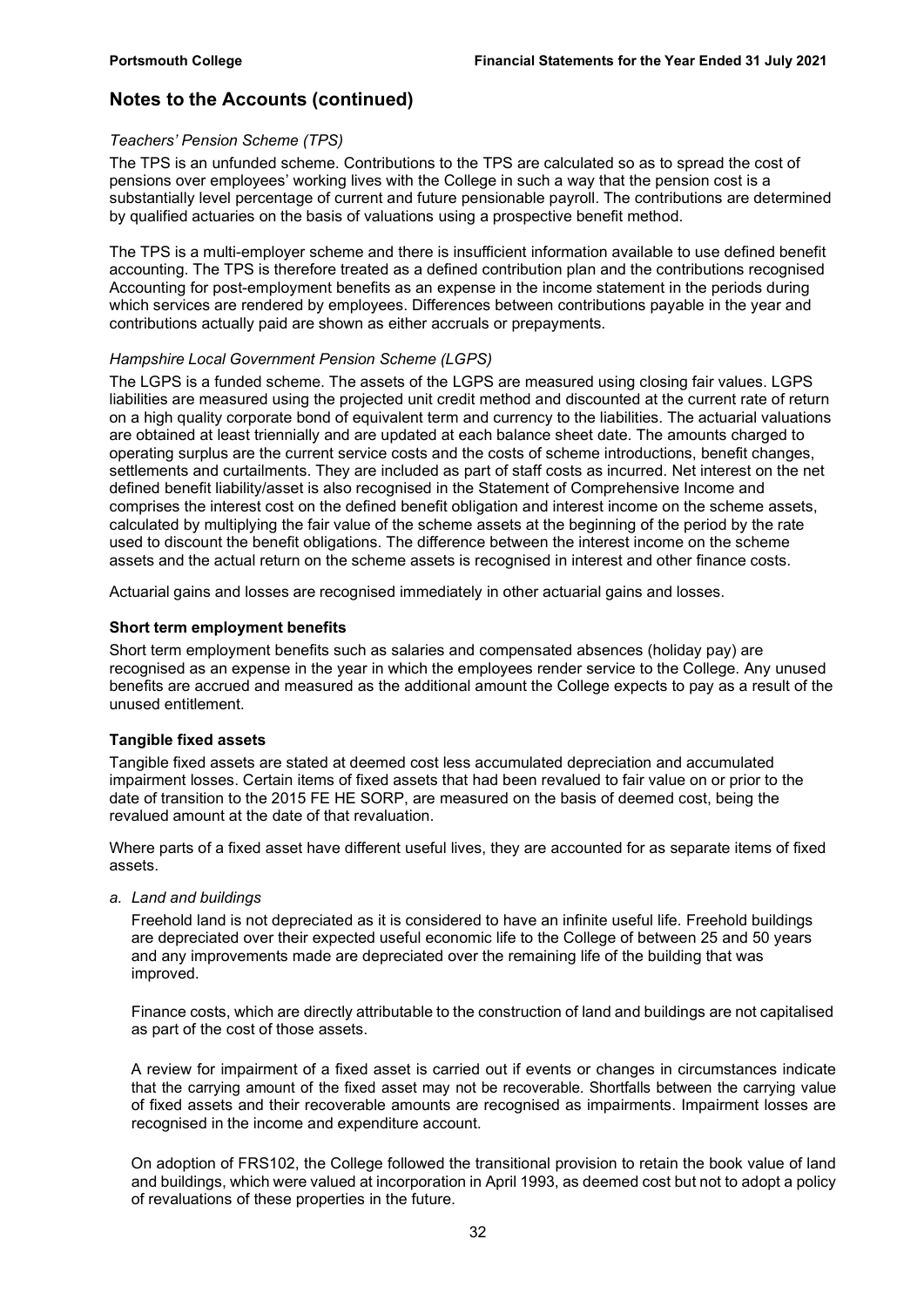Tangible fixed assets (continued)

#### b. Assets under construction

Assets under construction are accounted for at cost, based on the value of architects' certificates and other direct costs, incurred to 31 July. They are not depreciated until they are brought into use.

#### c. Subsequent expenditure on existing fixed assets

Where significant expenditure is incurred on tangible fixed assets it is charged to income in the period it is incurred, unless it meets one of the following criteria, in which case it is capitalised and depreciated on the relevant basis:

- Market value of the fixed asset has subsequently improved
- Asset capacity increases
- Substantial improvement in the quality of output or reduction in operating costs
- Significant extension of the asset's life beyond that conferred by repairs and maintenance

#### d. Equipment

Equipment costing less than £750 per individual item is written off to the Statement of Comprehensive Income in the year of acquisition apart from where sets of similar items are purchased together when the grouped items are capitalised and depreciated as a single asset. All other equipment is capitalised at cost.

Capitalised equipment is depreciated on a straight-line basis over its useful economic life as follows:

| Motor vehicles and general equipment                                        | 20% per annum   |
|-----------------------------------------------------------------------------|-----------------|
| Furniture and long life equipment (acquired after 01/08/2017) 10% per annum |                 |
| Computer equipment                                                          | 20% per annum   |
| Tablet computers                                                            | 33.3% per annum |

A review for impairment of a fixed asset is carried out if events or changes in circumstances indicate that the carrying value of any fixed asset may not be recoverable. Shortfalls between the carrying value of fixed assets and their recoverable amounts are recognised as impairments. Impairment losses are recognised in the Statement of Comprehensive Income and Expenditure.

#### Leased assets

Costs in respect of operating leases are charged on a straight‐line basis over the lease term to the Statement of Comprehensive Income and Expenditure. Any lease premiums or incentives relating to leases signed after 1st August 2014 are spread over the minimum lease term. The College has taken advantage of the transitional exemptions in FRS 102 and has retained the policy of spreading lease premiums and incentives to the date of the first market rent review for leases signed before 1st August 2014.

Leasing agreements which transfer to the College substantially all the benefits and risks of ownership of an asset are treated as finance leases.

Assets held under finance leases are recognised initially at the fair value of the leased asset (or, if lower, the present value of minimum lease payments) at the inception of the lease. The corresponding liability to the lessor is included in the balance sheet as a finance lease obligation. Assets held under finance leases are included in tangible fixed assets and depreciated and assessed for impairment losses in the same way as owned assets.

Minimum lease payments are apportioned between the finance charge and the reduction of the outstanding liability. The finance charges are allocated over the period of the lease in proportion to the capital element outstanding.

#### **Investments**

#### Other investments

Current investments include bank deposits with notice period or maturity periods in excess of 90 days.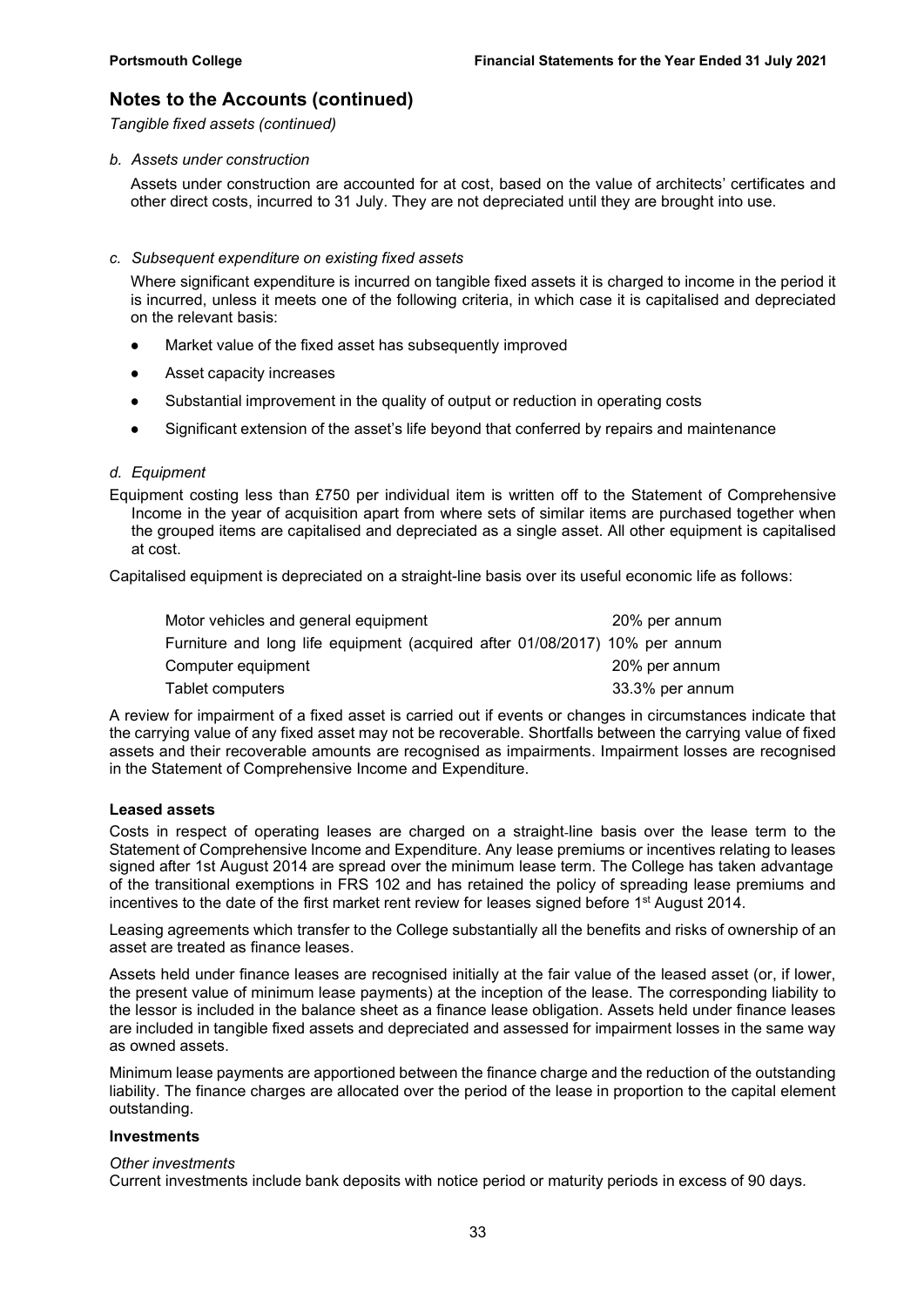#### Inventories

Inventories are stated at the lower of their cost and net realisable value. Where necessary, provision is made for obsolete, slow moving and defective stocks.

#### Cash and cash equivalents

Cash includes cash in hand, deposits repayable on demand and overdrafts. Deposits are repayable on demand if they are in practice available within 24 hours without penalty.

Cash equivalents are short term, highly liquid investments that are readily convertible to known amounts of cash with insignificant risk of change in value. An investment qualifies as a cash equivalent when it has maturity of 3 months or less from the date of acquisition.

#### Financial liabilities and equity

Financial liabilities and equity are classified according to the substance of the financial instrument's contractual obligations, rather than the financial instrument's legal form.

All loans, investments and short term deposits held by the College are classified as basic financial instruments in accordance with FRS 102. These instruments are initially recorded at the transaction price less any transaction costs (historical cost). FRS 102 requires that basic financial instruments are subsequently measured at amortised cost; however the College has calculated that the difference between the historical cost and amortised cost basis is not material and so these financial instruments are stated on the balance sheet at historical cost. Loans and investments that are payable or receivable within one year are not discounted.

#### Foreign currency translation

Transactions denominated in foreign currencies are recorded using the rate of exchange ruling at the date of the transaction. Monetary assets and liabilities denominated in foreign currencies are translated at the rates of exchange ruling at the end of the financial period with all resulting exchange differences being taken to the income and expenditure account in the period in which they arise.

#### Taxation

The College is considered to pass the tests set out in Paragraph 1 Schedule 6 Finance Act 2010 and therefore it meets the definition of a charitable company for UK corporation tax purposes. Accordingly, the College is potentially exempt from taxation in respect of income or capital gains received within categories covered by sections 478-488 of the Corporation Tax Act 2010 or Section 256 of the Taxation of Chargeable Gains Act 1992, to the extent that such income or gains are applied exclusively to charitable purposes.

The College receives no similar exemption in respect of Value Added Tax. The College is unable to recover input VAT it suffers on goods and services purchased. Non-pay expenditure, including the cost of tangible fixed assets, is therefore shown inclusive of VAT.

#### Provisions and contingent liabilities

Provisions are recognised when

- the College has a present legal or constructive obligation as a result of a past event
- it is probable that a transfer of economic benefit will be required to settle the obligation and
- a reliable estimate can be made of the amount of the obligation.

Where the effect of the time value of money is material, the amount expected to be required to settle the obligation is recognised at present value using a pre-tax discount rate. The unwinding of the discount is recognised as a finance cost in the statement of comprehensive income in the period it arises.

A contingent liability arises from a past event that gives the College a possible obligation whose existence will only be confirmed by the occurrence or otherwise of uncertain future events not wholly within the control of the College. Contingent liabilities also arise in circumstances where a provision would otherwise be made but either it is not probable that an outflow of resources will be required or the amount of the obligation cannot be measured reliably.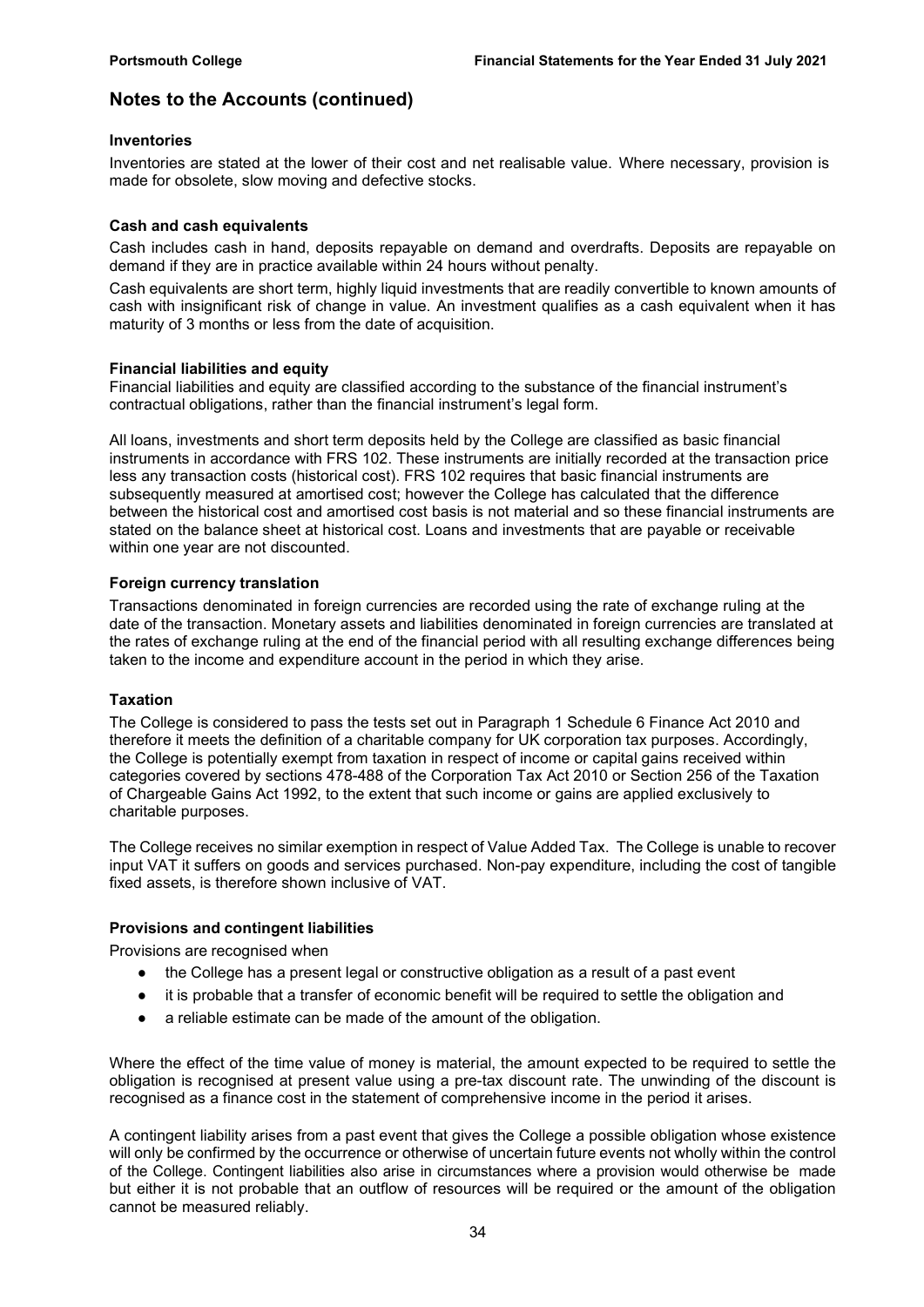Provisions and contingent liabilities (continued)

Contingent liabilities are not recognised in the balance sheet but are disclosed in the notes to the financial statements.

#### Judgements in applying accounting policies and key sources of estimation uncertainty

In preparing these financial statements, management have made the following judgements:

- Determine whether leases entered into by the College either as a lessor or a lessee are operating or finance leases. These decisions depend on an assessment of whether the risks and rewards of ownership have been transferred from the lessor to the lessee on a lease by lease basis.
- Determine whether there are indicators of impairment of the College's tangible assets. Factors taken into consideration in reaching such a decision include the economic viability and expected future financial performance of the asset and where it is a component of a larger cash-generating unit, the viability and expected future performance of that unit.

#### Other key sources of estimation uncertainty

● Tangible fixed assets

Tangible fixed assets are depreciated over their useful lives taking into account residual values, where appropriate. The actual lives of the assets and residual values are assessed annually and may vary depending on a number of factors. In re-assessing asset lives, factors such as technological innovation and maintenance programmes are taken into account. Residual value assessments consider issues such as future market conditions, the remaining life of the asset and projected disposal values.

#### ● Local Government Pension Scheme

The present value of the Local Government Pension Scheme defined benefit liability depends on a number of factors that are determined on an actuarial basis using a variety of assumptions. The assumptions used in determining the net cost (income) for pensions include the discount rate. Any changes in these assumptions, which are disclosed in note 24, will impact the carrying amount of the pension liability. Furthermore, a roll forward approach which projects results from the latest full actuarial valuation performed at 31 March 2019 has been used by the actuary in valuing the pensions liability at 31 July 2021. Any differences between the figures derived from the roll forward approach and a full actuarial valuation would impact on the carrying amount of the pension liability.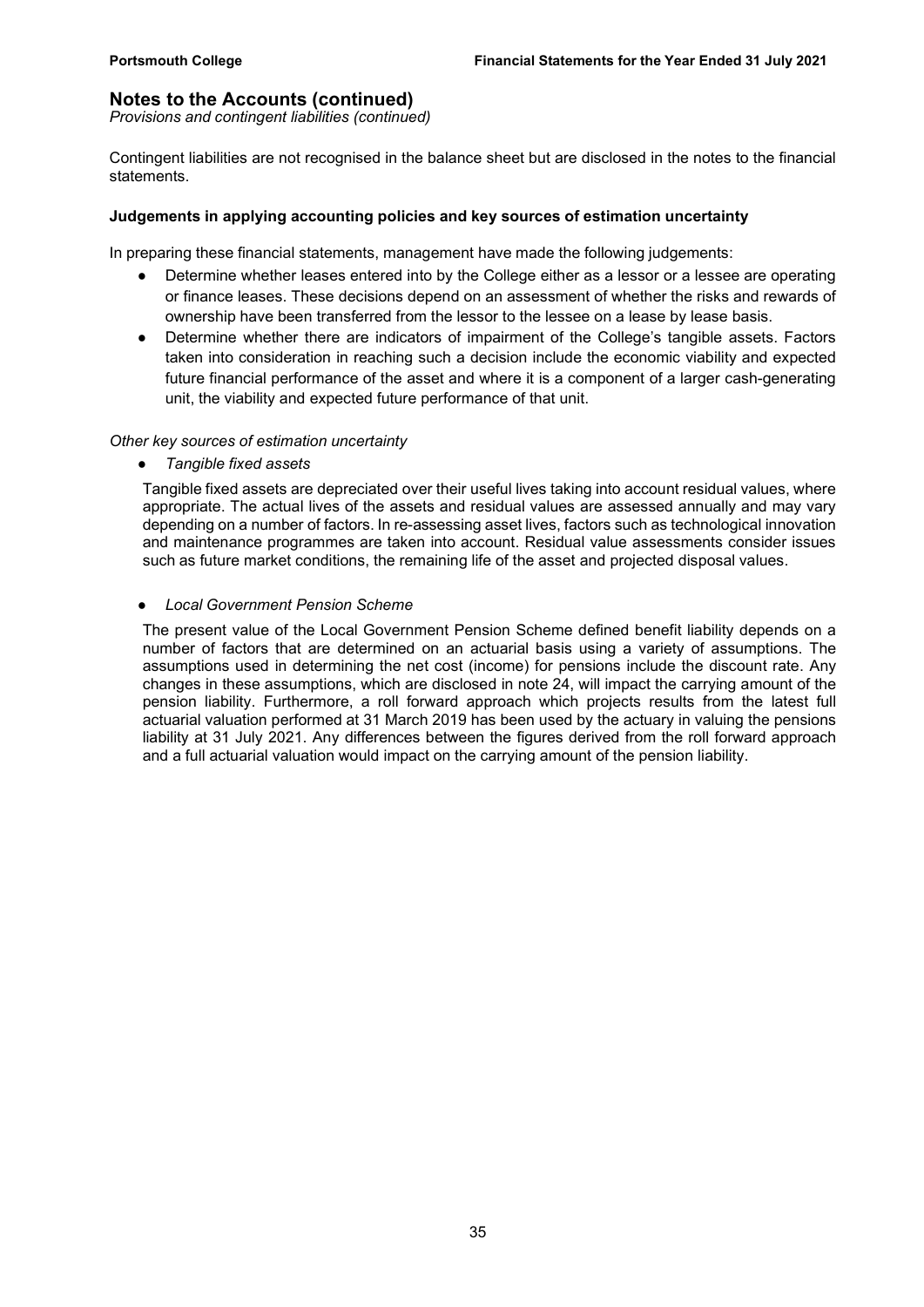2 Funding body grants

|                                                            | Year ended<br>31 July<br>2021<br>£'000 | Year ended<br>31 July<br>2020<br>£'000 |
|------------------------------------------------------------|----------------------------------------|----------------------------------------|
| <b>Recurrent grants</b>                                    |                                        |                                        |
| Education and Skills Funding Agency - adult                | 701                                    | 707                                    |
| Education and Skills Funding Agency - 16 - 18              | 7,032                                  | 6,381                                  |
| Education and Skills Funding Agency - apprenticeships      | 471                                    | 484                                    |
| <b>Specific Grants</b>                                     |                                        |                                        |
| Education and Skills Funding Agency - Non-recurrent grants | 494                                    | 225                                    |
| Releases of government capital grants                      | 192                                    | 170                                    |
| <b>Total</b>                                               | 8,890                                  | 7,967                                  |

Non-recurrent grants includes £35,190 of Covid mass testing funding.

#### 3 Tuition fees and education contracts

|                                    | Year ended<br>31 July | Year ended<br>31 July |
|------------------------------------|-----------------------|-----------------------|
|                                    | 2021<br>£'000         | 2020<br>£'000         |
| Adult education fees               | 127                   | 105                   |
| Apprenticeship fees and contracts  | 61                    | 50                    |
| Fees for FE loan supported courses | 63                    | 82                    |
| International students' fees       | 77                    | 71                    |
| Total tuition fees                 | 328                   | 308                   |
| <b>Education contracts</b>         | 271                   | 315                   |
| <b>Total</b>                       | 599                   | 623                   |

### 4 Other grants and contracts

|                                        | Year ended<br>31 July | Year ended<br>31 July |
|----------------------------------------|-----------------------|-----------------------|
|                                        | 2021                  | 2020                  |
|                                        | £'000                 | £'000                 |
| UK-based charities                     |                       | -                     |
| Other grants and contracts             | 63                    | 43                    |
| Coronavirus Job Retention Scheme grant | 28                    | 33                    |
| <b>Total</b>                           | 91                    | 76                    |

The corporation furloughed roles including invigilators, tutors (for paid courses) and some support staff under the government's Coronavirus Job Retention Scheme. The funding received of £27,739 relates to staff costs which are included within the staff costs note below as appropriate.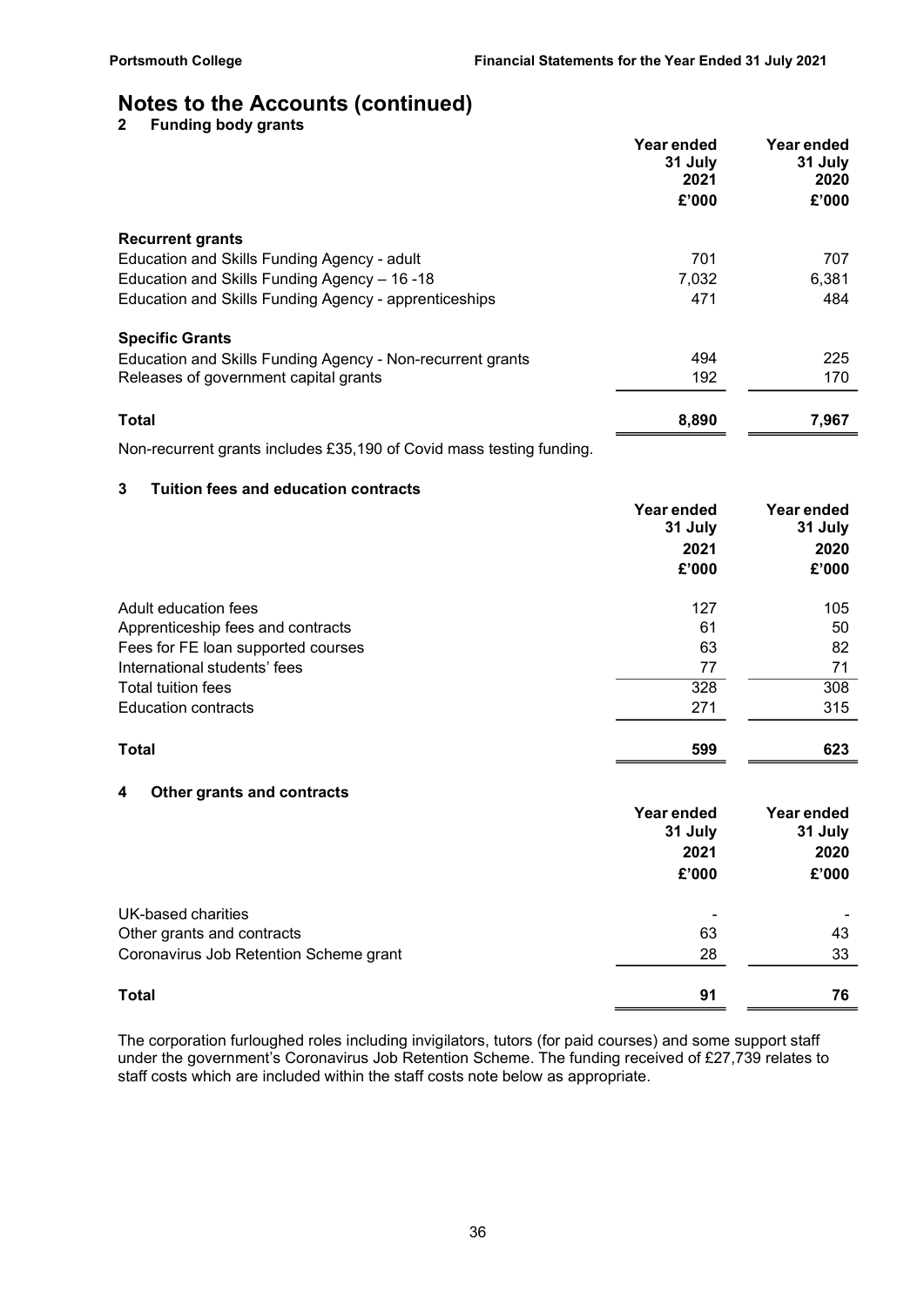5 Other income

|                                    | Year ended<br>31 July<br>2021 | Year ended<br>31 July<br>2020 |
|------------------------------------|-------------------------------|-------------------------------|
|                                    | £'000                         | £'000                         |
| Catering and residences            | 116                           | 210                           |
| Other income generating activities | 69                            | 62                            |
| Non-government capital grants      | 20                            | 22                            |
| Miscellaneous income               | 14                            | 29                            |
| <b>Total</b>                       | 219                           | 323                           |
| 6<br><b>Investment income</b>      | Year ended<br>31 July         | Year ended<br>31 July         |
|                                    | 2021<br>£'000                 | 2020<br>£'000                 |
| Other interest receivable          | 1                             | $\overline{7}$                |
| <b>Total</b>                       | 1                             | 7                             |
|                                    |                               |                               |

## 7 Staff costs - Group and College

The average number of persons (including key management personnel) employed by the College during the year, described on an average headcount basis, was:

|                    | 2021<br>No. | 2020<br>No. |
|--------------------|-------------|-------------|
| Teaching staff     | 163         | 132         |
| Non-teaching staff | 196         | 163         |
|                    | 359         | 295         |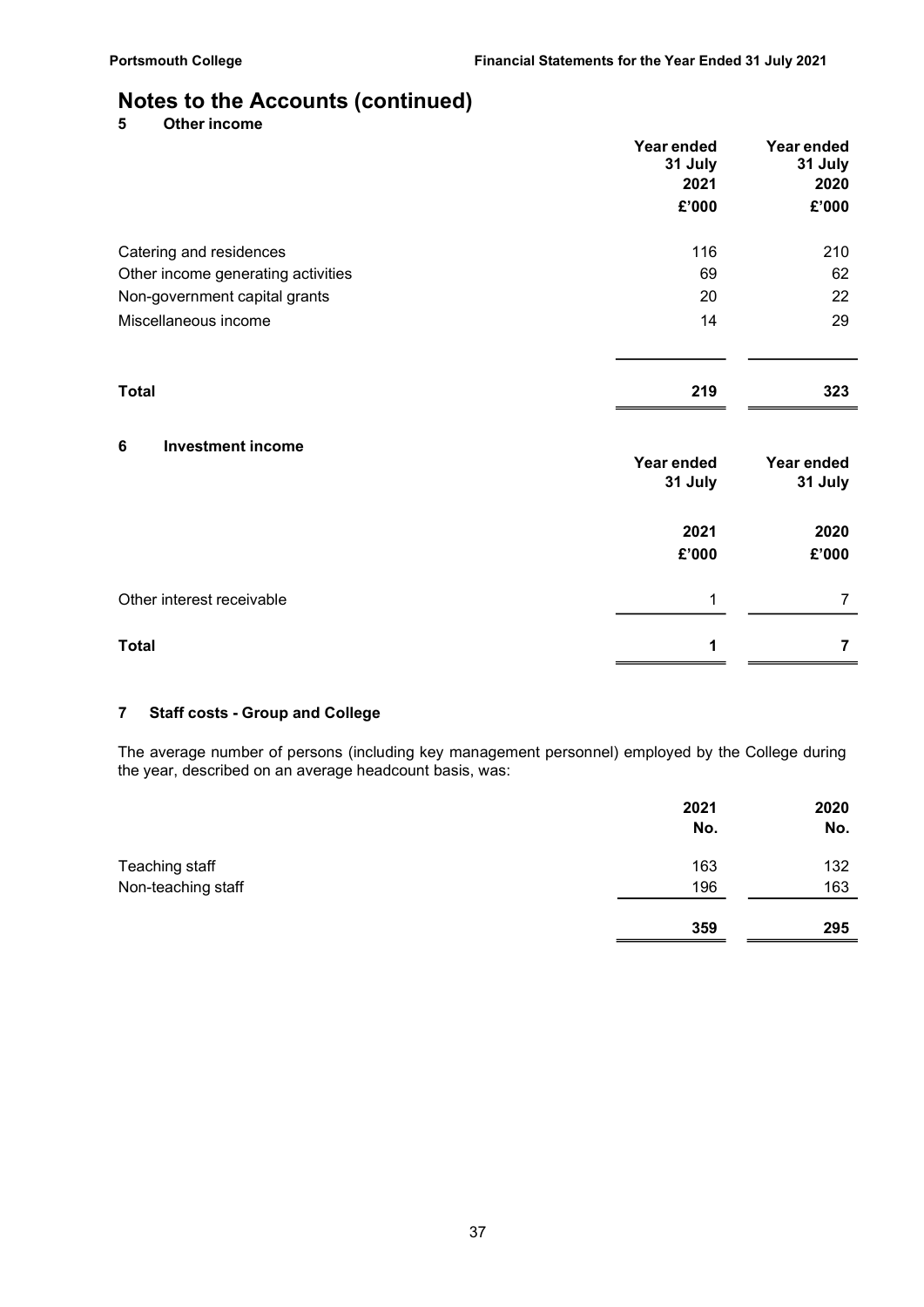Staff costs for persons on previous page:

|                                  | 2021  | 2020  |
|----------------------------------|-------|-------|
|                                  | £'000 | £'000 |
| Wages and salaries               | 5,401 | 4,904 |
| Social security costs            | 375   | 326   |
| Other pension costs              | 1,769 | 1,258 |
| Payroll sub total                | 7,545 | 6,488 |
| Contracted out staffing services | 37    | 111   |
|                                  | 7,582 | 6,599 |
|                                  |       |       |

#### Key management personnel

Key management personnel are those persons having authority and responsibility for planning, directing and controlling the activities of the College and are represented by the Senior Officers which comprises the Principal, Deputy, Vice Principals and Finance Director.

#### Emoluments of Key management personnel, Accounting Officer and other higher paid staff

|                                                                                 | 2021<br>No. | 2020<br>No. |  |
|---------------------------------------------------------------------------------|-------------|-------------|--|
| The number of key management personnel including the Accounting<br>Officer was: |             |             |  |

The number of key management personnel and other staff who received annual emoluments, excluding pension contributions and employers' national insurance but including benefits in kind, in the following ranges was:

|                     | Key management<br>personnel |             | <b>Other staff</b>       |             |
|---------------------|-----------------------------|-------------|--------------------------|-------------|
|                     | 2021<br>No.                 | 2020<br>No. | 2021<br>No.              | 2020<br>No. |
| £50,001 to £55,000  |                             |             | $\blacksquare$           |             |
| £55,001 to £60,000  | 3                           | 3           |                          |             |
| £60,001 to £65,000  |                             |             | $\overline{\phantom{0}}$ |             |
| £90,001 to £95,000  |                             |             | $\overline{\phantom{0}}$ |             |
| £95,001 to £100,000 |                             |             |                          |             |
|                     | 6                           | 6           | -                        |             |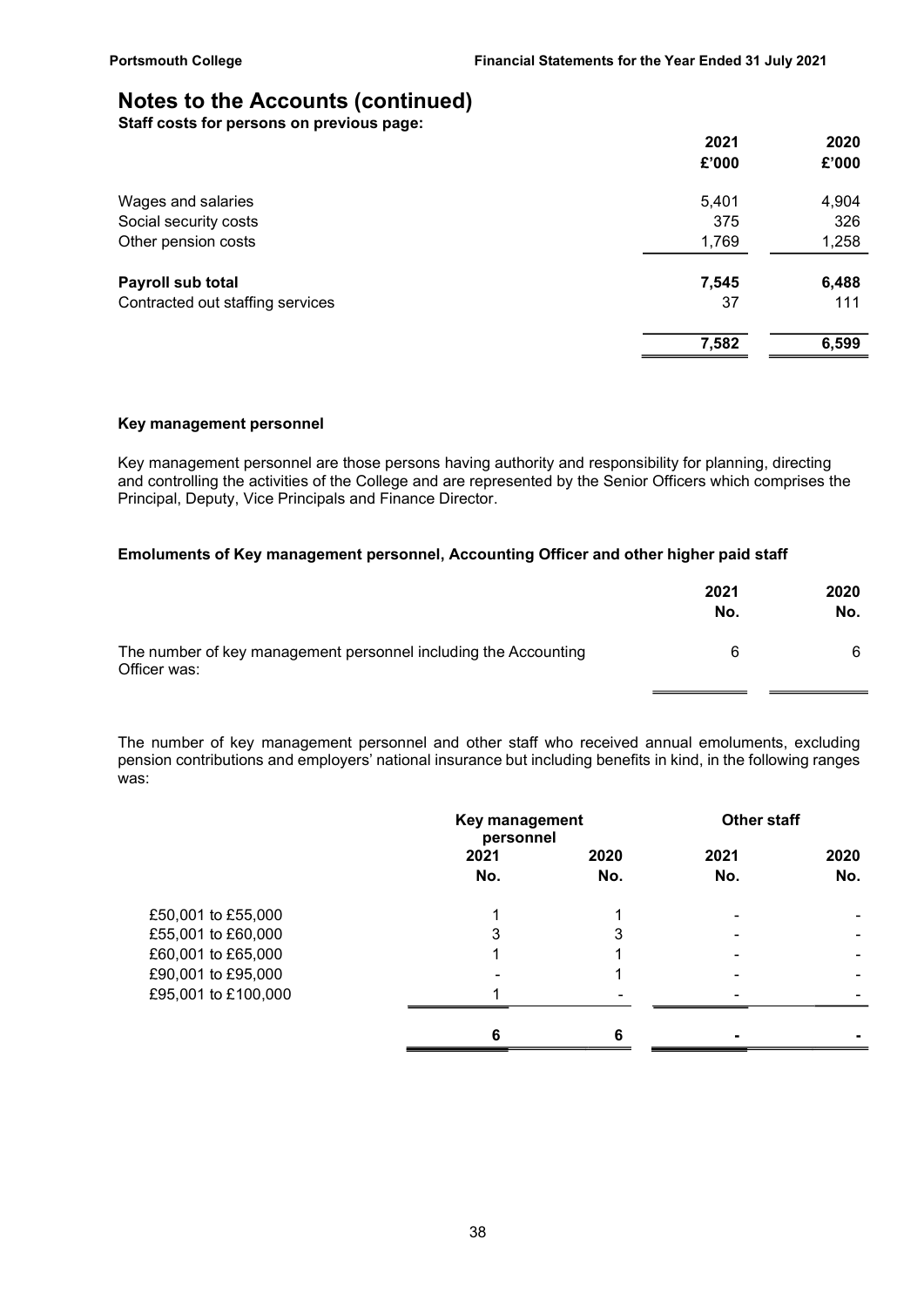Key management personnel compensation is made up as follows:

|                                             | 2021<br>£'000            | 2020<br>£'000 |
|---------------------------------------------|--------------------------|---------------|
|                                             |                          |               |
| <b>Salaries</b>                             | 391                      | 376           |
| <b>Employers National Insurance</b>         | 47                       | 45            |
| Benefits in kind                            | $\overline{\phantom{a}}$ |               |
|                                             | 438                      | 421           |
| Pension contributions                       | 89                       | 78            |
|                                             |                          |               |
| Total key management personnel compensation | 527                      | 499           |
|                                             |                          |               |

The above compensation includes amounts paid to the Principal and Chief Executive who is the accounting officer and who is also the highest paid member of staff. Their pay and remuneration is as follows:

|                              | 2021<br>£'000 | 2020<br>£'000                  |
|------------------------------|---------------|--------------------------------|
| Salaries<br>Benefits in kind | 99<br>-       | 94<br>$\overline{\phantom{0}}$ |
|                              | 99            | 94                             |
| Pension contributions        | 23            | 22                             |

The remuneration package of Key management staff, including the Principal and Chief Executive, is subject to annual review by the Remuneration Committee of the governing body who use benchmarking information to provide objective guidance.

The Principal and Chief Executive reports to the Chair of Governing Council, who undertakes an annual review of his performance against the college's overall objectives using both qualitative and quantitative measures of performance.

|                                                                                 | 2021  | 2020  |
|---------------------------------------------------------------------------------|-------|-------|
|                                                                                 | £'000 | £'000 |
| Principal's basic salary as a multiple of the median of all staff               | 4.9   | 4.3   |
| Principal and CEO's total remuneration as a multiple of the median of all staff | 4.9   | 4.3   |

There were no amounts due to key management personnel that were waived in the year, nor any salary sacrifice arrangements in place.

#### Compensation for loss of office paid to former staff

|                                         | 2021  | 2020                     |
|-----------------------------------------|-------|--------------------------|
|                                         | £'000 | £'000                    |
| Compensation paid to former post-holder |       | $\overline{\phantom{0}}$ |
| <b>Total</b>                            |       | $\overline{\phantom{0}}$ |

All severance payments were approved by members of the Corporation.

#### Governors' remuneration

The members of the Corporation other than the Accounting Officer and senior staff did not receive any payment from the institution other than the reimbursement of travel and subsistence expenses incurred in the course of their duties. Expenses reimbursed to senior staff amounted to £148 for the financial year ended 31 July 2021.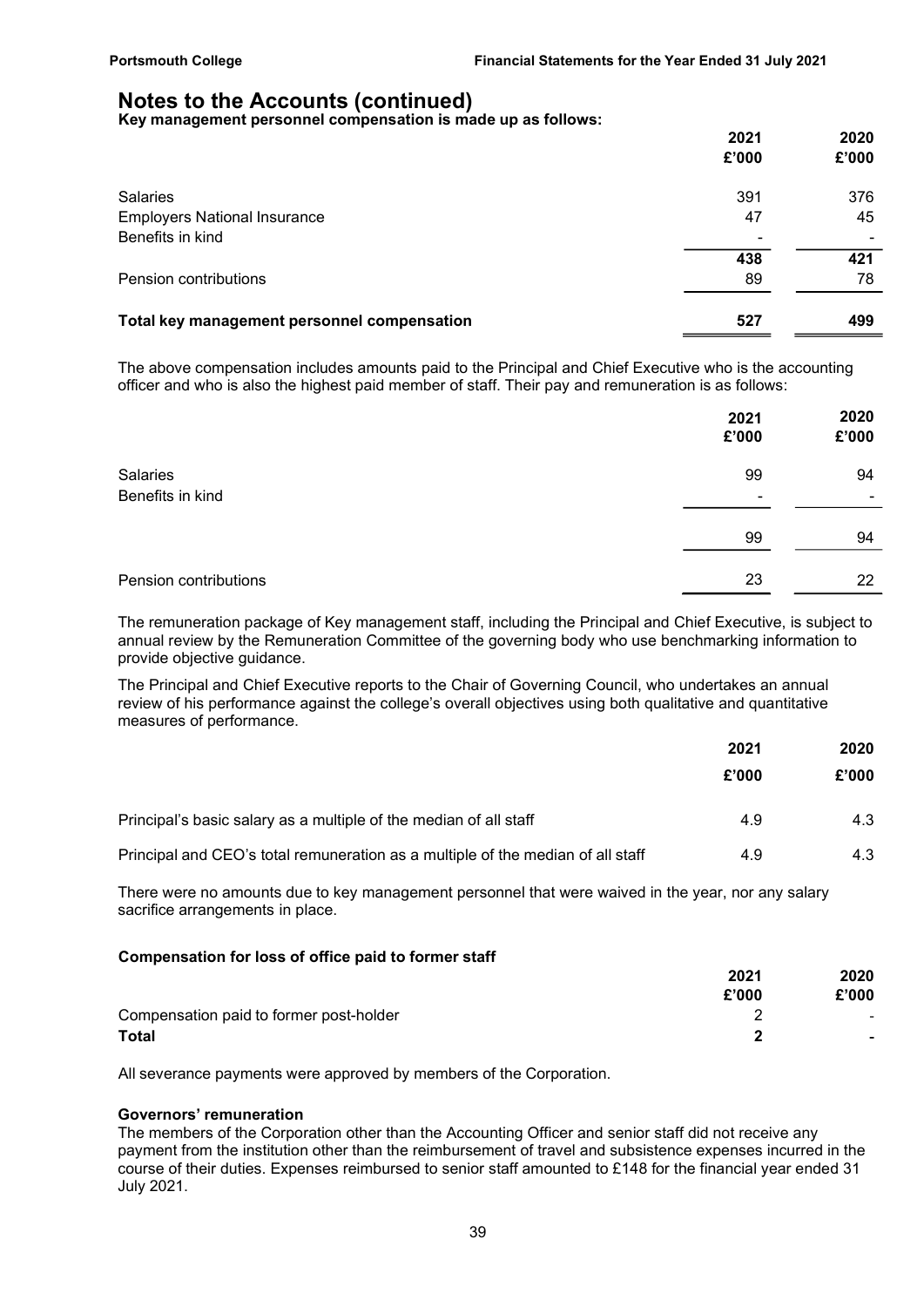8 Other operating expenses

|                                                                                                            | Year ended<br>31 July | Year ended<br>31 July |
|------------------------------------------------------------------------------------------------------------|-----------------------|-----------------------|
|                                                                                                            | 2021                  | 2020                  |
|                                                                                                            | £'000                 | £'000                 |
| Teaching costs                                                                                             | 593                   | 587                   |
| Non-teaching costs                                                                                         | 1,382                 | 1,185                 |
| Premises costs                                                                                             | 415                   | 319                   |
| <b>Total</b>                                                                                               | 2,390                 | 2,091                 |
|                                                                                                            |                       |                       |
| Other operating expenses include:                                                                          | 2021                  | 2020                  |
|                                                                                                            | £'000                 | £'000                 |
| Auditors' remuneration:                                                                                    |                       |                       |
| -Financial statements audit                                                                                | 28                    | 18                    |
| -Internal audit                                                                                            | 14<br>$\overline{2}$  | 10                    |
| -Other services provided by the Financial Statement's auditors<br>Losses on disposal of non-current assets |                       | 3                     |

#### 9 Interest payable

|                                                     | 2021<br>£'000 | 2020<br>£'000 |
|-----------------------------------------------------|---------------|---------------|
| On bank loans, overdrafts and other loans:          | 14            | 23            |
|                                                     | 14            | 23            |
| On finance leases                                   |               |               |
| Net interest on defined pension liability (note 24) | 65            | 60            |
| <b>Total</b>                                        | 79            | 83            |

### 10 Taxation

The members do not believe that the College was liable for any corporation tax arising out of its activities during either year.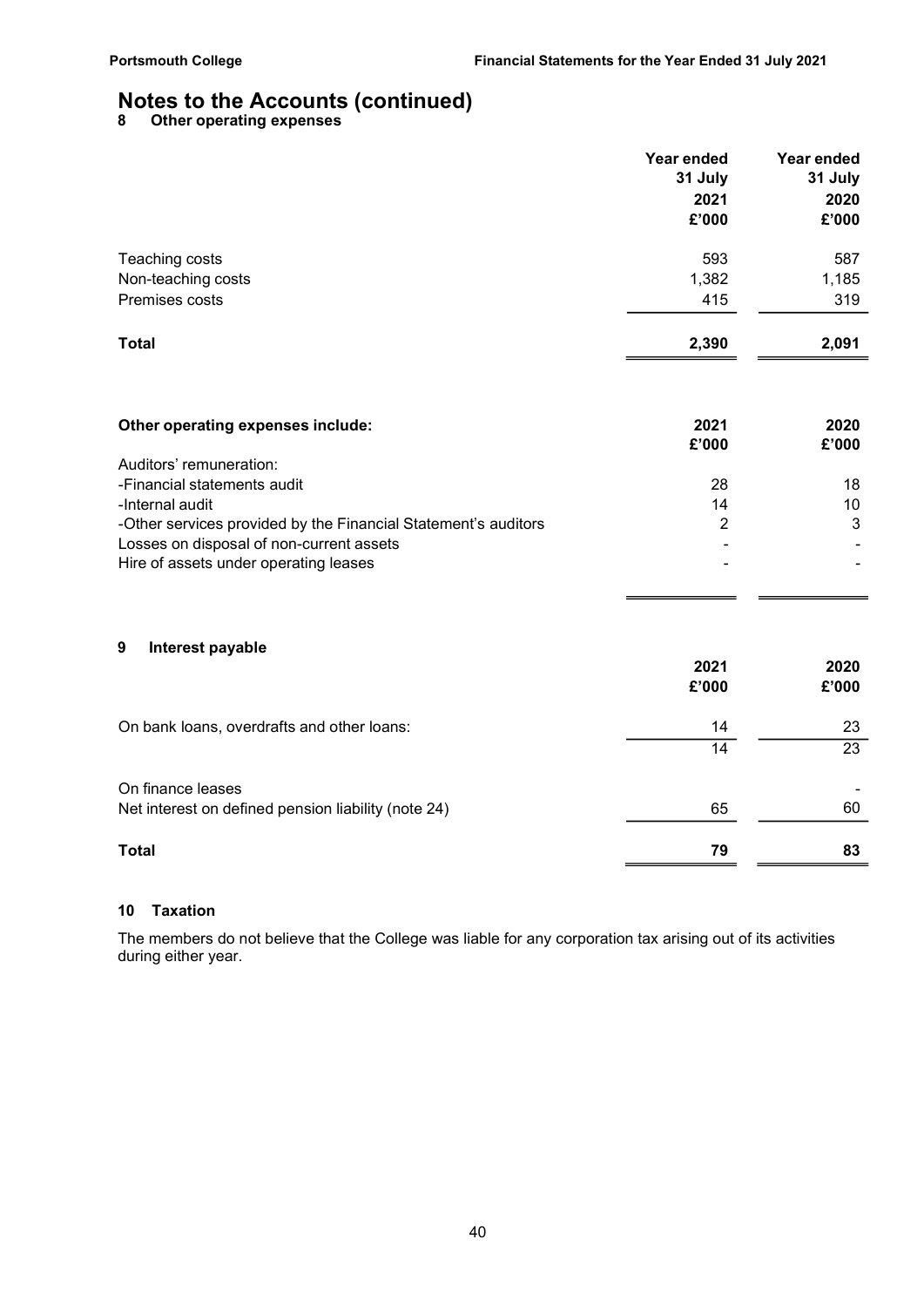11 Tangible fixed assets

|                                     | <b>Land and</b><br>buildings | <b>Equipment</b> | <b>Assets in</b><br><b>Course of</b><br><b>Construction</b> | <b>Total</b> |
|-------------------------------------|------------------------------|------------------|-------------------------------------------------------------|--------------|
|                                     | Freehold                     |                  |                                                             |              |
|                                     | £'000                        | £'000            | £'000                                                       | £'000        |
| <b>Cost or valuation</b>            |                              |                  |                                                             |              |
| At 1 August 2020                    | 13,280                       | 1,089            | 148                                                         | 14,517       |
| Additions                           | 29                           | 216              |                                                             | 245          |
| <b>Disposals</b>                    |                              |                  | (148)                                                       | (148)        |
| At 31 July 2021                     | 13,309                       | 1,305            |                                                             | 14,614       |
| <b>Depreciation</b>                 |                              |                  |                                                             |              |
| At 1 August 2020                    | 4,609                        | 689              |                                                             | 5,298        |
| Charge for the year                 | 353                          | 175              |                                                             | 528          |
| Elimination in respect of disposals |                              |                  |                                                             |              |
| At 31 July 2021                     | 4,962                        | 864              |                                                             | 5,826        |
| Net book value at 31 July 2021      | 8,347                        | 441              |                                                             | 8,788        |
| Net book value at 31 July 2020      | 8,672                        | 400              | 148                                                         | 9,220        |

All inherited tangible fixed assets were valued at 11th April 1993 at depreciated replacement cost by a firm of independent valuers and surveyors.

If inherited land and buildings had not been revalued before being deemed as cost on transition they would have been included at the following amounts:

|                                      | £'000 |
|--------------------------------------|-------|
| Cost                                 | Nil   |
| Aggregate depreciation based on cost | Nil   |
| Net book value based on cost         | Nil   |

#### 12 Non-current Investments

The College has a 100% interest in Portsmouth College, a company limited by guarantee with a maximum guarantee of £2, which is incorporated in England and Wales and is regulated by Companies House. The company has not traded since incorporation. Senior officers of the College, including the Accounting Officer, hold all directorship and company secretary positions. There is no intention for the company to commence trading.

#### 13 Trade and other receivables

|                                                       | 2021  | 2020  |
|-------------------------------------------------------|-------|-------|
|                                                       | £'000 | £'000 |
| Amounts falling due within one year:                  |       |       |
| Trade receivables                                     | 129   | 89    |
| Prepayments and accrued income                        | 232   | 243   |
| Amounts owed by the Education & Skills Funding Agency | 76    | 77    |
| Other debtors                                         |       | 55    |
| Total                                                 | 444   | 464   |
|                                                       |       |       |

Prepayments and accrued income of £232k includes £11k relating to the period 01 August 2022 – 13 August 2023 for a software maintenance contract purchased upfront.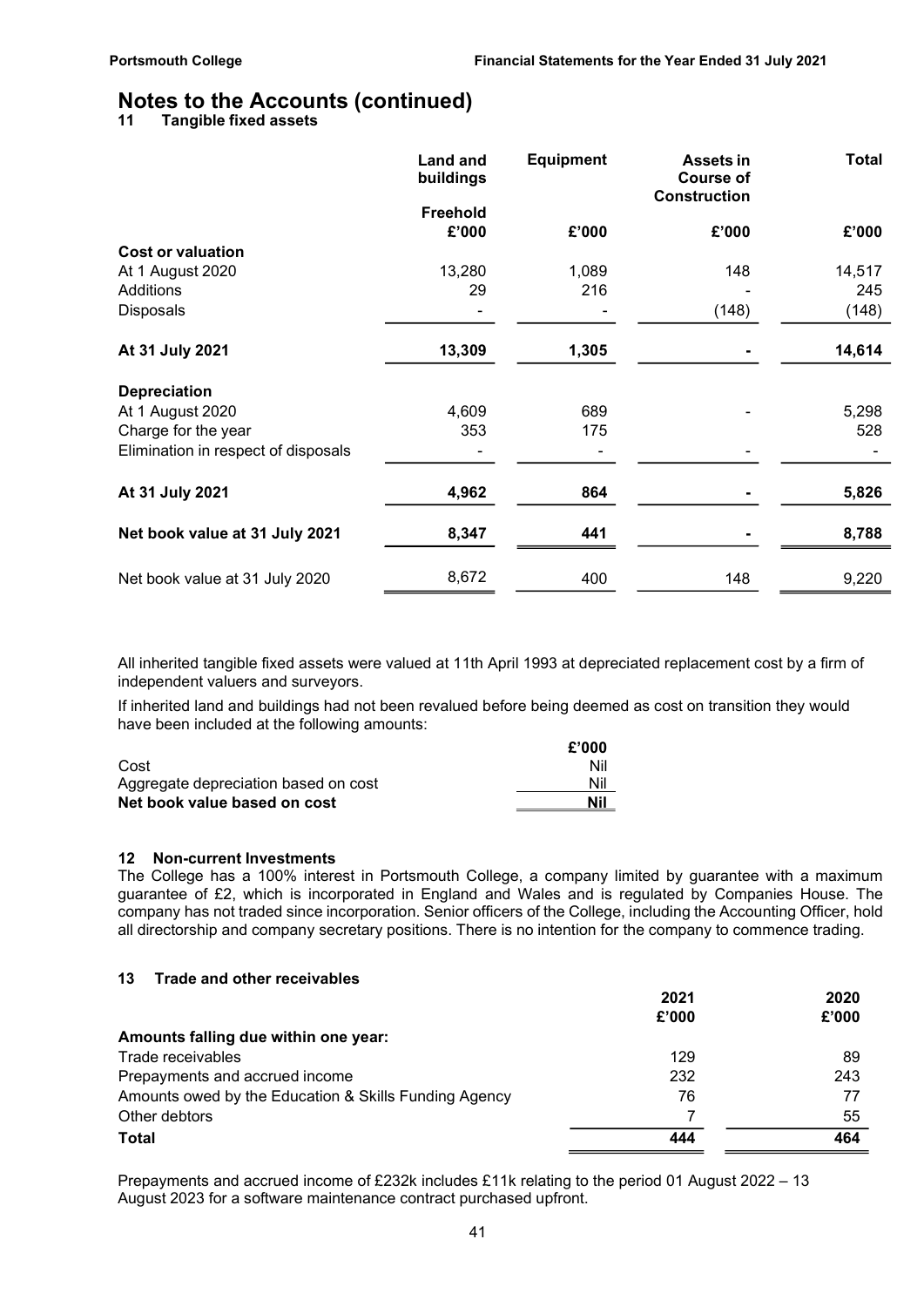14 Current investments

|                     | 2021<br>£'000 | 2020<br>£'000 |
|---------------------|---------------|---------------|
| Short term deposits | 500           | 911           |
| <b>Total</b>        | 500           | 911           |

Deposits are held with banks and building societies operating in the London market and licensed by the Financial Conduct Authority with more than three months maturity at the balance sheet date. The interest rates for these deposits are fixed for the duration of the deposit at time of placement.

#### 15 Creditors: amounts falling due within one year

|                                             | 2021  | 2020  |
|---------------------------------------------|-------|-------|
|                                             | £'000 | £'000 |
| Bank loans and overdrafts                   | 49    | 234   |
| Trade payables                              |       | 145   |
| Other taxation and social security          | 234   | 206   |
| Accruals and deferred income                | 773   | 437   |
| Deferred income - government capital grants | 211   | 192   |
| Amounts owed to the ESFA                    | 50    |       |
| Payments received in advance                | 411   | 380   |
| <b>Total</b>                                | 1,730 | 1,594 |
|                                             |       |       |

#### 16 Creditors: amounts falling due after one year

|                                             | 2021  | 2020  |
|---------------------------------------------|-------|-------|
|                                             | £'000 | £'000 |
| Bank loans                                  | 123   | 527   |
| Deferred income - government capital grants | 3.411 | 3,566 |
| Deferred income - lease premium             | 48    | 56    |
| <b>Total</b>                                | 3,582 | 4,149 |

#### 17 Maturity of debt

#### (a) Bank loans and overdrafts

Bank loans and overdrafts are repayable as follows:

|                            | 2021  | 2020  |
|----------------------------|-------|-------|
|                            | £'000 | £'000 |
| In one year or less        | 49    | 234   |
| Between one and two years  | 49    | 87    |
| Between two and five years | 65    | 350   |
| In five years or more      | 9     | 90    |
| <b>Total</b>               | 172   | 761   |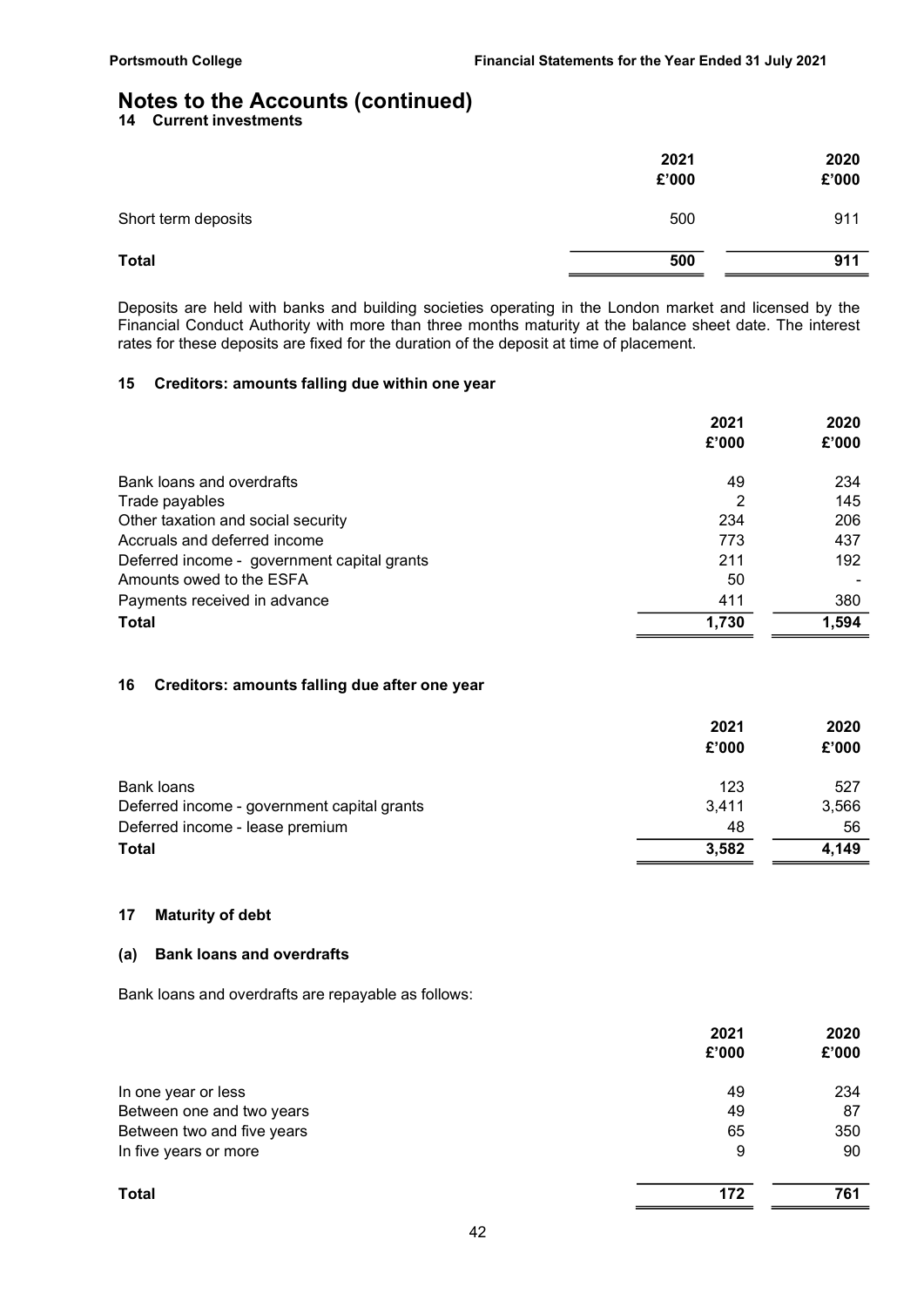Prior to the year end and merger date commercial loans totalling £500,233 were repaid on 30<sup>th</sup> July 2021.

Loans include £116,743 owed to the Education & Skills Funding Agency following a successful application to their Condition Improvement Fund at an annual rate of 1.97%, repayable over 3 years and £55,500 owed to SALIX interest free repayable over 5 more years. These loans are repayable in equal instalments.

### (b) Finance leases

There were no finance leases in the last 24 months.

#### 18 Provisions

|                           | <b>Defined</b><br>benefit<br><b>Obligations</b> | Total   |
|---------------------------|-------------------------------------------------|---------|
|                           | £'000                                           | £'000   |
| At 1 August 2020          | (4, 858)                                        | (4,858) |
| Expenditure in the period | 176                                             | 176     |
| At 31 July 2021           | (4,682)                                         | (4,682) |

Defined benefit obligations relate to the liabilities under the College's membership of the Local Government Pension Scheme. Further details are given in note 24.

#### 19 Cash and cash equivalents

|                           | At 1 August<br>2020<br>£'000 | Cash<br>flows<br>£'000 | <b>Other</b><br>changes<br>£'000 | At 31 July<br>2021<br>£'000 |
|---------------------------|------------------------------|------------------------|----------------------------------|-----------------------------|
| Cash and cash equivalents | 1,032                        | 233                    | $\overline{\phantom{0}}$         | 1,265                       |
| Overdrafts                | $\overline{\phantom{a}}$     | ۰                      | ۰                                | ۰                           |
| <b>Total</b>              | 1,032                        | 233                    |                                  | 1,265                       |

#### 20 Capital commitments

|                                       | 2021<br>£'000 | 2020<br>£'000            |
|---------------------------------------|---------------|--------------------------|
| Commitments contracted for at 31 July | 149           | $\overline{\phantom{a}}$ |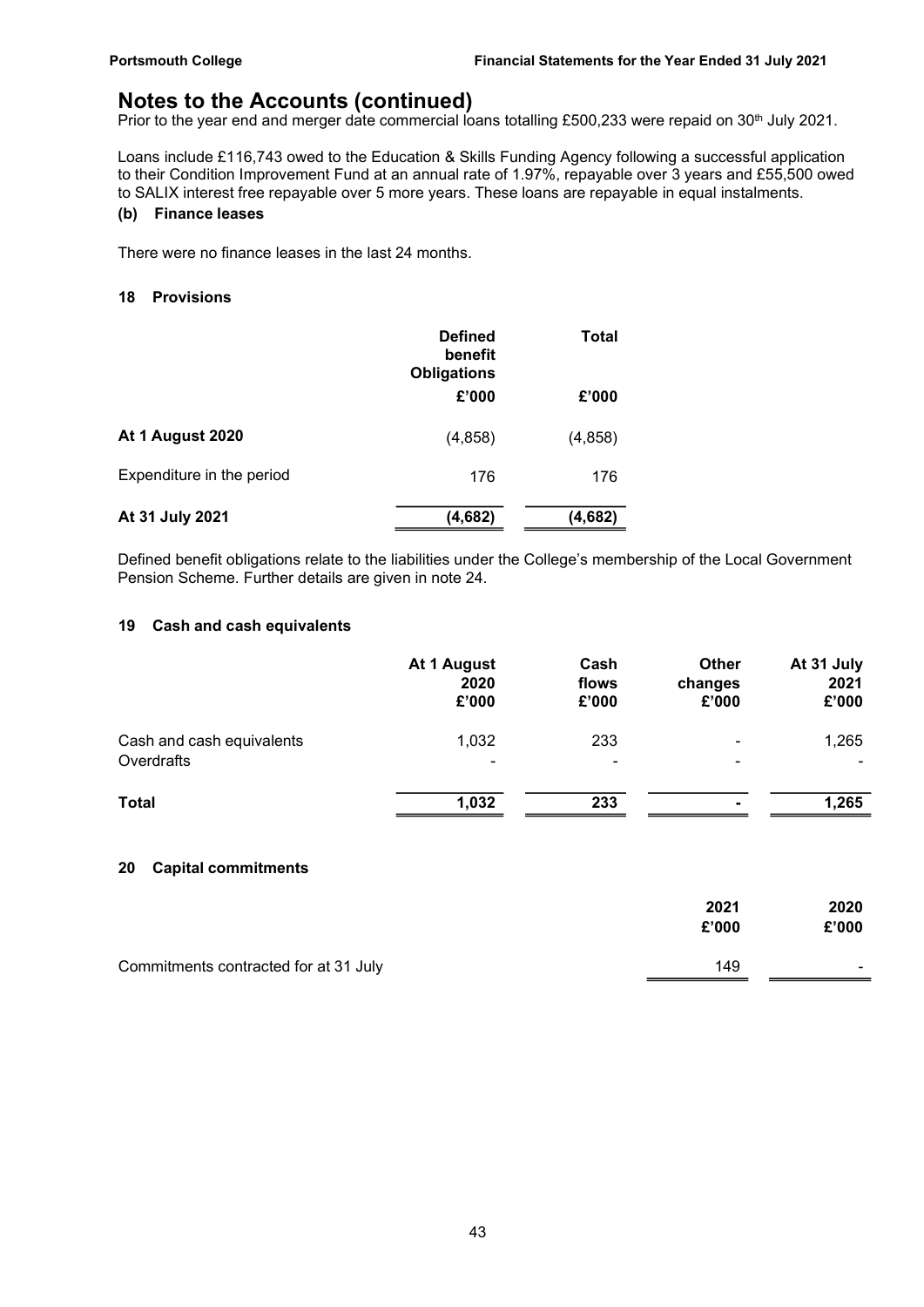#### 21 Lease Obligations

At 31 July the College had minimum lease payments under non-cancellable operating leases as follows:

|                                                   | 2021  | 2020  |
|---------------------------------------------------|-------|-------|
|                                                   | £'000 | £'000 |
| Future minimum lease payments due                 |       |       |
| <b>Land and buildings</b>                         |       |       |
| Not later than one year                           |       |       |
| Later than one year and not later than five years |       |       |
| later than five years                             |       |       |
| <b>Total</b>                                      |       |       |
|                                                   |       |       |

The College granted a lease to Goals Soccer Centres Plc in 2010 for 50 years at a current annual rent of £55,262 which is reviewed every 5 years linked to RPI. A pre-lease agreement required Goals Soccer Centres Plc to build a soccer centre on the College land which they now maintain under the terms of the lease. The College, along with other local education providers, are able to use the facility without charge during the normal college day as part of a town planning S106 agreement.

#### 22 Contingent liabilities

There are no significant matters warranting financial provision in these accounts.

#### 23 Events after the reporting period

On 1st August 2021, the College formally dissolved as a legal entity through a merger with Highbury College. As of 1st August 2021, all assets and liabilities of Portsmouth College transferred to City of Portsmouth College.

The former accounting officer, Simon Barrable, confirmed that there were no instances of material irregularity, impropriety, or funding non-compliance up to July 2021.

#### 24 Defined benefit obligations

The College's employees belong to two principal post-employment benefit plans: the Teachers' Pension Scheme England and Wales (TPS) for academic and related staff; and the Hampshire Local Government Pension Scheme (LGPS) for non-teaching staff, which is managed by Hampshire County Council. Both are multi-employer defined benefit schemes.

| Total pension cost for the year                                 |     | 2021<br>£'000 |     | 2020<br>£'000 |  |
|-----------------------------------------------------------------|-----|---------------|-----|---------------|--|
| Teachers' Pension Scheme: contributions paid                    |     | 690           |     | 604           |  |
| Local Government Pension Scheme:                                |     |               |     |               |  |
| Contributions paid                                              | 418 |               | 299 |               |  |
| FRS 102 (28) charge                                             | 661 |               | 355 |               |  |
| Past service cost                                               |     |               |     |               |  |
| Charge to the Statement of Comprehensive Income                 |     | 1,079         |     | 654           |  |
| Enhanced pension charge to Statement of Comprehensive<br>Income |     |               |     |               |  |
| <b>Total Pension Cost for Year</b>                              |     | 1.769         |     | 1.258         |  |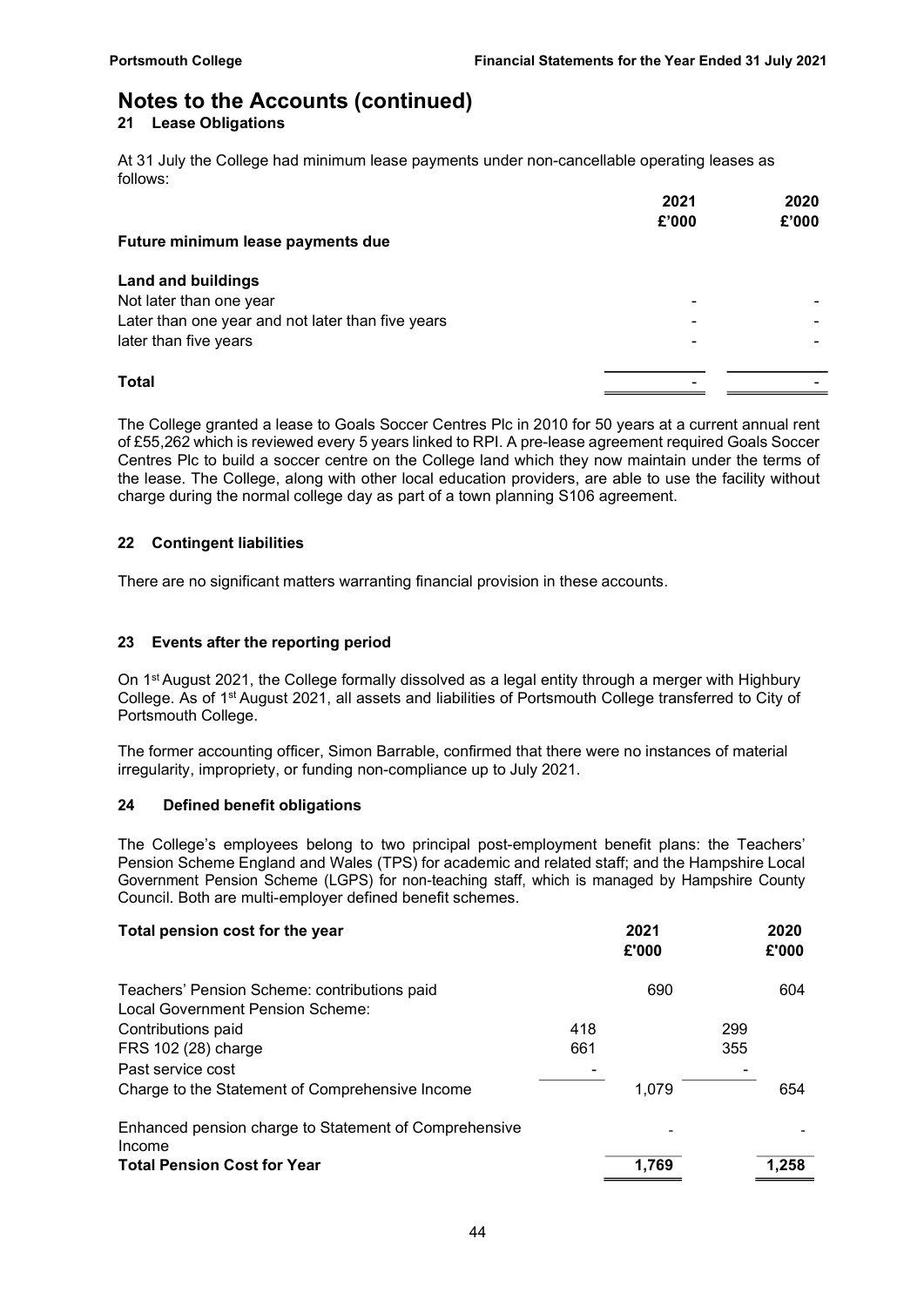#### Total Pension Cost for Year within staff costs

The pension costs are assessed in accordance with the advice of independent qualified actuaries. The latest formal actuarial valuation of the TPS was 31 March 2016 and the LGPS 31 March 2019. Contributions amounting to £23,000 (2020 £48,000) were payable to the Schemes at 31st July and are included within creditors.

#### Teachers' Pension Scheme

The Teachers' Pension Scheme (TPS) is a statutory, contributory, defined benefit scheme, governed by the Teachers' Pensions Regulations 2010, and, from 1 April 2014, by the Teachers' Pension Scheme Regulations 2014. These regulations apply to teachers in schools and other educational establishments, including colleges. Membership is automatic for full-time teachers and lecturers at eligible institutions. Teachers and lecturers are able to opt out of the TPS.

The TPS is an unfunded scheme and members contribute on a 'pay as you go' basis – these contributions, along with those made by employers, are credited to the Exchequer under arrangements governed by the above Act. Retirement and other pension benefits are paid by public funds provided by Parliament.

#### FRS 102 (28)

Under the definitions set out in FRS 102 (28.11), the TPS is a multi-employer pension scheme. The College is unable to identify its share of the underlying assets and liabilities of the scheme.

Accordingly, the College has taken advantage of the exemption in FRS 102 and has accounted for its contributions to the scheme as if it were a defined-contribution plan. The College has set out above the information available on the plan and the implications for the College in terms of the anticipated contribution rates.

The valuation of the TPS is carried out in line with regulations made under the Public Service Pension Act 2013. Valuations credit the teachers' pension account with a real rate of return assuming funds are invested in notional investments that produce that real rate of return.

The latest actuarial review of the TPS was carried out as at 31 March 2016. The valuation report was published by the Department for Education (the Department in April 2019. The valuation reported total scheme liabilities (pensions currently in payment and the estimated cost of future benefits) for service to the effective date of £218 billion, and notional assets (estimated future contributions together with the notional investments held at the valuation date) of £198 billion giving a notional past service deficit of £22 billion.

As a result of the valuation, new employer contribution rates were set at 23.68% of pensionable pay from September 2019 onwards (compared to 16.48% during 2018/9). DfE has agreed to continue paying a teacher pension employer contribution grant to cover the additional costs during the 2020- 21 academic year.

A full copy of the valuation report and supporting documentation can be found on the Teachers' Pension Scheme website.

The pension costs paid to TPS in the year amounted to £690,000 (2020: £604,000).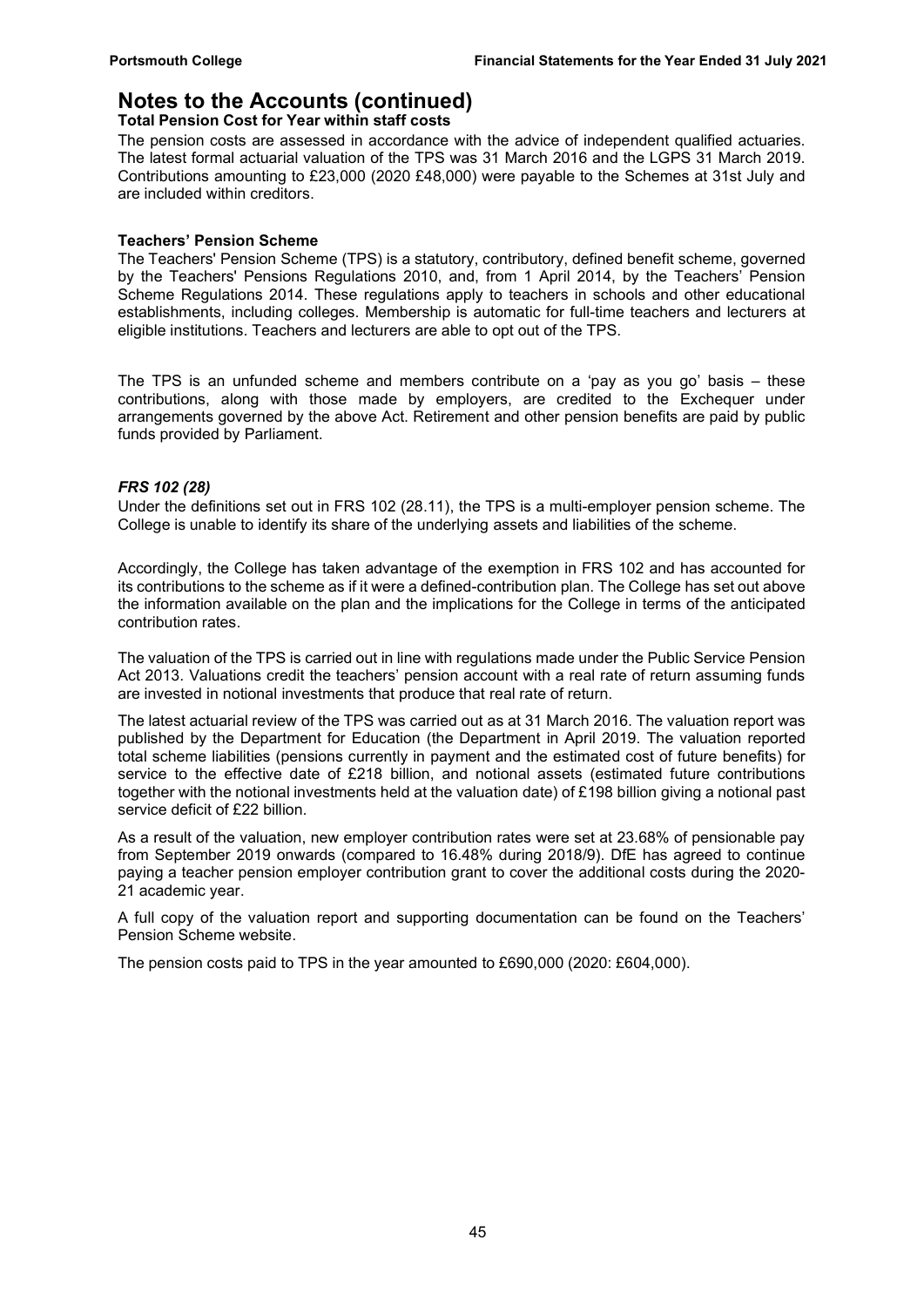The LGPS is a funded defined-benefit plan, with the assets held in separate funds administered by Hampshire County Council. The total contribution made for the year ended 31 July 2020 was £541,000, of which employer's contributions totalled £422,000 and employees' contributions totalled £119,000. The agreed contribution rates for the 2020/21 fiscal year were 21.6% and 2021/22 21.6% for employers to cover current benefits being accrued plus a fixed contribution to cover past service deficit (£23,000 in the 2020/21 fiscal year and £23,000 in 2022/22). Contribution bands ranged from 5.5% to 12.5% for employees during the year depending on their level of annual salary.

### Principal Actuarial Assumptions

The following information is based upon a full actuarial valuation of the fund at 31 March 2019 updated to 31 July 2021 by a qualified independent actuary

|                                      | At 31<br>July | At 31<br>July |
|--------------------------------------|---------------|---------------|
|                                      | 2021          | 2020          |
| Rate of increase in salaries         | 3.60%         | 3.20%         |
| Future pension increases             | 2.60%         | 2.20%         |
| Discount rate for scheme liabilities | 1.70%         | 1.40%         |
| Inflation assumption (CPI)           | 2.60%         | 2.20%         |
| Commutation of pensions to lump sums | 1.00%         | 1.90%         |

The current mortality assumptions include sufficient allowance for future improvements in mortality rates. The assumed life expectations on retirement age 65 are:

|                       | At 31<br>July<br>2021 | At 31<br>July<br>2020 |
|-----------------------|-----------------------|-----------------------|
|                       | years                 | Years                 |
| <b>Retiring today</b> |                       |                       |
| Males                 | 23.10                 | 23.00                 |
| Females               | 25.50                 | 25.50                 |
| Retiring in 20 years  |                       |                       |
| Males                 | 24.80                 | 24.70                 |
| Females               | 27.30                 | 27.20                 |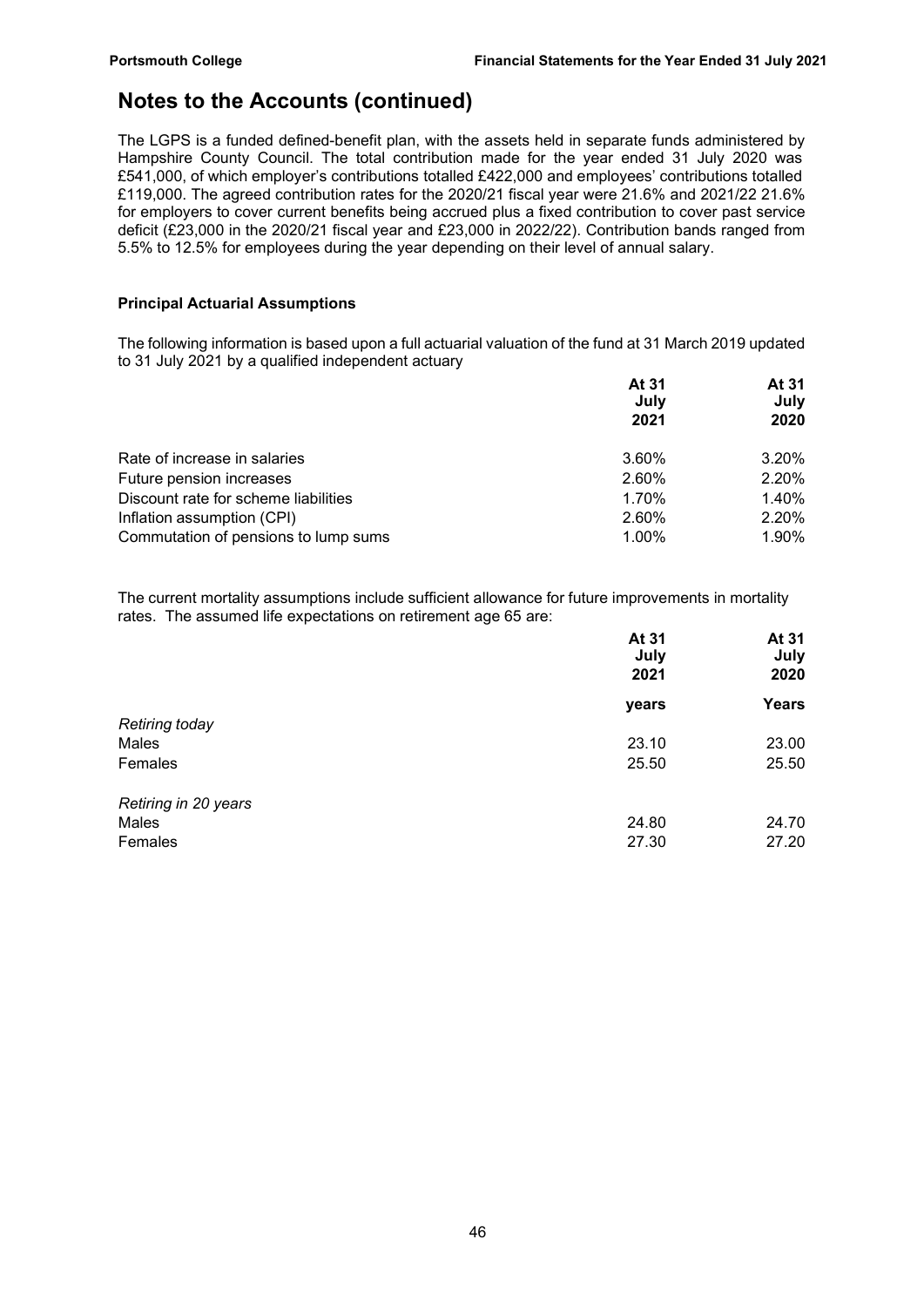#### Notes to the Accounts (continued) 24 Defined benefit obligations (continued) Local Government Pension Scheme (Continued)

The College's share of the assets in the plan and the expected rates of return were:

|                                   | <b>Fair Value</b><br>at 31 July<br>2021 | <b>Fair Value</b><br>at 31 July<br>2020 |
|-----------------------------------|-----------------------------------------|-----------------------------------------|
|                                   | £'000                                   | £'000                                   |
| Equities                          | 4,549                                   | 3,429                                   |
| <b>Bonds</b>                      | 1,343                                   | 1,296                                   |
| Property                          | 487                                     | 380                                     |
| Cash                              | 79                                      | 100                                     |
| Other                             | 1,398                                   | 1,029                                   |
| <b>Total fair value of assets</b> | 7,856                                   | 6,234                                   |
| Actual return on plan assets      | 1,133                                   | 390                                     |

The amount included in the balance sheet in respect of the defined benefit pension plan is as follows:

|                                          | 2021      | 2020     |  |
|------------------------------------------|-----------|----------|--|
|                                          | £'000     | £'000    |  |
| Fair value of plan assets                | 7.856     | 6.234    |  |
| Present value of plan liabilities        | (12, 538) | (11,092) |  |
| [Present value of unfunded liabilities]  |           | -        |  |
| Net pensions (liability)/asset (Note 18) | (4,682)   | (4, 858) |  |
|                                          |           |          |  |

Amounts recognised in the Statement of Comprehensive Income in respect of the plan are as follows:

|                                                          | 2021  | 2020     |
|----------------------------------------------------------|-------|----------|
|                                                          | £'000 | £'000    |
| Amounts included in staff costs                          |       |          |
| Current service cost                                     | 1,114 | 693      |
| Past service cost                                        |       |          |
| <b>Total</b>                                             | 1,114 | 693      |
| Amounts included in investment income                    |       |          |
| Net interest income                                      | 65    | 60       |
|                                                          | 65    | 60       |
| Amounts recognised in Other Comprehensive Income         |       |          |
| Return on pension plan assets                            | 1,042 | 270      |
| Experience losses arising on defined benefit obligations | (140) | (1,673)  |
| Amount recognised in Other Comprehensive Income          | 902   | (1, 403) |
|                                                          |       |          |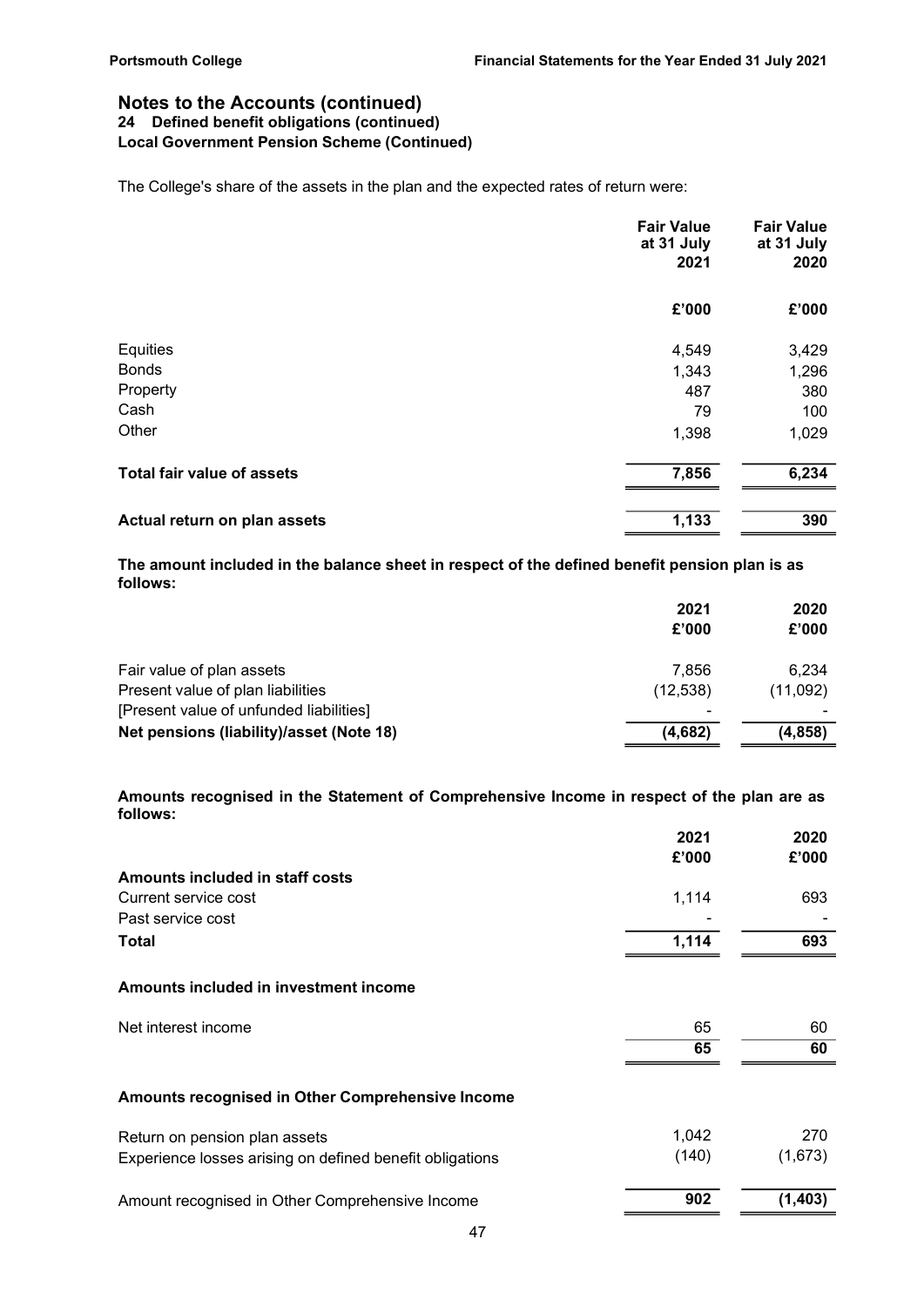24 Defined benefit obligations (continued)

Local Government Pension Scheme (Continued)

### Movement in net defined benefit (liability/asset during the year)

|                                                             | 2021     | 2020     |
|-------------------------------------------------------------|----------|----------|
|                                                             | £'000    | £'000    |
| Surplus/(deficit) in scheme at 1 August                     | (4, 858) | (3,040)  |
| Movement in year:                                           |          |          |
| Current service cost                                        | (1, 114) | (693)    |
| <b>Employer contributions</b>                               | 453      | 338      |
| Past service cost                                           |          |          |
| Net interest on the defined (liability)/asset               | (65)     | (60)     |
| Actuarial gain or loss                                      | 902      | (1, 403) |
| Net defined benefit (liability)/asset at 31 July            | (4,682)  | (4, 858) |
| <b>Asset and Liability Reconciliation</b>                   |          |          |
|                                                             | 2021     | 2020     |
|                                                             | £'000    | £'000    |
| Changes in the present value of defined benefit obligations |          |          |
| Defined benefit obligations at start of period              | 11,092   | 8,600    |
| <b>Current Service cost</b>                                 | 1,114    | 693      |
| Interest cost                                               | 156      | 180      |
| Contributions by Scheme participants                        | 122      | 98       |
| Experience gains and losses on defined benefit obligations  | 140      | 1,673    |
| Estimated benefits paid                                     | (86)     | (152)    |
| Past Service cost                                           |          |          |
| Defined benefit obligations at end of period                | 12,538   | 11,092   |
| <b>Reconciliation of Assets</b>                             |          |          |
| Fair value of plan assets at start of period                | 6,234    | 5,560    |
| Interest on plan assets                                     | 91       | 120      |
| Return on plan assets                                       | 1,042    | 270      |
| <b>Employer contributions</b>                               | 453      | 338      |
| Contributions by Scheme participants                        | 122      | 98       |
| Estimated benefits paid                                     | (86)     | (152)    |
| Fair value of plan assets at end of period                  | 7,856    | 6,234    |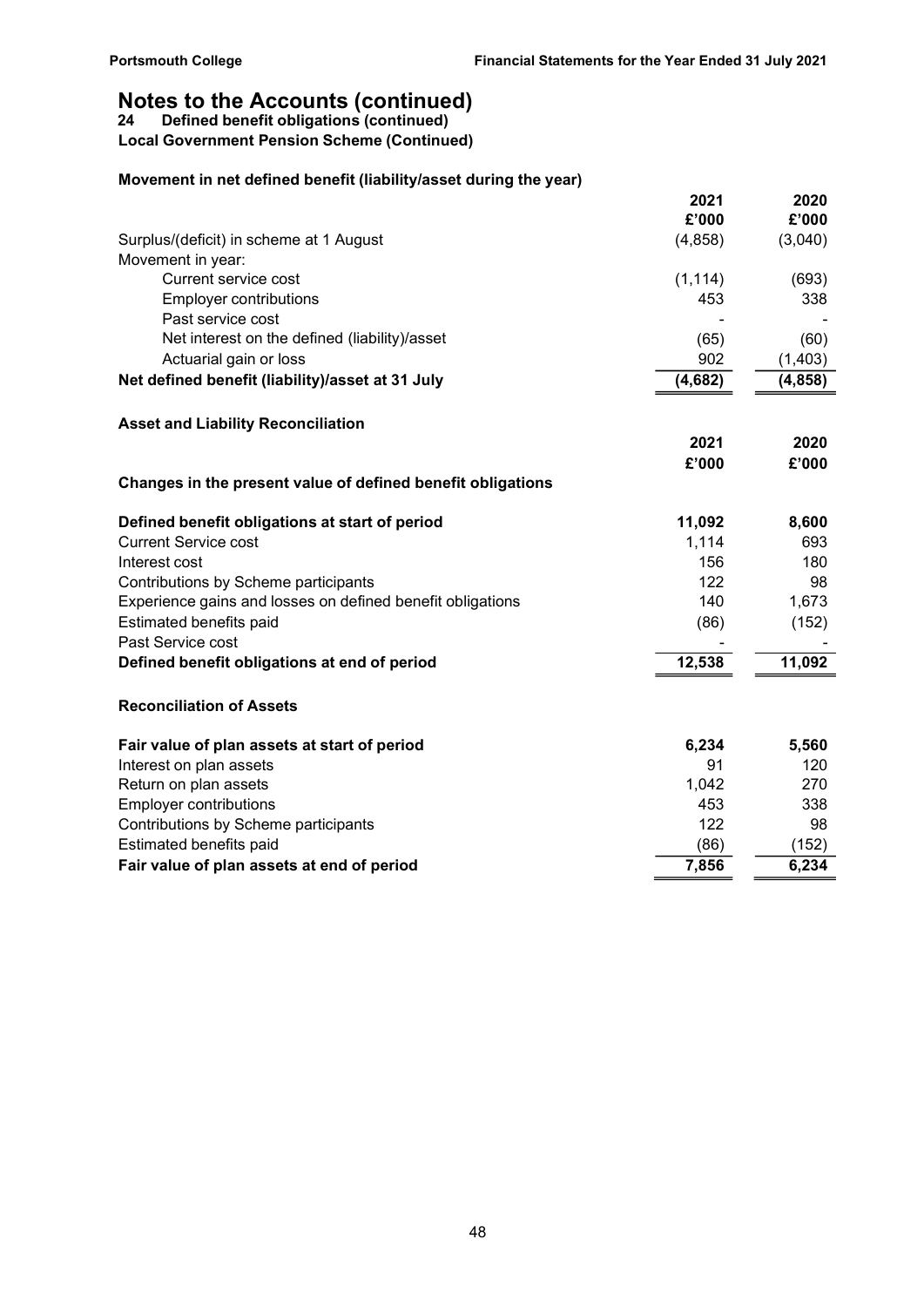### 25 Related party transactions

Due to the nature of the College's operations and the composition of the board of governors being drawn from local public and private sector organisations, it is inevitable that transactions will take place with organisations in which a member of the board of governors may have an interest. All transactions involving organisations in which a member of the board of governors may have an interest are conducted at arm's length and in accordance with the College's financial regulations and normal procurement procedures.

The total expenses paid to or on behalf of the Governors during the year was £Nil (2019/20 £Nil).

Unloc Learning Limited, a company limited by guarantee over which Mr H. Taylor, a member of the board of governors since June 2016, has significant influence or control, provided student educational services to the College. Transactions took place totalling £30,918 (2019/20 - £29,414). There were no amounts outstanding.

Soccer Scholar Academy Limited, a company limited by guarantee over which Mr T. Lloyd, a senior officer promoted to Vice Principal in September 2019, has significant influence or control. Transactions took place totalling £77,509, (2019/20 £78,008).

Key management personnel compensation disclosure is detailed in note 7.

#### 26 Amounts disbursed as agent

#### Learner support funds

|                                                                    | 2021<br>£'000 | 2020<br>£'000 |
|--------------------------------------------------------------------|---------------|---------------|
| Funding body grants – 16-18 bursary support and free college meals | 239           | 324           |
| Funding body grants - Advanced learner loans bursary               | 9             | 16            |
| Funding body grants - bursary funds brought forward                | 176           | 99            |
|                                                                    | 424           | 439           |
| Disbursed to students                                              | (296)         | (260)         |
| Administration costs                                               |               | (3)           |
| Balance unspent as at 31 July, included in creditors               | 128           | 176           |

Funding body grants are available solely for students. In the majority of instances, the College only acts as a paying agent. In these circumstances, the grants and related disbursements are therefore excluded from the Statement of Comprehensive Income.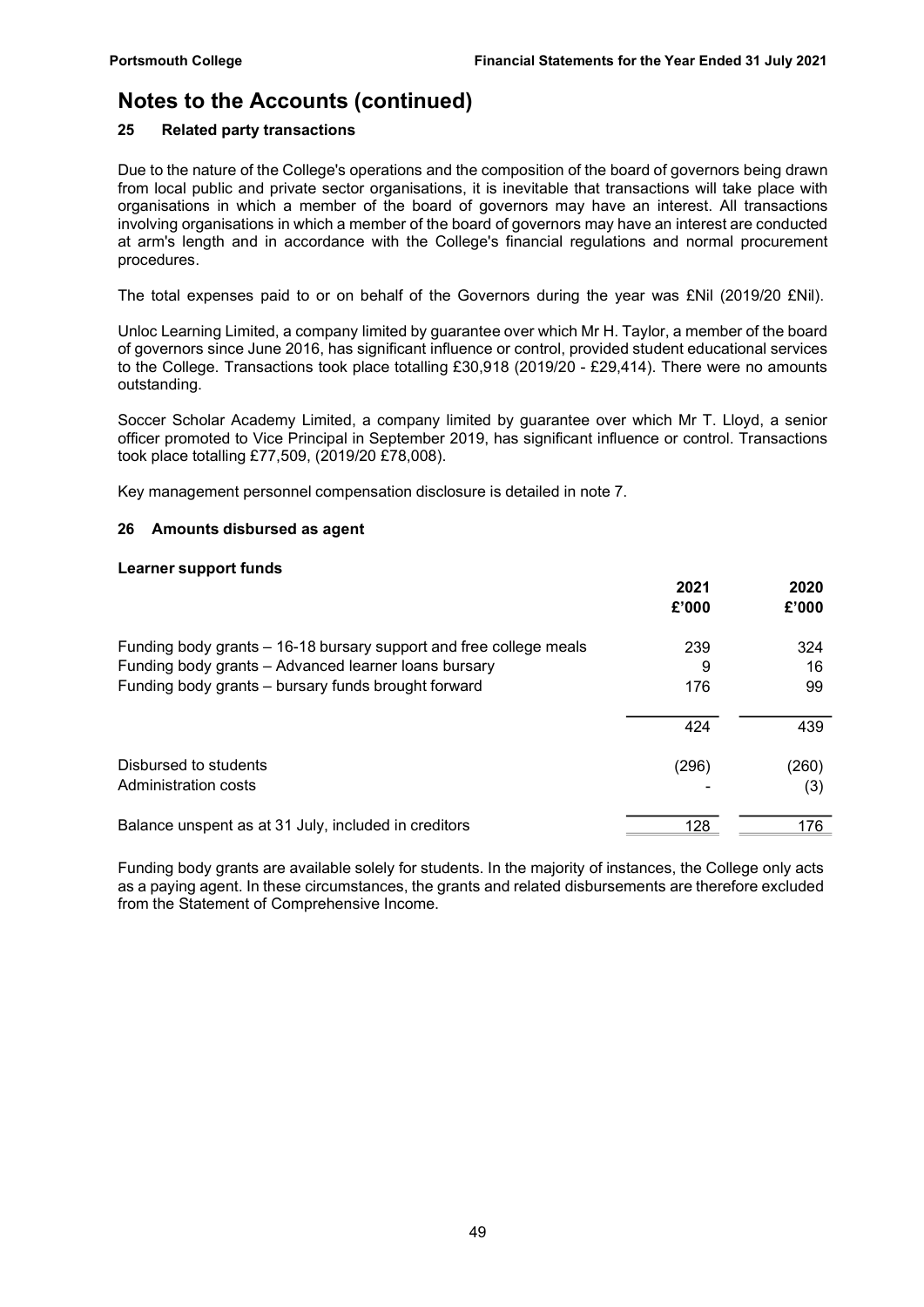#### INDEPENDENT REPORTING ACCOUNTANT'S REPORT ON REGULARITY TO THE CORPORATION OF CITY OF PORTSMOUTH COLLEGE AND THE SECRETARY OF STATE FOR EDUCATION ACTING THROUGH EDUCATION AND SKILLS FUNDING AGENCY

#### Conclusion

We have carried out an engagement, in accordance with the terms of our engagement letter dated 21 September 2021 and further to the requirements of the grant funding agreements and contracts with the Education and Skills Funding Agency (the "ESFA") or any other public funder, to obtain limited assurance about whether the expenditure disbursed and income received by Portsmouth College during the period 1 August 2020 to 31 July 2021 have been applied to the purposes identified by Parliament and the financial transactions conform to the authorities which govern them.

In the course of our work, nothing has come to our attention which suggests that in all material respects the expenditure disbursed and income received during the period 1 August 2020 to 31 July 2021 have not been applied to purposes intended by Parliament and the financial transactions do not conform to the authorities which govern them.

#### Basis for conclusion

The framework that has been applied is set out in the Post-16 Audit Code of Practice (the Code) issued by the ESFA and in any relevant conditions of funding concerning adult education notified by a relevant funder. In line with this framework, our work has specifically not considered income received from the main funding grants generated through the Individualised Learner Record (ILR) data returns, for which the ESFA has other assurance arrangements in place.

We are independent of the City of Portsmouth College in accordance with the ethical requirements that are applicable to this engagement and we have fulfilled our ethical requirements in accordance with these requirements. We believe the assurance evidence we have obtained is sufficient to provide a basis for our conclusion

#### Responsibilities of Corporation of City of Portsmouth College for regularity

The Corporation of City of Portsmouth College is responsible, under the grant funding agreements and contracts with the ESFA and the requirements of the Further & Higher Education Act 1992, subsequent legislation and related regulations and guidance, for ensuring that expenditure disbursed and income received are applied for the purposes intended by Parliament and the financial transactions conform to the authorities which govern them. The corporation of City of Portsmouth College is also responsible for preparing the Governing Body's Statement of Regularity, Propriety and Compliance.

#### Reporting accountant's responsibilities for reporting on regularity

Our responsibilities for this engagement are established in the United Kingdom by our profession's ethical guidance and are to obtain limited assurance and report in accordance with our engagement letter and the requirements of the Code.

The objective of a limited assurance engagement is to perform such procedures as to obtain information and explanations in order to provide us with sufficient appropriate evidence to express a negative conclusion on regularity. A limited assurance engagement is more limited in scope than a reasonable assurance engagement and the procedures performed vary in nature and timing from, and are less in extent than for a reasonable assurance engagement; consequently a limited assurance engagement does not enable us to obtain assurance that we would become aware of all significant matters that might be identified in a reasonable assurance engagement. Accordingly, we do not express a positive opinion.

We report to you whether anything has come to our attention in carrying out our work which suggests that in all material respects, expenditure disbursed and income received during the period 1 August 2020 to 31 July 2021 have not been applied to purposes intended by Parliament or that the financial transactions do not conform to the authorities which govern them.

Our work included identification and assessment of the design and operational effectiveness of the controls, policies and procedures that have been implemented to ensure compliance with the framework of authorities including the specific requirements of the grant funding agreements and contracts with the ESFA and high level financial control areas where we identified a material irregularity is likely to arise. We undertook detailed testing, on a sample basis, on the identified areas where a material irregularity is likely to arise where such areas are in respect of controls, policies and procedures that apply to classes of transactions.